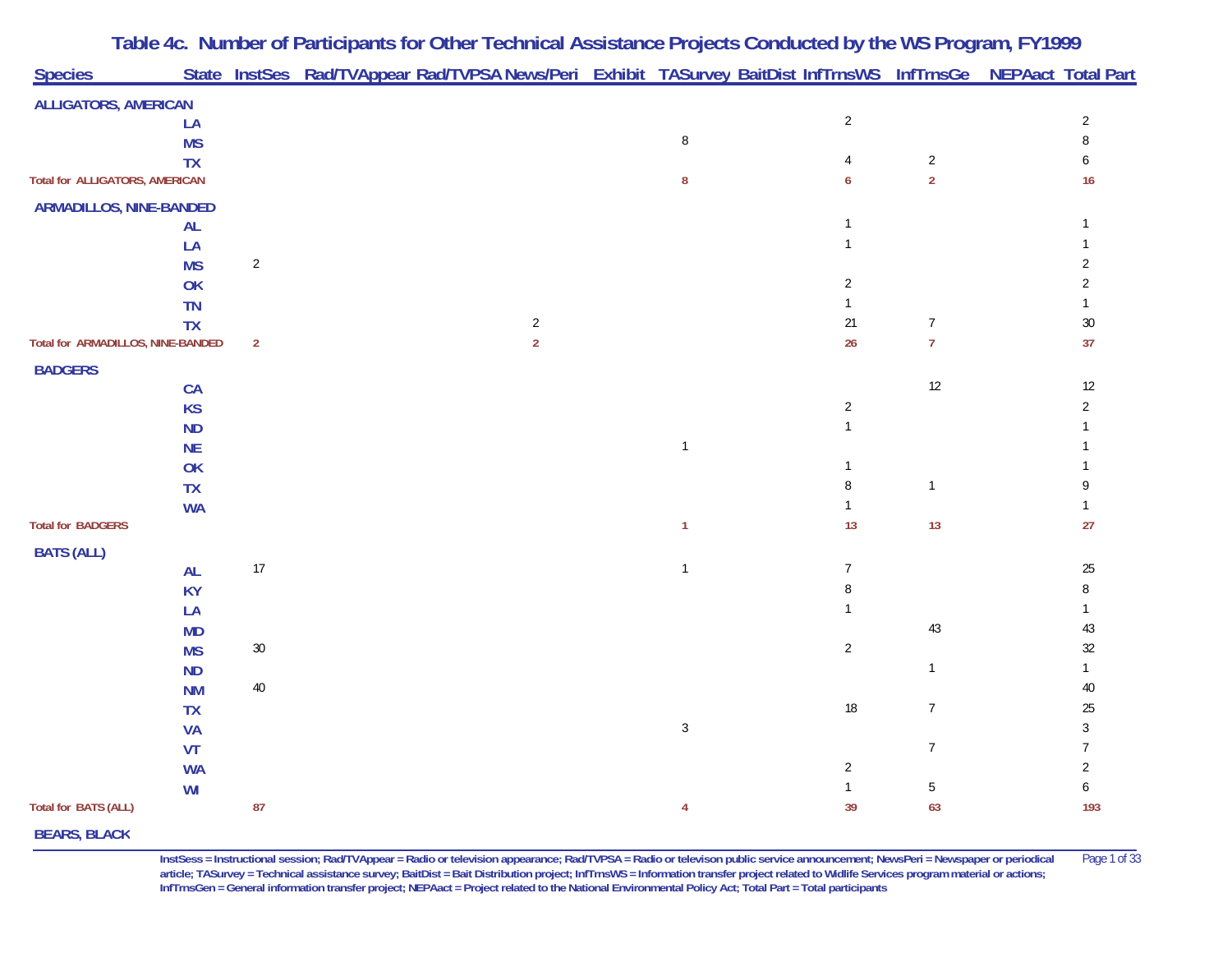|                                  |           |            |                | Table 4c. Number of Participants for Other Technical Assistance Projects Conducted by the WS Program, FY1999    |     |                |                |                |              |                |
|----------------------------------|-----------|------------|----------------|-----------------------------------------------------------------------------------------------------------------|-----|----------------|----------------|----------------|--------------|----------------|
| <b>Species</b>                   |           |            |                | State InstSes Rad/TVAppear Rad/TVPSA News/Peri Exhibit TASurvey BaitDist InfTrnsWS InfTrnsGe NEPAact Total Part |     |                |                |                |              |                |
| <b>BEARS, BLACK</b>              |           |            |                |                                                                                                                 |     |                |                |                |              |                |
|                                  | CA        | 109        |                |                                                                                                                 |     |                | $23\,$         | $18\,$         |              | 150            |
|                                  | <b>MD</b> |            |                | $\mathbf{1}$                                                                                                    |     |                |                | 21             |              | $22\,$         |
|                                  | <b>NH</b> |            | $\mathbf{3}$   |                                                                                                                 |     |                | $\mathbf{1}$   | $\mathbf{1}$   |              | $\sqrt{5}$     |
|                                  | <b>OR</b> |            | $\overline{2}$ | $\mathbf{1}$                                                                                                    |     |                |                |                |              | $\sqrt{3}$     |
|                                  | TX        |            |                |                                                                                                                 |     |                | 31             |                |              | $31\,$         |
|                                  | <b>WA</b> |            |                |                                                                                                                 |     |                | $\mathbf{1}$   |                |              | $\mathbf{1}$   |
|                                  | WI        | $277\,$    | 12             | $43\,$                                                                                                          |     |                | $\mathbf{1}$   | $\mathfrak{Z}$ |              | 336            |
| <b>Total for BEARS, BLACK</b>    |           | 386        | 17             | 45                                                                                                              |     |                | 57             | 43             |              | 548            |
| <b>BEARS, GRIZZLY</b>            |           |            |                |                                                                                                                 |     |                |                |                |              |                |
|                                  | <b>WA</b> |            |                |                                                                                                                 |     |                |                | $\overline{c}$ |              | $\overline{2}$ |
| Total for BEARS, GRIZZLY         |           |            |                |                                                                                                                 |     |                |                | $\overline{2}$ |              | $\overline{2}$ |
| <b>BEARS, LOUISIANA BLACK</b>    |           |            |                |                                                                                                                 |     |                |                |                |              |                |
|                                  | LA        | 140        | $\mathbf{3}$   | 4                                                                                                               |     | $\overline{c}$ | 87             | $\overline{2}$ |              | 238            |
| Total for BEARS, LOUISIANA BLACK |           | 140        | $\overline{3}$ | $\overline{4}$                                                                                                  |     | $\overline{2}$ | 87             | $\overline{2}$ |              | 238            |
| <b>BEAVERS</b>                   |           |            |                |                                                                                                                 |     |                |                |                |              |                |
|                                  | <b>AL</b> | 29         |                |                                                                                                                 |     |                | 14             | $\mathbf{1}$   |              | 44             |
|                                  | CA        |            |                |                                                                                                                 |     |                | 25             | 37             |              | $62\,$         |
|                                  | GA        |            |                |                                                                                                                 |     |                | 5              | $\mathbf{1}$   |              | 6              |
|                                  | LA        |            |                |                                                                                                                 |     |                | 9              |                |              | 9              |
|                                  | <b>MD</b> |            |                | $\mathbf{1}$                                                                                                    |     |                |                | 39             |              | $40\,$         |
|                                  | <b>MS</b> | 704        |                | $\sqrt{3}$                                                                                                      | 900 | 1,864          | 13             | 102            |              | 3,586          |
|                                  | <b>MT</b> |            |                |                                                                                                                 |     |                |                | 21             |              | 21             |
|                                  | NC        | 152        | $\mathbf{1}$   |                                                                                                                 | 100 | 186            | $\mathbf{1}$   | 53             |              | 493            |
|                                  | <b>ND</b> | $22\,$     |                |                                                                                                                 |     |                | 15             | $\mathbf{1}$   |              | $38\,$         |
|                                  | <b>NE</b> | $50\,$     |                |                                                                                                                 |     |                |                |                | $\mathbf{1}$ | 51             |
|                                  | <b>NH</b> |            |                |                                                                                                                 |     |                |                | $\overline{2}$ |              | $\overline{2}$ |
|                                  | <b>NM</b> | $\sqrt{2}$ |                |                                                                                                                 |     |                |                |                |              | $\overline{2}$ |
|                                  | OK        | 590        |                |                                                                                                                 |     |                | 88             | 4              |              | 682            |
|                                  | PA        |            |                |                                                                                                                 |     |                | $\mathbf{1}$   |                |              | $\mathbf{1}$   |
|                                  | <b>SC</b> | $50\,$     |                |                                                                                                                 |     |                | 9              | $\mathbf{3}$   |              | $62\,$         |
|                                  | <b>TN</b> | 220        |                |                                                                                                                 |     |                | 22             | $\overline{c}$ |              | 244            |
|                                  | <b>TX</b> | 66         |                | $\mathbf{1}$                                                                                                    |     | $\sqrt{3}$     | 163            | 68             |              | 301            |
|                                  | <b>VA</b> |            |                |                                                                                                                 |     | $5\,$          | $\mathbf{1}$   |                |              | 6              |
|                                  | VT        |            |                |                                                                                                                 |     |                |                | $\overline{2}$ |              | $\overline{2}$ |
|                                  | <b>WA</b> | $\sqrt{2}$ |                |                                                                                                                 |     | $\mathbf{1}$   | $\mathbf{1}$   | $\mathbf{1}$   |              | 5              |
|                                  | WI        |            |                |                                                                                                                 |     |                | $\overline{2}$ | $\mathbf{1}$   |              | $\sqrt{3}$     |

**InstSess = Instructional session; Rad/TVAppear = Radio or television appearance; Rad/TVPSA = Radio or televison public service announcement; NewsPeri = Newspaper or periodical** Page 2 of 33 **article; TASurvey = Technical assistance survey; BaitDist = Bait Distribution project; InfTrnsWS = Information transfer project related to Widlife Services program material or actions; InfTrnsGen = General information transfer project; NEPAact = Project related to the National Environmental Policy Act; Total Part = Total participants**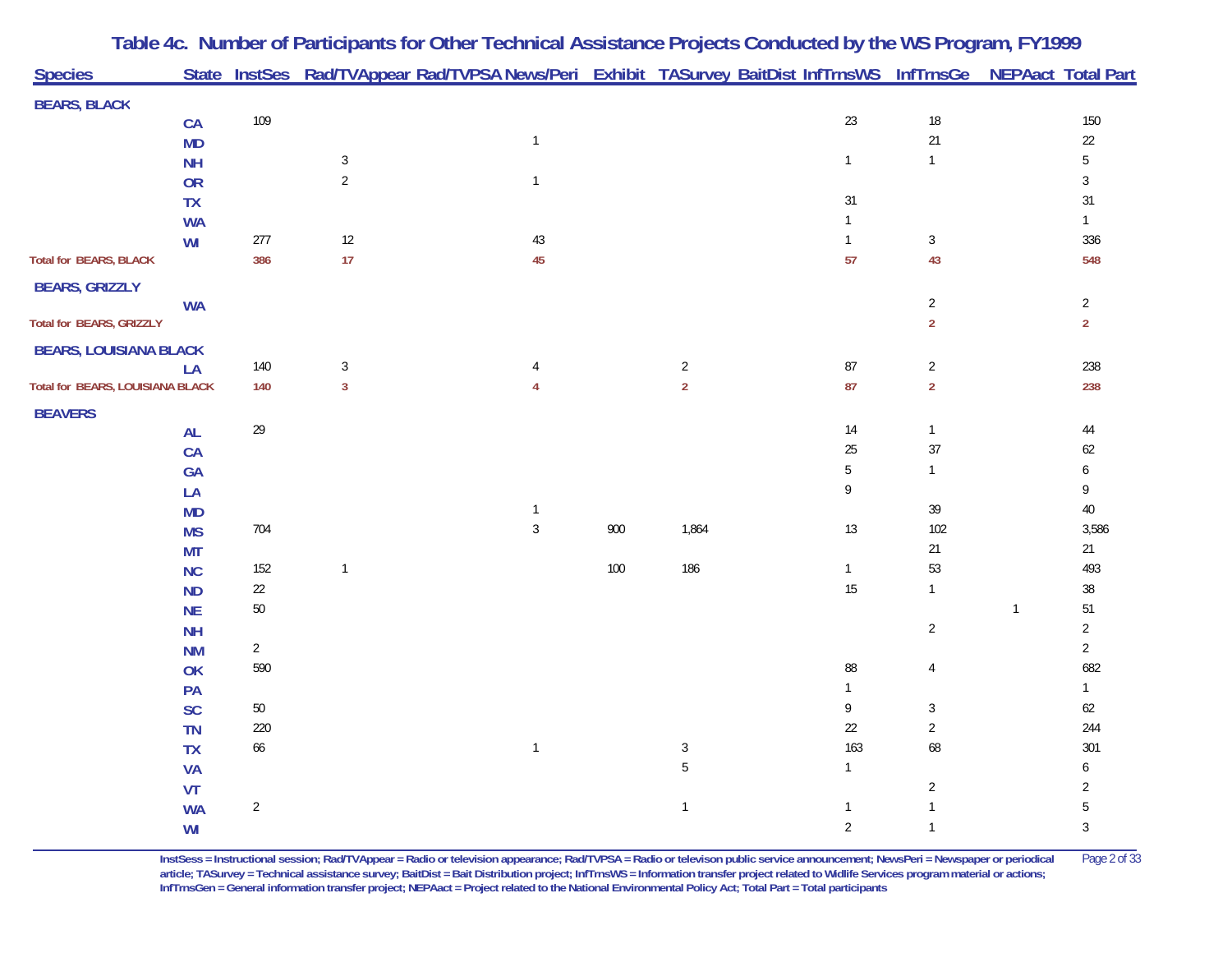| <b>Species</b>                                |                        |                |              | State InstSes Rad/TVAppear Rad/TVPSA News/Peri Exhibit TASurvey BaitDist InfTrnsWS InfTrnsGe NEPAact Total Part |       |                |                  |                              |              |                     |
|-----------------------------------------------|------------------------|----------------|--------------|-----------------------------------------------------------------------------------------------------------------|-------|----------------|------------------|------------------------------|--------------|---------------------|
| <b>BEAVERS</b><br><b>Total for BEAVERS</b>    |                        | 1,887          | $\mathbf{1}$ | $\overline{5}$                                                                                                  | 1,000 | 2,059          | 369              | 338                          | $\mathbf{1}$ | 5,660               |
| <b>BIRD, UNIDENTIFIABLE</b>                   |                        |                |              |                                                                                                                 |       |                |                  |                              |              |                     |
|                                               | <b>TX</b>              |                |              |                                                                                                                 |       |                | $\sqrt{3}$       | $\mathbf{1}$                 |              | 4                   |
|                                               | VT                     |                |              |                                                                                                                 |       |                |                  | $\mathbf{1}$                 |              |                     |
| <b>Total for BIRD, UNIDENTIFIABLE</b>         |                        |                |              |                                                                                                                 |       |                | $\mathbf{3}$     | $\overline{2}$               |              | 5                   |
| <b>BLACKBIRDS, RED-WINGED</b>                 |                        |                |              |                                                                                                                 |       |                |                  |                              |              |                     |
|                                               | LA                     |                |              | $\overline{1}$                                                                                                  |       |                |                  |                              |              |                     |
|                                               | OH                     | $\overline{7}$ |              |                                                                                                                 |       |                |                  |                              |              | $\overline{7}$      |
|                                               | <b>VA</b>              |                |              |                                                                                                                 |       | $\overline{2}$ |                  |                              |              | $\overline{2}$      |
|                                               | WI                     |                |              |                                                                                                                 |       |                |                  | $\mathbf{1}$                 |              |                     |
| Total for BLACKBIRDS, RED-WINGED              |                        | $\overline{7}$ |              | $\mathbf{1}$                                                                                                    |       | $\overline{2}$ |                  | $\mathbf{1}$                 |              | 11                  |
| <b>BLACKBIRDS, YELLOW-HEADED</b>              |                        |                |              |                                                                                                                 |       |                |                  |                              |              |                     |
|                                               | WI                     |                |              |                                                                                                                 |       |                |                  | $\mathbf{1}$                 |              | $\mathbf{1}$        |
| Total for BLACKBIRDS, YELLOW-HEADED           |                        |                |              |                                                                                                                 |       |                |                  | $\mathbf{1}$                 |              | 1                   |
| <b>BLACKBIRDS, z-(MIXED SPECIES)</b>          |                        |                |              |                                                                                                                 |       |                |                  |                              |              |                     |
|                                               | AL                     |                |              |                                                                                                                 |       | $\mathbf{1}$   | $\sqrt{2}$       | $\mathbf{1}$                 |              | 4                   |
|                                               | <b>AR</b>              | $75\,$         |              | $\overline{1}$                                                                                                  |       |                | 21               |                              |              | 97                  |
|                                               | <b>KY</b>              |                |              |                                                                                                                 |       |                | $\mathbf{1}$     | $\overline{2}$               |              | 3                   |
|                                               | LA                     |                |              | $\mathbf{1}$                                                                                                    |       |                | 17               |                              |              | 18                  |
|                                               | <b>MD</b>              |                |              |                                                                                                                 |       |                | $\mathbf{1}$     | $\overline{4}$               |              | 5                   |
|                                               | <b>MS</b>              | 9              |              |                                                                                                                 |       | 15             |                  |                              |              | $24\,$              |
|                                               | <b>ND</b>              | 690            |              | $\overline{5}$                                                                                                  | 540   |                | 29               | $\mathbf{3}$                 |              | 1,267               |
|                                               | OH                     |                |              |                                                                                                                 |       |                | $\mathbf{1}$     |                              |              | $\mathbf{1}$<br>105 |
|                                               | <b>TN</b>              | $75\,$<br>422  | $\mathbf{1}$ | $\mathbf{3}$<br>$\overline{2}$                                                                                  |       | $\overline{7}$ | 23<br>42         | $\sqrt{3}$<br>$\mathfrak{Z}$ |              | 476                 |
|                                               | <b>TX</b><br><b>WA</b> |                |              |                                                                                                                 |       |                | $\mathbf{3}$     |                              |              | $\mathfrak{Z}$      |
| Total for BLACKBIRDS, z-(MIXED SPECIES) 1,271 |                        |                | $\mathbf{1}$ | 12                                                                                                              | 540   | 23             | 140              | 16                           |              | 2,003               |
|                                               |                        |                |              |                                                                                                                 |       |                |                  |                              |              |                     |
| <b>BLACKBIRDS, z-(OTHER)</b>                  | <b>VA</b>              |                |              | $\mathbf{1}$                                                                                                    |       |                |                  |                              |              | $\mathbf{1}$        |
| Total for BLACKBIRDS, z-(OTHER)               |                        |                |              | $\mathbf{1}$                                                                                                    |       |                |                  |                              |              | $\mathbf{1}$        |
|                                               |                        |                |              |                                                                                                                 |       |                |                  |                              |              |                     |
| <b>BOBCATS</b>                                | CA                     |                |              |                                                                                                                 |       |                | $\boldsymbol{7}$ | $\overline{5}$               |              | $12$                |
|                                               | GA                     |                |              |                                                                                                                 |       |                | $\mathbf{1}$     |                              |              | $\mathbf{1}$        |
|                                               | <b>MD</b>              |                |              |                                                                                                                 |       |                |                  | 13                           |              | 13                  |
|                                               | OK                     |                |              |                                                                                                                 |       |                | $\overline{4}$   | $\mathbf{1}$                 |              | 5                   |
|                                               | <b>TX</b>              |                |              |                                                                                                                 |       |                | 140              | 31                           |              | 171                 |

**Table 4c. Number of Participants for Other Technical Assistance Projects Conducted by the WS Program, FY 1999**

**InstSess = Instructional session; Rad/TVAppear = Radio or television appearance; Rad/TVPSA = Radio or televison public service announcement; NewsPeri = Newspaper or periodical** Page 3 of 33 article; TASurvey = Technical assistance survey; BaitDist = Bait Distribution project; InfTrnsWS = Information transfer project related to Widlife Services program material or actions; **InfTrnsGen = General information transfer project; NEPAact = Project related to the National Environmental Policy Act; Total Part = Total participants**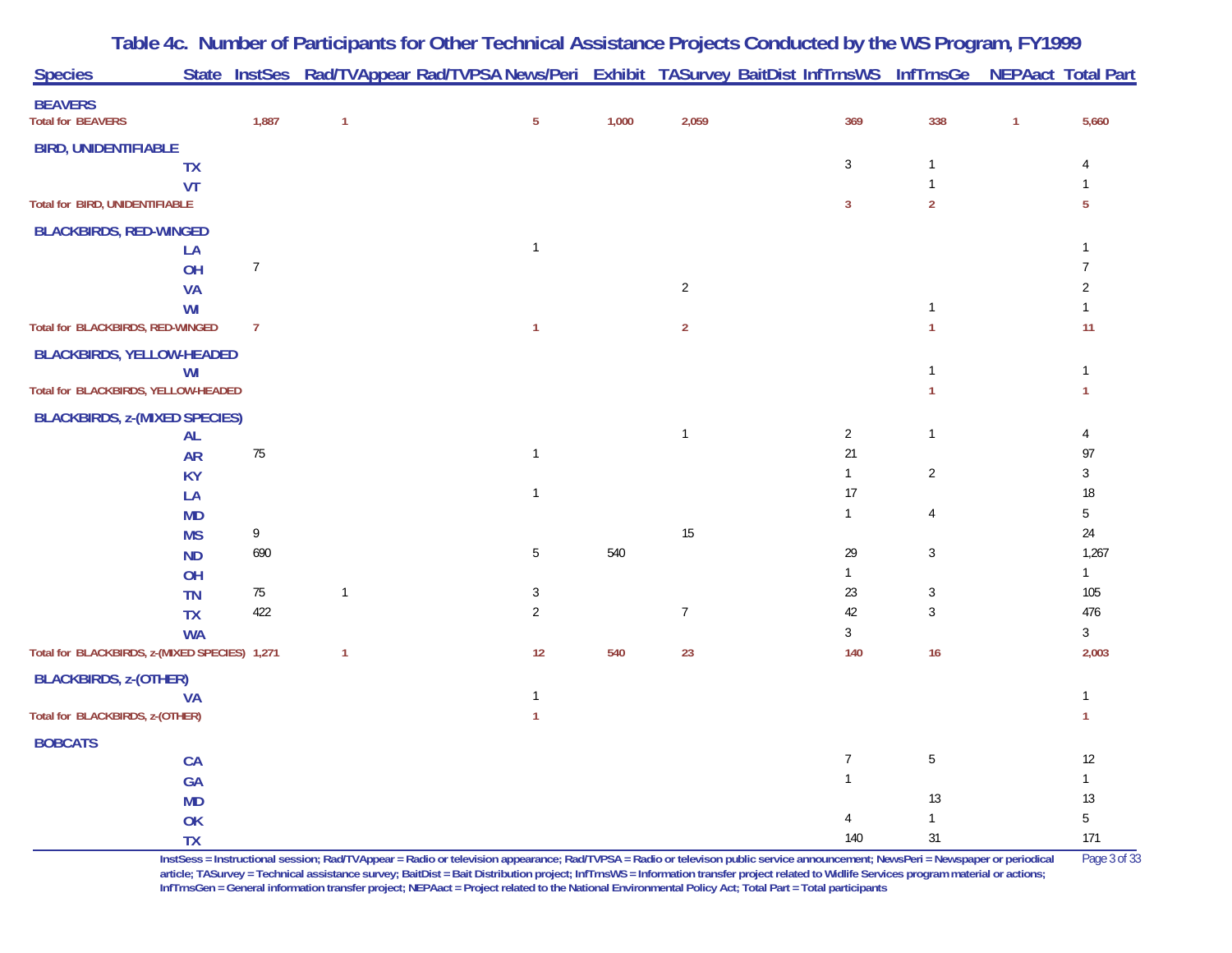| <b>Species</b>                            |                 |                | State InstSes Rad/TVAppear Rad/TVPSA News/Peri Exhibit TASurvey BaitDist InfTrnsWS InfTrnsGe NEPAact Total Part |              |                |                |                |
|-------------------------------------------|-----------------|----------------|-----------------------------------------------------------------------------------------------------------------|--------------|----------------|----------------|----------------|
| <b>BOBCATS</b>                            |                 |                |                                                                                                                 |              |                |                |                |
|                                           | WI              |                |                                                                                                                 |              |                | $\mathbf{1}$   |                |
|                                           | <b>WV</b>       |                |                                                                                                                 |              | $\mathbf{1}$   |                |                |
| <b>Total for BOBCATS</b>                  |                 |                |                                                                                                                 |              | 153            | 51             | 204            |
| <b>CARACARAS</b>                          |                 |                |                                                                                                                 |              |                |                |                |
|                                           | <b>TX</b>       |                |                                                                                                                 |              |                | $\mathbf{1}$   |                |
| <b>Total for CARACARAS</b>                |                 |                |                                                                                                                 |              |                | 1              |                |
| <b>CARDINALS, NORTHERN</b>                |                 |                |                                                                                                                 |              |                |                |                |
|                                           | <b>KY</b>       |                |                                                                                                                 |              | $\mathbf{1}$   |                |                |
|                                           | <b>MD</b>       |                |                                                                                                                 |              |                | $\mathbf{3}$   | 3              |
|                                           | <b>MS</b>       | $\overline{2}$ |                                                                                                                 |              |                |                |                |
|                                           | <b>TX</b><br>WI |                |                                                                                                                 |              |                | 2<br>2         | $\overline{2}$ |
| Total for CARDINALS, NORTHERN             |                 | $\overline{2}$ |                                                                                                                 |              | 1              | 7              | 10             |
|                                           |                 |                |                                                                                                                 |              |                |                |                |
| <b>CATS, FERAL/FREE RANGING</b>           | AL              |                |                                                                                                                 |              | $\mathbf{1}$   |                | $\mathbf{1}$   |
|                                           | CA              | 5              |                                                                                                                 |              | 4              | $\mathbf 1$    | 10             |
|                                           | <b>MD</b>       |                |                                                                                                                 |              |                | 8              | 8              |
|                                           | <b>TX</b>       |                |                                                                                                                 |              | 8              | 15             | 23             |
|                                           | VT              |                |                                                                                                                 |              |                | 7              |                |
|                                           | <b>WA</b>       |                |                                                                                                                 |              |                |                |                |
|                                           | WI              |                |                                                                                                                 |              |                | 3              | 3              |
| <b>Total for CATS, FERAL/FREE RANGING</b> |                 | $\overline{5}$ |                                                                                                                 |              | 13             | 35             | 53             |
| <b>CHIPMUNKS (ALL)</b>                    |                 |                |                                                                                                                 |              |                |                |                |
|                                           | <b>CA</b>       |                |                                                                                                                 |              | $\overline{2}$ |                | $\overline{2}$ |
|                                           | <b>MD</b>       |                |                                                                                                                 |              |                | 13             | 13             |
|                                           | VT              |                |                                                                                                                 |              |                |                |                |
| <b>Total for CHIPMUNKS (ALL)</b>          | WI              |                |                                                                                                                 |              | $\overline{2}$ | 15             | 17             |
|                                           |                 |                |                                                                                                                 |              |                |                |                |
| <b>COOTS, AMERICAN</b>                    |                 |                |                                                                                                                 |              | 6              |                | 6              |
|                                           | LA<br><b>TX</b> |                |                                                                                                                 |              | $\overline{7}$ | $\overline{1}$ | 8              |
|                                           | <b>VA</b>       |                |                                                                                                                 | $\mathbf{3}$ |                |                |                |
|                                           | WI              |                |                                                                                                                 |              |                |                |                |
| <b>Total for COOTS, AMERICAN</b>          |                 |                |                                                                                                                 | $\mathbf{3}$ | 13             | $\overline{2}$ | 18             |
| <b>CORMORANTS, DOUBLE-CRESTED</b>         |                 |                |                                                                                                                 |              |                |                |                |
|                                           | <b>AL</b>       |                |                                                                                                                 | 951          | $13$           |                | 964            |

**InstSess = Instructional session; Rad/TVAppear = Radio or television appearance; Rad/TVPSA = Radio or televison public service announcement; NewsPeri = Newspaper or periodical** Page 4 of 33 article; TASurvey = Technical assistance survey; BaitDist = Bait Distribution project; InfTrnsWS = Information transfer project related to Widlife Services program material or actions; **InfTrnsGen = General information transfer project; NEPAact = Project related to the National Environmental Policy Act; Total Part = Total participants**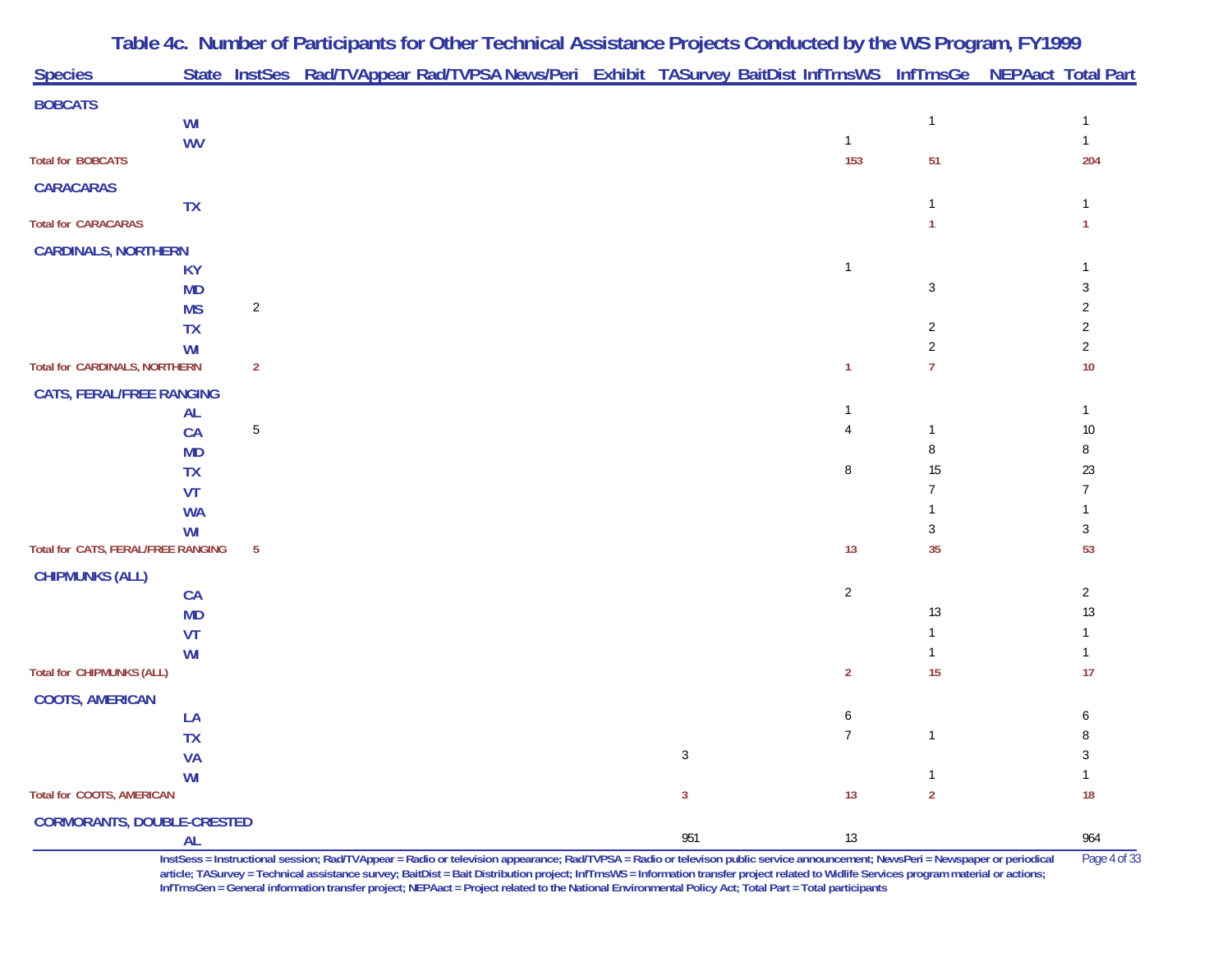| <b>Species</b>                    |           |                  |                | State InstSes Rad/TVAppear Rad/TVPSA News/Peri Exhibit TASurvey BaitDist InfTrnsWS InfTrnsGe NEPAact Total Part |     |                |              |                |    |                 |
|-----------------------------------|-----------|------------------|----------------|-----------------------------------------------------------------------------------------------------------------|-----|----------------|--------------|----------------|----|-----------------|
|                                   |           |                  |                |                                                                                                                 |     |                |              |                |    |                 |
| <b>CORMORANTS, DOUBLE-CRESTED</b> |           |                  |                |                                                                                                                 |     |                |              |                |    |                 |
|                                   | <b>AR</b> |                  |                |                                                                                                                 |     |                | 9            |                |    | 9               |
|                                   | GA        |                  |                |                                                                                                                 |     |                |              |                |    | 2               |
|                                   | LA        |                  |                |                                                                                                                 |     |                | 9            |                |    |                 |
|                                   | <b>MS</b> | 15               | 3              | $\overline{2}$                                                                                                  |     | 1,190          |              | $\overline{2}$ |    | 1,218           |
|                                   | <b>NY</b> |                  |                |                                                                                                                 |     |                | 2            |                |    |                 |
|                                   | OK<br>SC  |                  |                |                                                                                                                 |     |                |              |                |    |                 |
|                                   | <b>TX</b> |                  |                |                                                                                                                 |     |                | 8            |                |    |                 |
|                                   | <b>VT</b> |                  |                | $\mathbf{1}$                                                                                                    |     |                |              |                | 10 | 11              |
|                                   | <b>WA</b> |                  |                |                                                                                                                 |     | $\mathbf{3}$   | 8            | $\mathbf{1}$   |    | 12              |
| Total for CORMORANTS, DOUBLE-     |           | 15               | $\mathbf{3}$   |                                                                                                                 |     | 2,144          | 56           | $\mathbf{3}$   | 10 | 2,235           |
| <b>CRESTED</b>                    |           |                  |                |                                                                                                                 |     |                |              |                |    |                 |
| <b>COWBIRDS, BROWN-HEADED</b>     |           |                  |                |                                                                                                                 |     |                |              |                |    |                 |
|                                   | <b>TX</b> | $20\,$           | $\mathbf{1}$   |                                                                                                                 |     |                | 9            |                |    | 30              |
|                                   | <b>VA</b> |                  |                |                                                                                                                 |     |                |              |                |    |                 |
| Total for COWBIRDS, BROWN-HEADED  |           | 20               | $\mathbf{1}$   |                                                                                                                 |     | 1              | 9            |                |    | 31              |
| <b>COYOTES</b>                    |           |                  |                |                                                                                                                 |     |                |              |                |    |                 |
|                                   | <b>AL</b> |                  |                |                                                                                                                 |     |                | 3            |                |    | 3               |
|                                   | <b>AR</b> |                  |                |                                                                                                                 |     |                |              |                |    |                 |
|                                   | <b>AZ</b> | 28               |                | $\overline{c}$                                                                                                  |     |                |              |                |    | 30              |
|                                   | <b>CA</b> | $72\,$           | $16$           | $\mathfrak{Z}$                                                                                                  | 400 |                | $73\,$       | 314            |    | 878             |
|                                   | CO        | 22               |                |                                                                                                                 |     |                |              |                |    | 22              |
|                                   | <b>GA</b> |                  |                |                                                                                                                 |     |                | $\mathbf{1}$ |                |    |                 |
|                                   | ID        | 167              |                |                                                                                                                 |     |                |              |                |    | 167             |
|                                   | IN        |                  |                | $\overline{2}$                                                                                                  |     |                |              |                |    | 2               |
|                                   | <b>KS</b> | $\overline{2}$   |                |                                                                                                                 |     |                |              |                |    |                 |
|                                   | <b>KY</b> |                  |                |                                                                                                                 |     |                | 1            |                |    |                 |
|                                   | LA        |                  |                |                                                                                                                 |     |                | 3            |                |    |                 |
|                                   | <b>MA</b> |                  |                | $\overline{1}$                                                                                                  |     | $\mathbf{1}$   |              |                |    | 2               |
|                                   | <b>MD</b> |                  |                |                                                                                                                 |     |                |              | 21             |    | 21              |
|                                   | <b>MS</b> | 45               |                |                                                                                                                 |     | 8              |              | $\mathbf{1}$   |    | 54              |
|                                   | <b>NE</b> |                  |                |                                                                                                                 |     | $\overline{1}$ |              |                |    |                 |
|                                   | <b>NH</b> |                  |                | $\mathbf{3}$                                                                                                    |     |                |              | $\overline{5}$ |    | 8               |
|                                   | <b>NM</b> | $\boldsymbol{6}$ |                |                                                                                                                 |     |                | 94           |                |    | 100             |
|                                   | OH        |                  |                |                                                                                                                 |     |                | $5\,$        | $\mathbf 1$    |    | 6               |
|                                   | OK        |                  | $\overline{2}$ |                                                                                                                 |     |                | 21           | 3              |    | $30\,$          |
|                                   | <b>OR</b> | $\overline{2}$   | $\overline{2}$ | $\mathbf{3}$                                                                                                    |     |                |              |                |    | $7\overline{ }$ |

**InstSess = Instructional session; Rad/TVAppear = Radio or television appearance; Rad/TVPSA = Radio or televison public service announcement; NewsPeri = Newspaper or periodical** Page 5 of 33 **article; TASurvey = Technical assistance survey; BaitDist = Bait Distribution project; InfTrnsWS = Information transfer project related to Widlife Services program material or actions; InfTrnsGen = General information transfer project; NEPAact = Project related to the National Environmental Policy Act; Total Part = Total participants**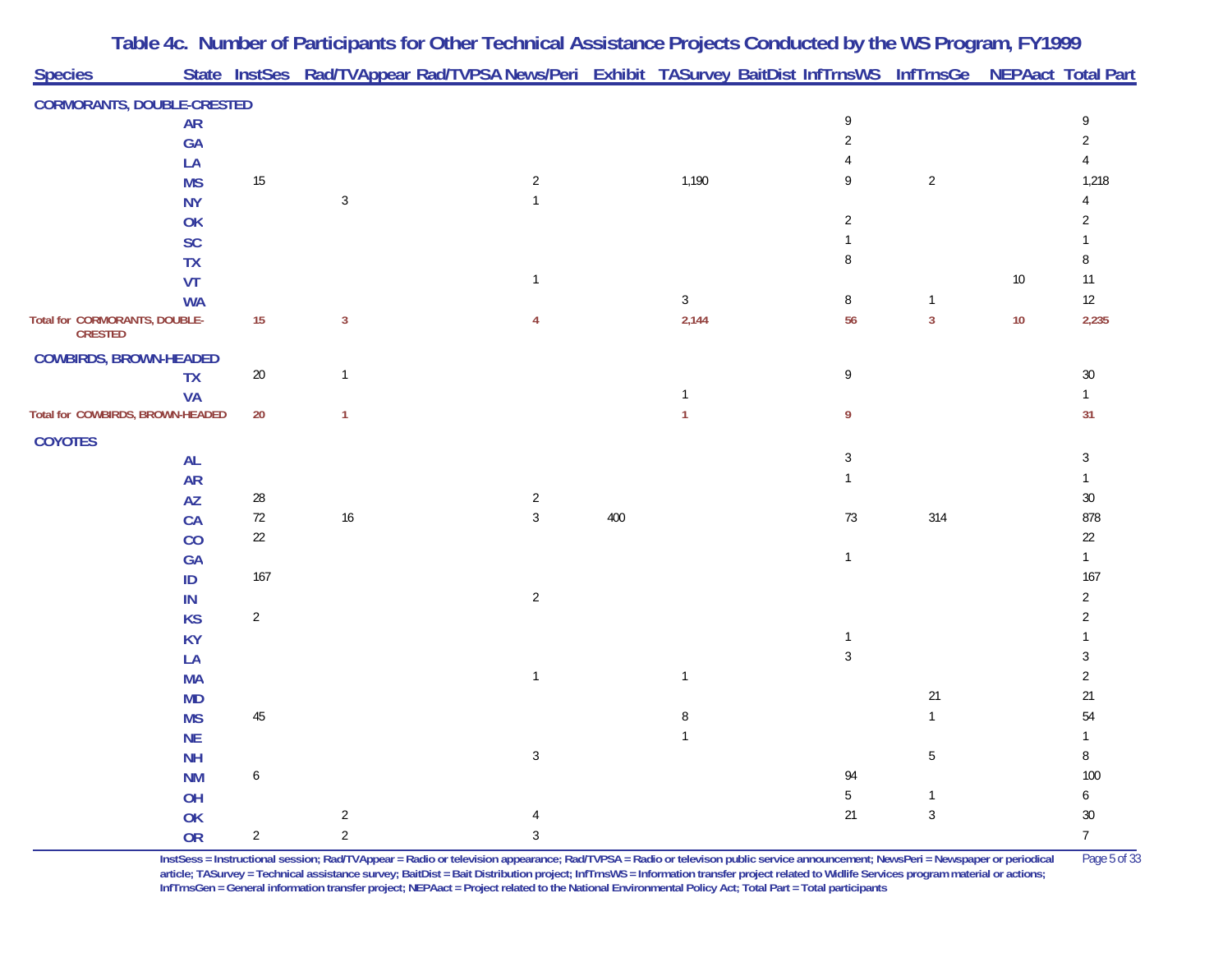| <b>Species</b>                    |                |            | State InstSes Rad/TVAppear Rad/TVPSA News/Peri Exhibit TASurvey BaitDist InfTrnsWS InfTrnsGe NEPAact Total Part |              |                |       |                |                |                |              |                |
|-----------------------------------|----------------|------------|-----------------------------------------------------------------------------------------------------------------|--------------|----------------|-------|----------------|----------------|----------------|--------------|----------------|
|                                   |                |            |                                                                                                                 |              |                |       |                |                |                |              |                |
| <b>COYOTES</b>                    | PA             | 50         |                                                                                                                 |              |                |       |                |                |                |              | $50\,$         |
|                                   | <b>TN</b>      |            |                                                                                                                 |              |                |       |                | $\overline{2}$ |                |              | $\overline{2}$ |
|                                   | <b>TX</b>      | 1,128      |                                                                                                                 |              | $\mathbf{3}$   | 294   | $19$           | 217            | $70\,$         |              | 1,731          |
|                                   | UT             |            |                                                                                                                 |              |                |       |                |                | $30\,$         |              | $30\,$         |
|                                   | <b>VA</b>      | 208        | $\overline{2}$                                                                                                  | $\mathbf{1}$ | 17             |       |                | $\mathbf{1}$   |                |              | 229            |
|                                   | <b>WA</b>      | $16$       |                                                                                                                 |              | $\overline{1}$ |       | 4              | 101            | 9              |              | 131            |
|                                   | WI             |            |                                                                                                                 |              |                |       |                |                | 8              |              | 8              |
|                                   | <b>WV</b>      | 382        |                                                                                                                 |              | 4              | 750   |                | $24\,$         | $\mathbf{1}$   |              | 1,161          |
|                                   | <b>WY</b>      | $\sqrt{3}$ |                                                                                                                 |              |                |       |                |                |                |              | $\mathfrak{Z}$ |
| <b>Total for COYOTES</b>          |                | 2,131      | 22                                                                                                              | $\mathbf{1}$ | 43             | 1,444 | 33             | 547            | 463            |              | 4,684          |
| <b>CRANES, SANDHILL</b>           |                |            |                                                                                                                 |              |                |       |                |                |                |              |                |
|                                   | WI             |            |                                                                                                                 |              |                |       |                |                | 6              |              | 6              |
| <b>Total for CRANES, SANDHILL</b> |                |            |                                                                                                                 |              |                |       |                |                | 6              |              | 6              |
| <b>CROWS (OTHER)</b>              |                |            |                                                                                                                 |              |                |       |                |                |                |              |                |
|                                   | <b>AL</b>      |            |                                                                                                                 |              |                |       |                | $\mathbf{1}$   |                |              |                |
|                                   | GA             |            |                                                                                                                 |              |                |       |                | $\mathbf{1}$   |                |              |                |
|                                   | <b>WA</b>      |            |                                                                                                                 |              |                |       |                |                |                |              |                |
| Total for CROWS (OTHER)           |                |            |                                                                                                                 |              |                |       |                | $\overline{2}$ |                |              | 3              |
| <b>CROWS, AMERICAN</b>            |                |            |                                                                                                                 |              |                |       |                |                |                |              |                |
|                                   | <b>AR</b>      |            |                                                                                                                 |              |                |       |                | $\sqrt{2}$     |                |              | $\overline{c}$ |
|                                   | CA             |            |                                                                                                                 |              |                |       |                | $\, 8$         |                |              | $\, 8$         |
|                                   | <b>MA</b>      |            |                                                                                                                 |              | $\sqrt{2}$     |       | $11$           |                |                |              | $13\,$         |
|                                   | <b>MD</b>      |            |                                                                                                                 |              |                |       |                |                | $21$           |              | 21             |
|                                   | <b>ND</b>      |            |                                                                                                                 |              |                |       |                | $\mathbf{1}$   |                |              |                |
|                                   | OH             |            |                                                                                                                 |              |                |       |                | $\mathbf{1}$   | $\mathbf{1}$   |              | 2              |
|                                   | OK             |            |                                                                                                                 |              |                |       |                | $\overline{4}$ | $\overline{2}$ |              |                |
|                                   | <b>OR</b>      |            |                                                                                                                 |              |                |       |                |                | $\mathbf{1}$   |              |                |
|                                   | PA             |            | $\overline{4}$                                                                                                  |              |                |       |                |                |                |              |                |
|                                   | R <sub>l</sub> |            |                                                                                                                 |              |                |       | $\overline{4}$ |                |                |              |                |
|                                   | SC             |            |                                                                                                                 |              |                |       |                | $\mathbf{1}$   |                |              |                |
|                                   | <b>TN</b>      |            |                                                                                                                 |              |                |       |                | $\sqrt{2}$     |                |              | $\overline{2}$ |
|                                   | <b>VA</b>      | 9          |                                                                                                                 |              |                |       | 36             |                |                | $\mathbf{3}$ | 48             |
|                                   | <b>WA</b>      |            |                                                                                                                 |              |                |       |                | $\sqrt{3}$     |                |              | 3              |
|                                   | WI             |            |                                                                                                                 |              | $\sqrt{3}$     |       |                | $\sqrt{2}$     | $\overline{4}$ |              |                |
|                                   | <b>WV</b>      |            |                                                                                                                 |              |                |       |                |                |                |              |                |
| <b>Total for CROWS, AMERICAN</b>  |                | 9          | $\overline{4}$                                                                                                  |              | $\overline{5}$ |       | 51             | 25             | 29             | $\mathbf{3}$ | 126            |

**InstSess = Instructional session; Rad/TVAppear = Radio or television appearance; Rad/TVPSA = Radio or televison public service announcement; NewsPeri = Newspaper or periodical** Page 6 of 33 article; TASurvey = Technical assistance survey; BaitDist = Bait Distribution project; InfTrnsWS = Information transfer project related to Widlife Services program material or actions; **InfTrnsGen = General information transfer project; NEPAact = Project related to the National Environmental Policy Act; Total Part = Total participants**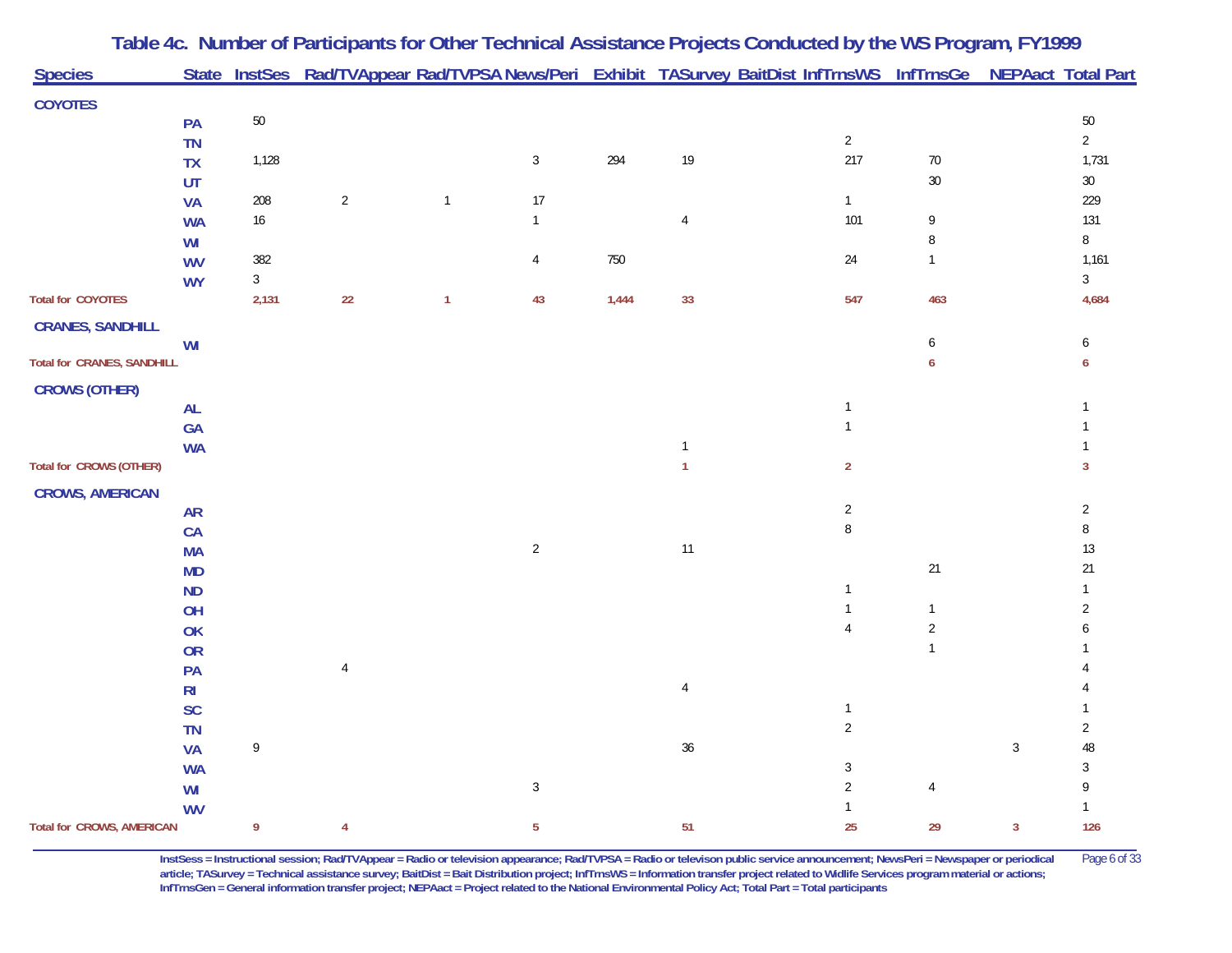| <b>Species</b>               |                 |                 |                | State InstSes Rad/TVAppear Rad/TVPSA News/Peri Exhibit TASurvey BaitDist InfTrnsWS InfTrnsGe NEPAact Total Part |                  |                |                |                  |
|------------------------------|-----------------|-----------------|----------------|-----------------------------------------------------------------------------------------------------------------|------------------|----------------|----------------|------------------|
| <b>CROWS, FISH</b>           |                 |                 |                |                                                                                                                 |                  |                |                |                  |
|                              | $\mathsf{FL}$   |                 |                | $\mathbf{1}$                                                                                                    |                  |                |                | $\mathbf{1}$     |
| Total for CROWS, FISH        |                 |                 |                | $\mathbf{1}$                                                                                                    |                  |                |                | $\mathbf{1}$     |
| <b>DEER, MULE</b>            |                 |                 |                |                                                                                                                 |                  |                |                |                  |
|                              | CA              |                 |                |                                                                                                                 |                  |                | $\overline{c}$ | $\overline{2}$   |
|                              | OK              |                 |                |                                                                                                                 |                  |                | $\mathbf{1}$   |                  |
|                              | <b>TX</b>       |                 |                |                                                                                                                 |                  | $\sqrt{2}$     | $\mathbf{1}$   | 3                |
|                              | <b>WA</b>       |                 |                |                                                                                                                 |                  | $\overline{7}$ |                | $\overline{7}$   |
| <b>Total for DEER, MULE</b>  |                 |                 |                |                                                                                                                 |                  | 9              | 4              | 13               |
| <b>DEER, WHITE-TAILED</b>    |                 |                 |                |                                                                                                                 |                  |                |                |                  |
|                              | AL              |                 |                |                                                                                                                 |                  |                | $\mathbf{1}$   | $\mathbf{1}$     |
|                              | <b>AR</b>       |                 |                |                                                                                                                 |                  | $\overline{2}$ |                | $\overline{2}$   |
|                              | CT              |                 |                |                                                                                                                 | $\sqrt{3}$       |                |                | $\mathbf{3}$     |
|                              | GA              |                 |                | $\mathbf{1}$                                                                                                    | $\sqrt{2}$       | 57             | $\sqrt{2}$     | $62\,$           |
|                              | IA              |                 | $\sqrt{2}$     | 9                                                                                                               |                  |                |                | $11$             |
|                              | IL              | 25              |                |                                                                                                                 | 6                |                |                | 31               |
|                              | ${\sf IN}$      |                 |                | $\mathbf{1}$                                                                                                    |                  |                |                | $\mathbf{1}$     |
|                              | <b>MA</b>       |                 |                |                                                                                                                 | $\sqrt{3}$       |                |                | $\mathbf{3}$     |
|                              | <b>MD</b>       | $10\,$          |                |                                                                                                                 |                  | $\mathbf{1}$   | 186            | 197              |
|                              | <b>ME</b>       |                 |                |                                                                                                                 |                  |                | $\mathbf{1}$   |                  |
|                              | MI              |                 |                |                                                                                                                 |                  | $\mathbf{1}$   |                |                  |
|                              | <b>MO</b>       |                 |                |                                                                                                                 | $\overline{2}$   |                |                | $\overline{2}$   |
|                              | <b>MS</b>       |                 |                |                                                                                                                 |                  | $\mathbf{1}$   |                | $\mathbf{1}$     |
|                              | <b>NJ</b>       |                 |                |                                                                                                                 | $\sqrt{3}$<br>30 |                | $20\,$         | $23\,$<br>$38\,$ |
|                              | OH              | 8<br>$\sqrt{2}$ |                |                                                                                                                 |                  |                |                | $\overline{2}$   |
|                              | OK<br><b>SC</b> | $\sqrt{48}$     | $\mathbf{1}$   |                                                                                                                 |                  | $41$           |                | $90\,$           |
|                              | <b>TN</b>       |                 |                |                                                                                                                 |                  | $\overline{2}$ |                | $\overline{2}$   |
|                              | <b>TX</b>       |                 |                |                                                                                                                 |                  | $13$           | $32\,$         | $45\,$           |
|                              | <b>VA</b>       |                 |                |                                                                                                                 | $73\,$           |                |                | $73\,$           |
|                              | WI              | 53              |                | 4                                                                                                               |                  | $27\,$         | $46\,$         | 130              |
|                              | <b>WV</b>       |                 |                |                                                                                                                 |                  | $\mathbf{1}$   |                | $\mathbf{1}$     |
| Total for DEER, WHITE-TAILED |                 | 146             | $\overline{3}$ | $15\,$                                                                                                          | 122              | 146            | 288            | 720              |
| DEER, z-(OTHER)              |                 |                 |                |                                                                                                                 |                  |                |                |                  |
|                              | CA              |                 |                |                                                                                                                 |                  | 1              |                |                  |
|                              | <b>TX</b>       |                 |                |                                                                                                                 |                  |                |                |                  |
| Total for DEER, z-(OTHER)    |                 |                 |                |                                                                                                                 |                  | $\overline{2}$ |                | $\overline{2}$   |

**InstSess = Instructional session; Rad/TVAppear = Radio or television appearance; Rad/TVPSA = Radio or televison public service announcement; NewsPeri = Newspaper or periodical** Page 7 of 33 article; TASurvey = Technical assistance survey; BaitDist = Bait Distribution project; InfTrnsWS = Information transfer project related to Widlife Services program material or actions; **InfTrnsGen = General information transfer project; NEPAact = Project related to the National Environmental Policy Act; Total Part = Total participants**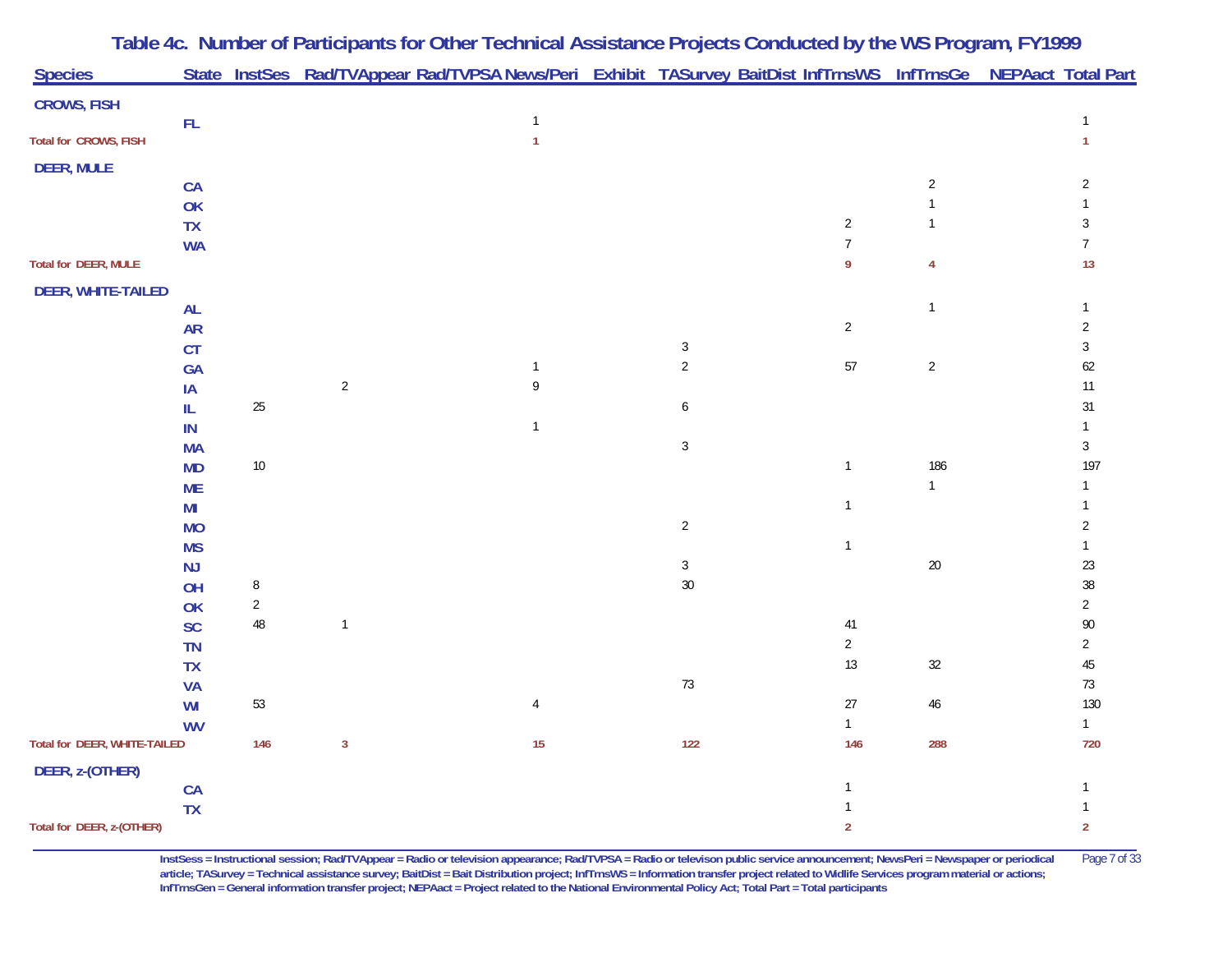|                                      |                        |                | Table 4c. Number of Participants for Other Technical Assistance Projects Conducted by the WS Program, FY1999    |            |                  |                    |                      |                     |
|--------------------------------------|------------------------|----------------|-----------------------------------------------------------------------------------------------------------------|------------|------------------|--------------------|----------------------|---------------------|
| <b>Species</b>                       |                        |                | State InstSes Rad/TVAppear Rad/TVPSA News/Peri Exhibit TASurvey BaitDist InfTrnsWS InfTrnsGe NEPAact Total Part |            |                  |                    |                      |                     |
| DOGS, FERAL/FREE RANGING & HYBRIDS   |                        |                |                                                                                                                 |            |                  |                    |                      |                     |
|                                      | CA                     |                |                                                                                                                 |            |                  | $16\,$             | 11                   | 27                  |
|                                      | <b>MD</b>              |                |                                                                                                                 |            |                  |                    | $\mathbf{1}$         | $\mathbf{1}$        |
|                                      | <b>TX</b>              |                |                                                                                                                 |            |                  | 19                 | 6                    | 25                  |
|                                      | VT                     |                |                                                                                                                 |            |                  |                    | 9                    |                     |
|                                      | <b>WA</b>              |                |                                                                                                                 |            |                  | $\sqrt{3}$         | $\overline{2}$       | 5                   |
| Total for DOGS, FERAL/FREE RANGING & | WI                     |                |                                                                                                                 |            |                  | $\mathbf{1}$<br>39 | $\mathfrak{Z}$<br>32 | 71                  |
| <b>HYBRIDS</b>                       |                        |                |                                                                                                                 |            |                  |                    |                      |                     |
| <b>DOVE, MOURNING</b>                |                        |                |                                                                                                                 |            |                  |                    |                      |                     |
|                                      | <b>KY</b>              |                |                                                                                                                 |            |                  | $\mathbf{1}$       |                      | $\mathbf{1}$        |
|                                      | <b>MD</b>              |                |                                                                                                                 |            |                  |                    | 15                   | $15\,$              |
|                                      | <b>TX</b>              | 5              |                                                                                                                 |            | $\mathbf{1}$     | 3                  | $\mathbf{1}$         | 10                  |
|                                      | <b>VA</b>              |                |                                                                                                                 |            | 6                |                    |                      | 6                   |
|                                      | WI                     |                |                                                                                                                 |            |                  |                    | $\mathbf{3}$         | 3                   |
| <b>Total for DOVE, MOURNING</b>      |                        | $\overline{5}$ |                                                                                                                 |            | $\overline{7}$   | 4                  | 19                   | 35                  |
| DOVE, zz-(OTHER)                     |                        |                |                                                                                                                 |            |                  |                    |                      |                     |
|                                      | <b>AL</b>              |                |                                                                                                                 |            | $\boldsymbol{7}$ |                    |                      | $\boldsymbol{7}$    |
|                                      | <b>TX</b>              |                |                                                                                                                 |            |                  | $\mathbf{1}$       | 4                    | $\mathbf 5$         |
| Total for DOVE, zz-(OTHER)           |                        |                |                                                                                                                 |            | $\overline{7}$   | $\mathbf{1}$       | $\overline{4}$       | $12$                |
| <b>DUCKS, DABBLING (OTHER)</b>       |                        |                |                                                                                                                 |            |                  |                    |                      |                     |
|                                      | <b>AR</b>              |                |                                                                                                                 |            |                  | $\mathbf{1}$       |                      | $\mathbf{1}$        |
|                                      | AZ                     |                |                                                                                                                 | $\sqrt{2}$ |                  | $\sqrt{2}$         |                      | $\overline{2}$<br>2 |
|                                      | <b>CA</b>              |                |                                                                                                                 |            | $\overline{2}$   |                    |                      | 2                   |
|                                      | <b>KS</b><br><b>KY</b> |                |                                                                                                                 |            |                  |                    | $\mathbf{1}$         |                     |
|                                      | <b>MD</b>              |                |                                                                                                                 |            |                  |                    | $\,8\,$              |                     |
|                                      | <b>ND</b>              |                |                                                                                                                 |            |                  | $\mathbf{1}$       |                      |                     |
|                                      | UT                     |                | $\sqrt{3}$                                                                                                      |            |                  |                    |                      | 3                   |
|                                      | <b>WA</b>              |                |                                                                                                                 |            |                  | $\mathbf{1}$       |                      |                     |
|                                      | WI                     |                |                                                                                                                 |            |                  |                    | $\overline{a}$       | $\overline{2}$      |
| Total for DUCKS, DABBLING (OTHER)    |                        |                | $\mathbf{3}$                                                                                                    | $\sqrt{2}$ | $\overline{2}$   | $\overline{5}$     | 11                   | 23                  |
| <b>DUCKS, DIVING (ALL)</b>           |                        |                |                                                                                                                 |            |                  |                    |                      |                     |
|                                      | <b>AR</b>              |                |                                                                                                                 |            |                  | $\sqrt{5}$         |                      | 5                   |
|                                      | <b>MD</b>              |                |                                                                                                                 |            |                  |                    | $\mathbf{1}$         |                     |
|                                      | TX                     |                |                                                                                                                 |            |                  |                    | $\mathbf{1}$         |                     |
|                                      | <b>WA</b>              |                |                                                                                                                 |            |                  |                    | $\mathbf{1}$         | $\mathbf{1}$        |

**InstSess = Instructional session; Rad/TVAppear = Radio or television appearance; Rad/TVPSA = Radio or televison public service announcement; NewsPeri = Newspaper or periodical** Page 8 of 33 article; TASurvey = Technical assistance survey; BaitDist = Bait Distribution project; InfTrnsWS = Information transfer project related to Widlife Services program material or actions; **InfTrnsGen = General information transfer project; NEPAact = Project related to the National Environmental Policy Act; Total Part = Total participants**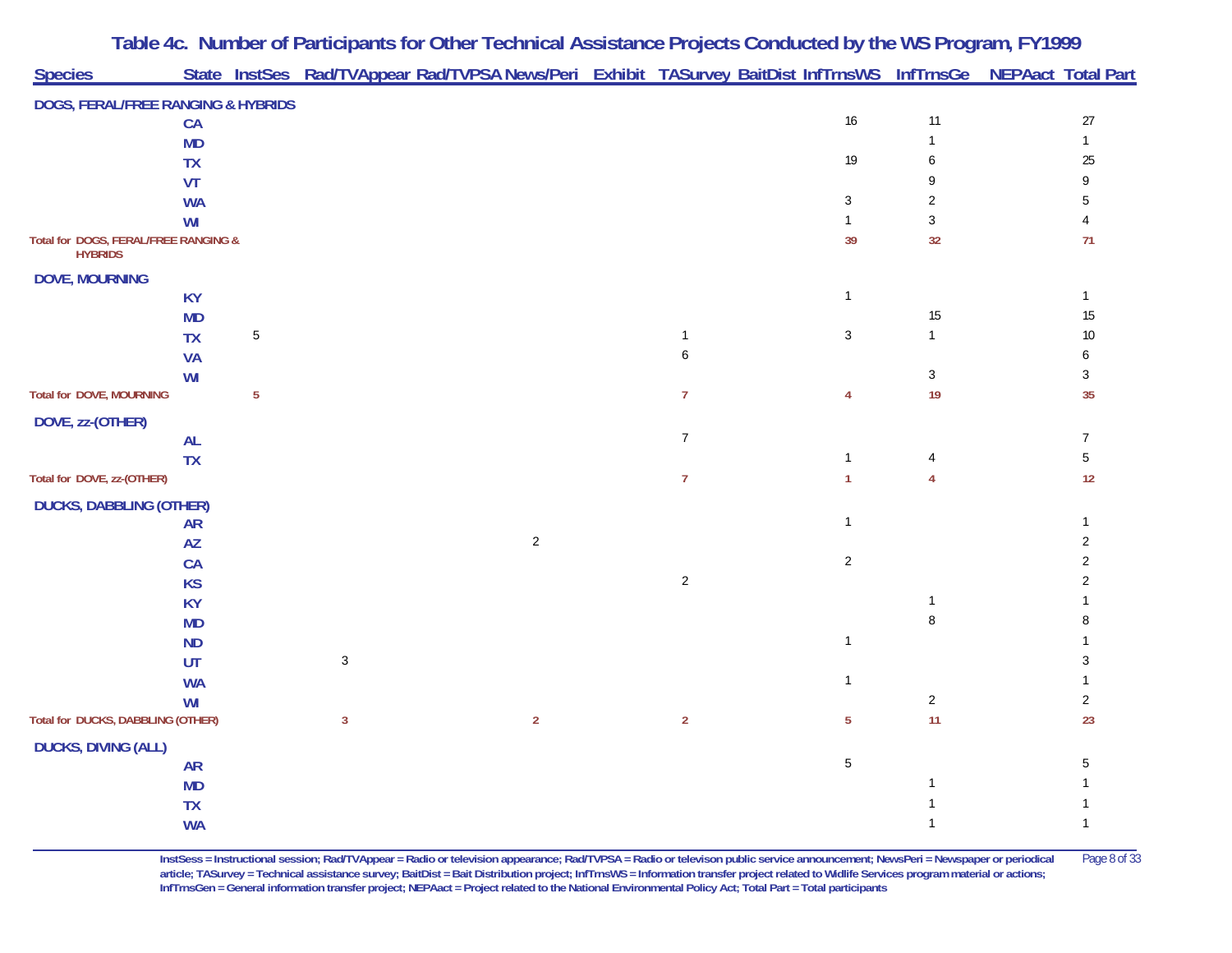| <b>Species</b>                                              |                        |     | State InstSes Rad/TVAppear Rad/TVPSA News/Peri Exhibit TASurvey BaitDist InfTrnsWS InfTrnsGe NEPAact Total Part |                |                |                              |                |                  |
|-------------------------------------------------------------|------------------------|-----|-----------------------------------------------------------------------------------------------------------------|----------------|----------------|------------------------------|----------------|------------------|
| <b>DUCKS, DIVING (ALL)</b><br>Total for DUCKS, DIVING (ALL) |                        |     |                                                                                                                 |                |                | $\overline{5}$               | $\mathbf{3}$   | $\bf 8$          |
| <b>DUCKS, FERAL</b>                                         |                        |     |                                                                                                                 |                |                |                              |                |                  |
|                                                             | <b>KY</b>              |     |                                                                                                                 |                |                | 5                            |                | 5                |
|                                                             | LA                     |     |                                                                                                                 |                | $\sqrt{2}$     | $\overline{2}$               |                |                  |
|                                                             | <b>MD</b>              |     |                                                                                                                 |                |                |                              | $\mathbf{1}$   |                  |
|                                                             | OH                     |     |                                                                                                                 |                |                |                              |                |                  |
|                                                             | SC                     |     |                                                                                                                 |                |                | $\sqrt{3}$<br>$\overline{7}$ | 3              | 3<br>10          |
|                                                             | <b>TX</b><br><b>VA</b> |     |                                                                                                                 |                | $\mathbf{1}$   |                              |                | $\mathbf{1}$     |
| <b>Total for DUCKS, FERAL</b>                               |                        |     |                                                                                                                 |                | $\overline{3}$ | 17                           | 5              | 25               |
|                                                             |                        |     |                                                                                                                 |                |                |                              |                |                  |
| <b>EAGLES, BALD</b>                                         | GA                     |     |                                                                                                                 |                |                |                              |                |                  |
|                                                             | <b>MD</b>              |     |                                                                                                                 |                |                |                              |                |                  |
|                                                             | OR                     |     |                                                                                                                 |                |                |                              |                |                  |
|                                                             | WI                     |     |                                                                                                                 |                |                |                              |                |                  |
| <b>Total for EAGLES, BALD</b>                               |                        |     |                                                                                                                 |                |                |                              | 13             | 13               |
| <b>EAGLES, GOLDEN</b>                                       |                        |     |                                                                                                                 |                |                |                              |                |                  |
|                                                             | <b>TX</b>              |     |                                                                                                                 |                |                | 11                           |                | $11$             |
| <b>Total for EAGLES, GOLDEN</b>                             |                        |     |                                                                                                                 |                |                | 11                           |                | 11               |
| <b>EGRETS, CATTLE</b>                                       |                        |     |                                                                                                                 |                |                |                              |                |                  |
|                                                             | <b>AR</b>              |     |                                                                                                                 |                |                | $\, 8$                       |                | 8                |
|                                                             | GA                     |     |                                                                                                                 |                |                |                              | 1              | $\mathbf{1}$     |
|                                                             | OK                     |     |                                                                                                                 | $\overline{2}$ |                | $\mathbf{1}$                 | 14             | $15\,$<br>$15\,$ |
| <b>Total for EGRETS, CATTLE</b>                             | <b>TX</b>              |     | $\mathbf{3}$<br>3                                                                                               | $\overline{2}$ |                | 6<br>15                      | 4<br>19        | 39               |
|                                                             |                        |     |                                                                                                                 |                |                |                              |                |                  |
| <b>EGRETS, GREAT</b>                                        | <b>MS</b>              |     |                                                                                                                 |                | $\mathbf{1}$   |                              |                |                  |
| <b>Total for EGRETS, GREAT</b>                              |                        |     |                                                                                                                 |                | $\mathbf{1}$   |                              |                |                  |
| <b>EGRETS/HERONS (MIXED)</b>                                |                        |     |                                                                                                                 |                |                |                              |                |                  |
|                                                             | <b>AR</b>              |     |                                                                                                                 |                |                | 3                            |                | 3                |
|                                                             | <b>MS</b>              |     |                                                                                                                 |                |                | 2                            |                | 2                |
|                                                             | <b>TX</b>              |     |                                                                                                                 |                |                | $\overline{2}$               |                | $\overline{2}$   |
| <b>Total for EGRETS/HERONS (MIXED)</b>                      |                        |     |                                                                                                                 |                |                | $\overline{7}$               |                | $\overline{7}$   |
| <b>EGRETS/HERONS/CORMORANTS (MIXED)</b>                     |                        |     |                                                                                                                 |                |                |                              |                |                  |
|                                                             | <b>AL</b>              | 676 |                                                                                                                 |                |                | $\overline{2}$               | $\overline{1}$ | 679              |

**InstSess = Instructional session; Rad/TVAppear = Radio or television appearance; Rad/TVPSA = Radio or televison public service announcement; NewsPeri = Newspaper or periodical** Page 9 of 33 **article; TASurvey = Technical assistance survey; BaitDist = Bait Distribution project; InfTrnsWS = Information transfer project related to Widlife Services program material or actions; InfTrnsGen = General information transfer project; NEPAact = Project related to the National Environmental Policy Act; Total Part = Total participants**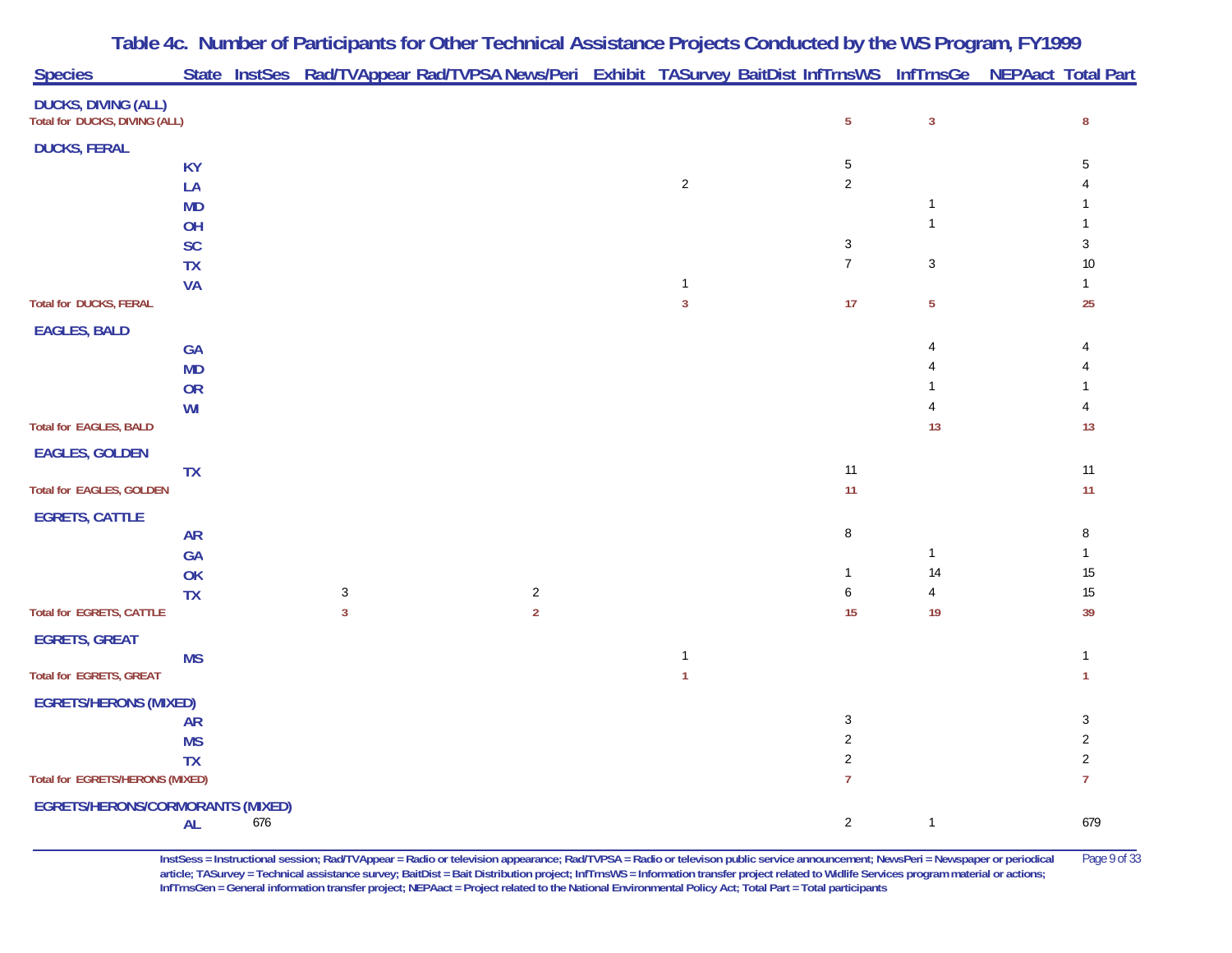|                                        |                                         | Table 4c. Number of Participants for Other Technical Assistance Projects Conducted by the WS Program, FY1999    |  |                                |                                  |                                  |
|----------------------------------------|-----------------------------------------|-----------------------------------------------------------------------------------------------------------------|--|--------------------------------|----------------------------------|----------------------------------|
| <b>Species</b>                         |                                         | State InstSes Rad/TVAppear Rad/TVPSA News/Peri Exhibit TASurvey BaitDist InfTrnsWS InfTrnsGe NEPAact Total Part |  |                                |                                  |                                  |
|                                        | <b>EGRETS/HERONS/CORMORANTS (MIXED)</b> |                                                                                                                 |  |                                |                                  |                                  |
| Total for EGRETS/HERONS/CORMORANTS 676 | <b>MS</b>                               |                                                                                                                 |  | $\mathbf{1}$<br>$\overline{3}$ | $\mathbf{1}$                     | $\mathbf{1}$<br>680              |
| (MIXED)                                |                                         |                                                                                                                 |  |                                |                                  |                                  |
| <b>EGRETS/HERONS/IBIS (MIXED)</b>      | LA                                      |                                                                                                                 |  |                                |                                  |                                  |
| Total for EGRETS/HERONS/IBIS (MIXED)   |                                         |                                                                                                                 |  | $\mathbf{1}$                   |                                  | $\mathbf{1}$                     |
| <b>EXOTIC BIRDS (OTHER)</b>            |                                         |                                                                                                                 |  |                                |                                  |                                  |
|                                        | <b>MD</b>                               |                                                                                                                 |  |                                | 8                                |                                  |
|                                        | <b>TX</b>                               |                                                                                                                 |  |                                |                                  |                                  |
|                                        | WI                                      |                                                                                                                 |  |                                |                                  |                                  |
| <b>Total for EXOTIC BIRDS (OTHER)</b>  |                                         |                                                                                                                 |  |                                | 10                               | 10                               |
| <b>FALCONS (ALL)</b>                   |                                         |                                                                                                                 |  |                                |                                  |                                  |
|                                        | <b>TX</b><br><b>WA</b>                  | $\sqrt{2}$                                                                                                      |  | $\overline{2}$                 |                                  | $\overline{2}$<br>$\overline{2}$ |
| <b>Total for FALCONS (ALL)</b>         |                                         | $\overline{2}$                                                                                                  |  | $\overline{2}$                 |                                  |                                  |
| <b>FERRETS, EUROPEAN</b>               |                                         |                                                                                                                 |  |                                |                                  |                                  |
|                                        | <b>MD</b>                               |                                                                                                                 |  |                                | $\mathbf{1}$                     |                                  |
|                                        | VT                                      |                                                                                                                 |  |                                | $\mathbf{1}$                     |                                  |
| <b>Total for FERRETS, EUROPEAN</b>     |                                         |                                                                                                                 |  |                                | $\overline{2}$                   | $\overline{2}$                   |
| <b>FINCHES, HOUSE</b>                  |                                         |                                                                                                                 |  |                                |                                  |                                  |
|                                        | <b>MD</b>                               |                                                                                                                 |  |                                | $\mathbf{1}$                     |                                  |
| <b>Total for FINCHES, HOUSE</b>        |                                         |                                                                                                                 |  |                                | 1                                | $\mathbf{1}$                     |
| <b>FISHERS</b>                         |                                         |                                                                                                                 |  |                                |                                  |                                  |
| <b>Total for FISHERS</b>               | <b>NH</b>                               |                                                                                                                 |  | $75\,$<br>75                   | $\overline{c}$<br>$\overline{2}$ | $77\,$<br>$77$                   |
|                                        |                                         |                                                                                                                 |  |                                |                                  |                                  |
| <b>FLICKERS, NORTHERN</b>              |                                         |                                                                                                                 |  |                                | 4                                |                                  |
|                                        | <b>MD</b><br><b>ND</b>                  | $\mathbf{1}$                                                                                                    |  |                                |                                  |                                  |
|                                        | UT                                      | $\mathbf{1}$                                                                                                    |  |                                |                                  |                                  |
|                                        | <b>WA</b>                               |                                                                                                                 |  | $\mathbf{1}$                   |                                  |                                  |
|                                        | WI                                      |                                                                                                                 |  |                                | $\overline{c}$                   |                                  |
| <b>Total for FLICKERS, NORTHERN</b>    |                                         | $\mathbf{1}$<br>$\mathbf{1}$                                                                                    |  | $\mathbf{1}$                   | 6                                |                                  |
| <b>FOWL, PEA</b>                       |                                         |                                                                                                                 |  |                                |                                  |                                  |
|                                        | <b>MD</b>                               |                                                                                                                 |  |                                | 1                                |                                  |
|                                        | <b>TX</b>                               |                                                                                                                 |  |                                | $\mathbf{1}$                     | $\mathbf{1}$                     |

**InstSess = Instructional session; Rad/TVAppear = Radio or television appearance; Rad/TVPSA = Radio or televison public service announcement; NewsPeri = Newspaper or periodical** Page 10 of 33 **article; TASurvey = Technical assistance survey; BaitDist = Bait Distribution project; InfTrnsWS = Information transfer project related to Widlife Services program material or actions; InfTrnsGen = General information transfer project; NEPAact = Project related to the National Environmental Policy Act; Total Part = Total participants**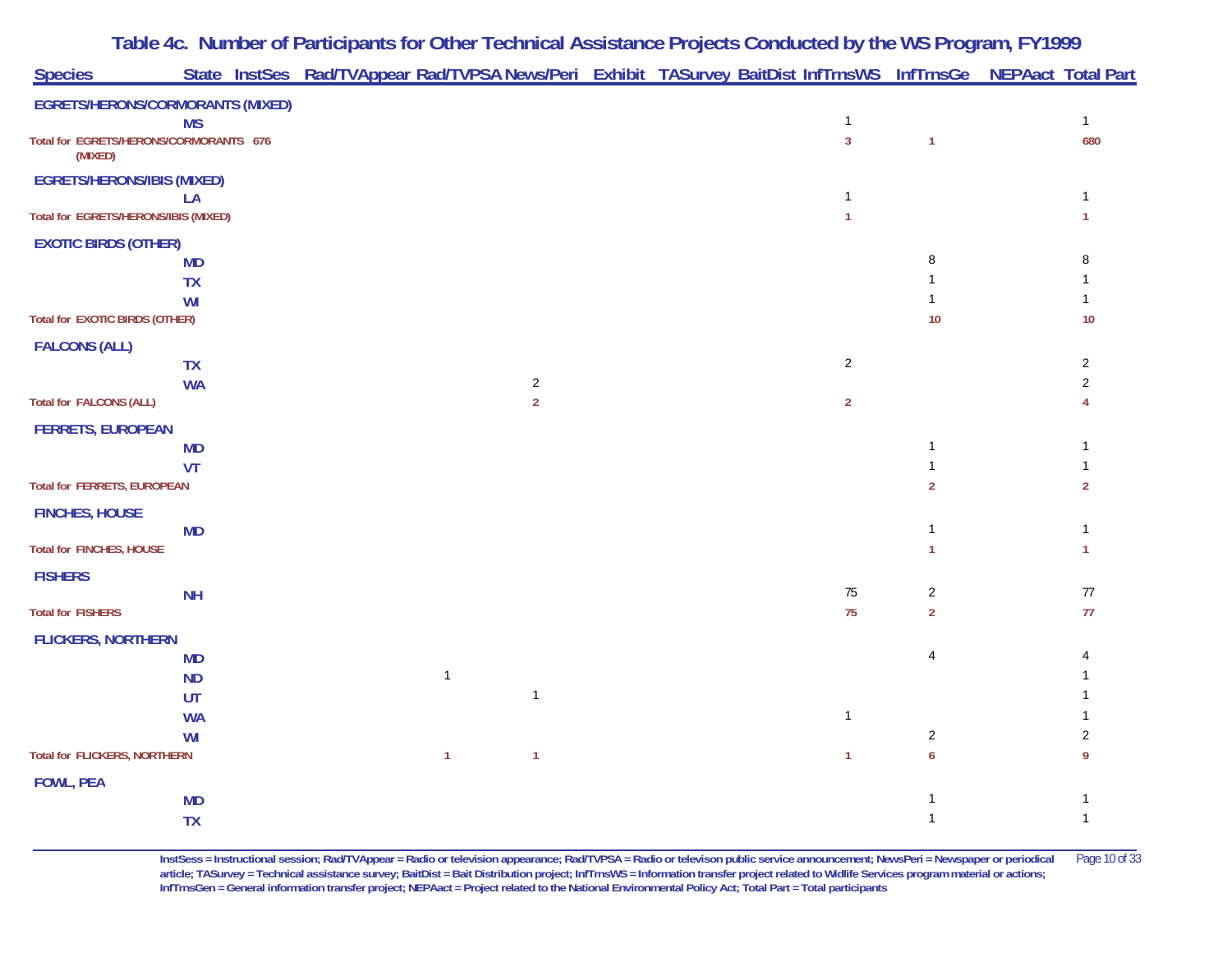| <b>Species</b>                          |           |                |                | State InstSes Rad/TVAppear Rad/TVPSA News/Peri Exhibit TASurvey BaitDist InfTrnsWS InfTrnsGe NEPAact Total Part |     |              |                                   |                |                |
|-----------------------------------------|-----------|----------------|----------------|-----------------------------------------------------------------------------------------------------------------|-----|--------------|-----------------------------------|----------------|----------------|
| <b>FOWL, PEA</b><br>Total for FOWL, PEA |           |                |                |                                                                                                                 |     |              |                                   | $\overline{2}$ | $\overline{2}$ |
| <b>FOXES, GRAY</b>                      |           |                |                |                                                                                                                 |     |              |                                   |                |                |
|                                         | CA        |                |                |                                                                                                                 |     |              | $\overline{7}$                    | 5              | $12$           |
|                                         | <b>MD</b> |                |                |                                                                                                                 |     |              |                                   | $\overline{2}$ | $\overline{2}$ |
|                                         | TX        |                |                |                                                                                                                 |     |              | $\mathsf{g}% _{T}=\mathsf{g}_{T}$ | $\overline{2}$ | 11             |
|                                         | VT        |                |                |                                                                                                                 |     |              |                                   |                | $\mathbf{1}$   |
| Total for FOXES, GRAY                   |           |                |                |                                                                                                                 |     |              | 16                                | $10$           | 26             |
| <b>FOXES, RED</b>                       |           |                |                |                                                                                                                 |     |              |                                   |                |                |
|                                         | CA        | $\overline{2}$ |                |                                                                                                                 |     |              | $\mathbf{1}$                      |                | $\mathbf{3}$   |
|                                         | <b>MD</b> |                |                |                                                                                                                 |     |              | $\sqrt{2}$                        | 274            | 276            |
|                                         | <b>ND</b> |                |                |                                                                                                                 |     |              |                                   | $\mathbf{1}$   |                |
|                                         | OH        |                |                |                                                                                                                 |     |              | $\mathbf{1}$                      |                |                |
|                                         | OK        |                |                |                                                                                                                 |     |              | $\mathbf{1}$                      |                |                |
|                                         | <b>TN</b> |                |                |                                                                                                                 |     |              | $\mathbf{1}$                      |                | $\mathbf{1}$   |
|                                         | <b>TX</b> | $45\,$         |                |                                                                                                                 | 250 |              | 19                                | $\overline{4}$ | 318            |
|                                         | UT        |                | $\overline{2}$ |                                                                                                                 |     |              |                                   |                | $\overline{2}$ |
|                                         | <b>VA</b> |                |                |                                                                                                                 |     | $\, 8$       |                                   |                | 8              |
|                                         | VT        |                |                |                                                                                                                 |     |              |                                   | $\mathbf{1}$   |                |
|                                         | WI        |                |                |                                                                                                                 |     |              |                                   | $10$           | $10\,$         |
| Total for FOXES, RED                    |           | 47             | $\overline{2}$ |                                                                                                                 | 250 | ${\bf 8}$    | 25                                | 290            | 622            |
| <b>FOXES, SWIFT</b>                     |           |                |                |                                                                                                                 |     |              |                                   |                |                |
|                                         | <b>TX</b> |                |                |                                                                                                                 |     |              | $\mathbf{1}$                      |                | $\mathbf{1}$   |
| Total for FOXES, SWIFT                  |           |                |                |                                                                                                                 |     |              | $\mathbf{1}$                      |                | 1              |
| <b>FROGS/TOADS (ALL)</b>                |           |                |                |                                                                                                                 |     |              |                                   |                |                |
|                                         | <b>MD</b> |                |                |                                                                                                                 |     |              |                                   | 3              | 3              |
|                                         | <b>TX</b> |                |                |                                                                                                                 |     |              |                                   |                |                |
|                                         | WI        |                |                |                                                                                                                 |     |              |                                   |                |                |
| Total for FROGS/TOADS (ALL)             |           |                |                |                                                                                                                 |     |              |                                   | 5              | 5              |
| <b>GEESE, CANADA</b>                    |           |                |                |                                                                                                                 |     |              |                                   |                |                |
|                                         | <b>AL</b> |                |                |                                                                                                                 |     |              | $\, 8$                            |                | 8              |
|                                         | <b>AR</b> |                |                |                                                                                                                 |     |              | $\overline{4}$                    |                |                |
|                                         | CA        |                |                |                                                                                                                 |     |              |                                   | $\overline{7}$ | $\overline{7}$ |
|                                         | CT        | $30\,$         |                | $\mathbf{1}$                                                                                                    |     | 6            |                                   |                | 37             |
|                                         | DE        |                |                |                                                                                                                 |     |              |                                   | 3              | 3              |
|                                         | GA        |                |                | $\overline{1}$                                                                                                  |     |              | 6                                 | $\overline{2}$ | 9              |
|                                         | IL.       |                |                |                                                                                                                 |     | $\mathbf{1}$ | $\sqrt{2}$                        |                | $\mathbf{3}$   |

**InstSess = Instructional session; Rad/TVAppear = Radio or television appearance; Rad/TVPSA = Radio or televison public service announcement; NewsPeri = Newspaper or periodical** Page 11 of 33 article; TASurvey = Technical assistance survey; BaitDist = Bait Distribution project; InfTrnsWS = Information transfer project related to Widlife Services program material or actions; **InfTrnsGen = General information transfer project; NEPAact = Project related to the National Environmental Policy Act; Total Part = Total participants**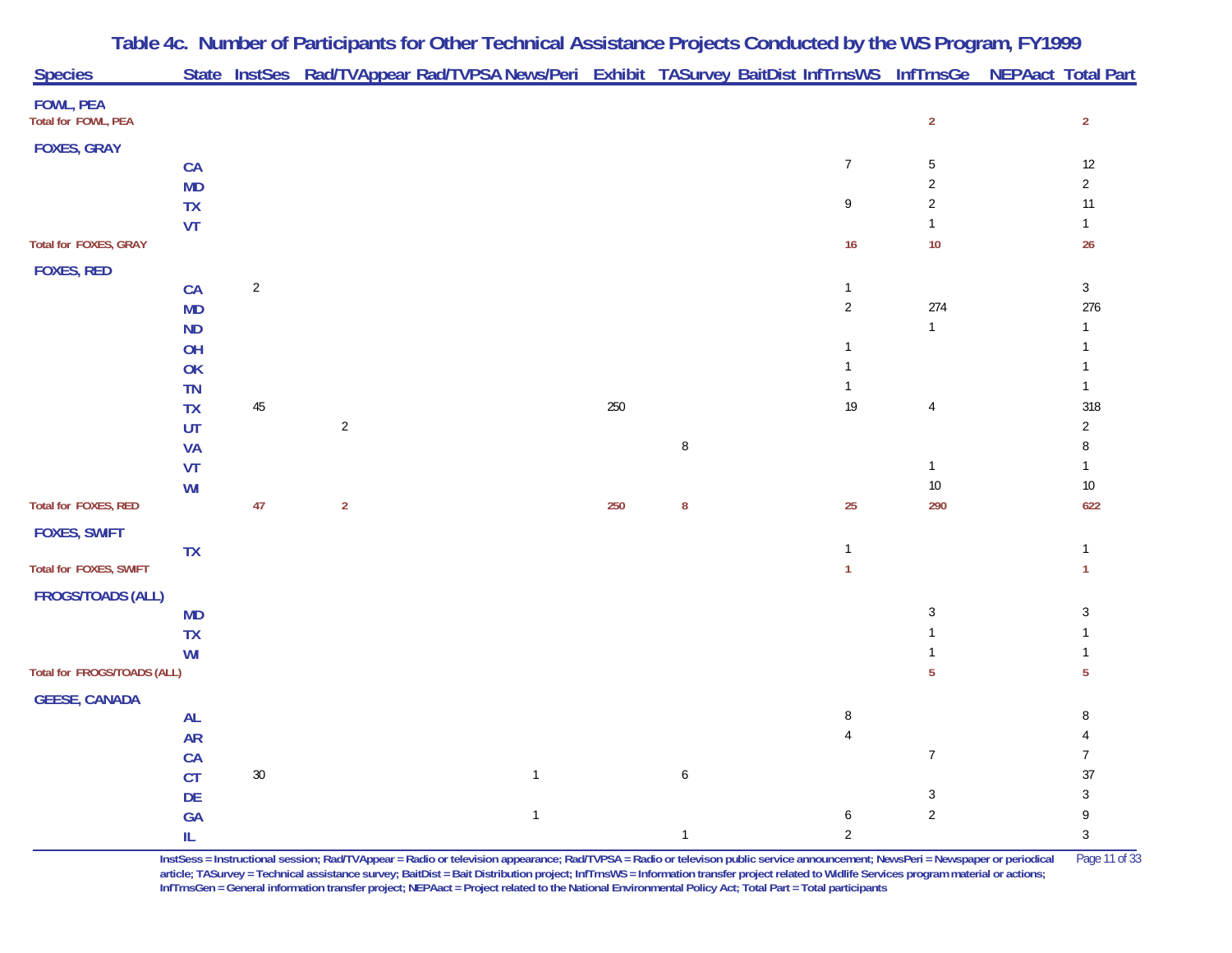| <b>Species</b>                |                        |                |                  | State InstSes Rad/TVAppear Rad/TVPSA News/Peri Exhibit TASurvey BaitDist InfTrnsWS InfTrnsGe NEPAact Total Part |              |                        |                |                |                |
|-------------------------------|------------------------|----------------|------------------|-----------------------------------------------------------------------------------------------------------------|--------------|------------------------|----------------|----------------|----------------|
| <b>GEESE, CANADA</b>          |                        |                |                  |                                                                                                                 |              |                        |                |                |                |
|                               | <b>KY</b>              |                |                  |                                                                                                                 |              | $\sqrt{3}$             |                |                | $\sqrt{3}$     |
|                               | <b>MA</b>              | $60\,$         |                  | $\mathbf{1}$                                                                                                    | $\sqrt{3}$   |                        |                |                | 64             |
|                               | <b>MD</b>              |                |                  | $\overline{2}$                                                                                                  |              |                        | 79             |                | 81             |
|                               | MI                     |                |                  |                                                                                                                 |              | $\mathbf{1}$           |                |                |                |
|                               | <b>MO</b>              | $\overline{4}$ | $\mathbf{1}$     | $\mathbf{1}$                                                                                                    | $\mathbf{1}$ |                        |                |                | $\overline{7}$ |
|                               | <b>MS</b>              |                |                  |                                                                                                                 | $\mathbf{1}$ |                        |                |                |                |
|                               | <b>NC</b>              |                |                  |                                                                                                                 |              |                        | $\overline{2}$ |                | 2              |
|                               | <b>ND</b>              |                |                  |                                                                                                                 |              | $\overline{c}$         |                |                | 2              |
|                               | NE                     |                |                  |                                                                                                                 | $\mathbf{1}$ |                        |                |                |                |
|                               | <b>NH</b>              |                |                  |                                                                                                                 |              |                        |                | $\overline{2}$ | $\overline{c}$ |
|                               | <b>NJ</b>              | $70\,$         | $\mathbf{1}$     | 13                                                                                                              |              | $12\,$                 | $12$           |                | 108            |
|                               | OH                     | $26\,$         |                  |                                                                                                                 |              | $\overline{4}$         | $\mathfrak{Z}$ |                | $33\,$         |
|                               | OK                     |                |                  |                                                                                                                 |              | $\mathbf{1}$           |                |                | $\mathbf{1}$   |
|                               | OR                     | $30\,$         |                  | $\overline{1}$                                                                                                  |              | 103                    | $\sqrt{2}$     |                | 136            |
|                               | PA                     | $50\,$         |                  |                                                                                                                 |              | $\sqrt{3}$             | $\mathbf{1}$   |                | 54             |
|                               | SC                     |                |                  |                                                                                                                 |              | $\overline{4}$<br>$12$ |                |                | 4<br>$13$      |
|                               | <b>TN</b>              | $45\,$         | $\sqrt{3}$       | -1<br>9                                                                                                         | $15\,$       | $\sqrt{3}$             | $\overline{c}$ |                | $77\,$         |
|                               | <b>VA</b><br><b>WA</b> | $26\,$         | $\mathbf{1}$     | 5                                                                                                               | 585          | $\sqrt{3}$             | 24             |                | 644            |
|                               | WI                     | 127            |                  | 8                                                                                                               |              | 19                     | $30\,$         |                | 184            |
|                               | <b>WV</b>              |                |                  |                                                                                                                 |              | $\mathbf{3}$           | $\mathbf{1}$   |                | $\overline{4}$ |
| Total for GEESE, CANADA       |                        | 468            | $\boldsymbol{6}$ | 43                                                                                                              | 613          | 193                    | 168            | $\sqrt{2}$     | 1,493          |
| <b>GEESE, FERAL</b>           |                        |                |                  |                                                                                                                 |              |                        |                |                |                |
|                               | <b>KY</b>              |                |                  |                                                                                                                 |              | $\sqrt{2}$             |                |                | $\overline{c}$ |
|                               | <b>MD</b>              |                |                  |                                                                                                                 |              |                        | 5              |                | 5              |
|                               | <b>SC</b>              |                |                  |                                                                                                                 |              | $\mathbf{1}$           |                |                |                |
| <b>Total for GEESE, FERAL</b> |                        |                |                  |                                                                                                                 |              | $\overline{3}$         | $\overline{5}$ |                | 8              |
| <b>GEESE, SNOW</b>            |                        |                |                  |                                                                                                                 |              |                        |                |                |                |
|                               | <b>AR</b>              |                |                  |                                                                                                                 |              | $\sqrt{3}$             |                |                | 3              |
|                               | <b>MD</b>              |                | $\mathbf{3}$     |                                                                                                                 |              |                        | $\mathbf{3}$   |                |                |
|                               | <b>NJ</b>              |                |                  |                                                                                                                 |              | 4                      |                |                |                |
| <b>Total for GEESE, SNOW</b>  |                        |                | $\overline{3}$   |                                                                                                                 |              | $\overline{7}$         | $\mathbf{3}$   |                | 13             |
| <b>GOPHERS, POCKET (ALL)</b>  |                        |                |                  |                                                                                                                 |              |                        |                |                |                |
|                               | CA                     |                |                  |                                                                                                                 |              | $\overline{4}$         |                |                |                |
|                               | $\sf ID$               | $75\,$         |                  |                                                                                                                 |              |                        |                |                | $75\,$         |
|                               | <b>ND</b>              | $\overline{2}$ |                  |                                                                                                                 |              | $\mathbf{1}$           | $\mathbf{1}$   |                | $\sqrt{4}$     |

**InstSess = Instructional session; Rad/TVAppear = Radio or television appearance; Rad/TVPSA = Radio or televison public service announcement; NewsPeri = Newspaper or periodical** Page 12 of 33 article; TASurvey = Technical assistance survey; BaitDist = Bait Distribution project; InfTrnsWS = Information transfer project related to Widlife Services program material or actions; **InfTrnsGen = General information transfer project; NEPAact = Project related to the National Environmental Policy Act; Total Part = Total participants**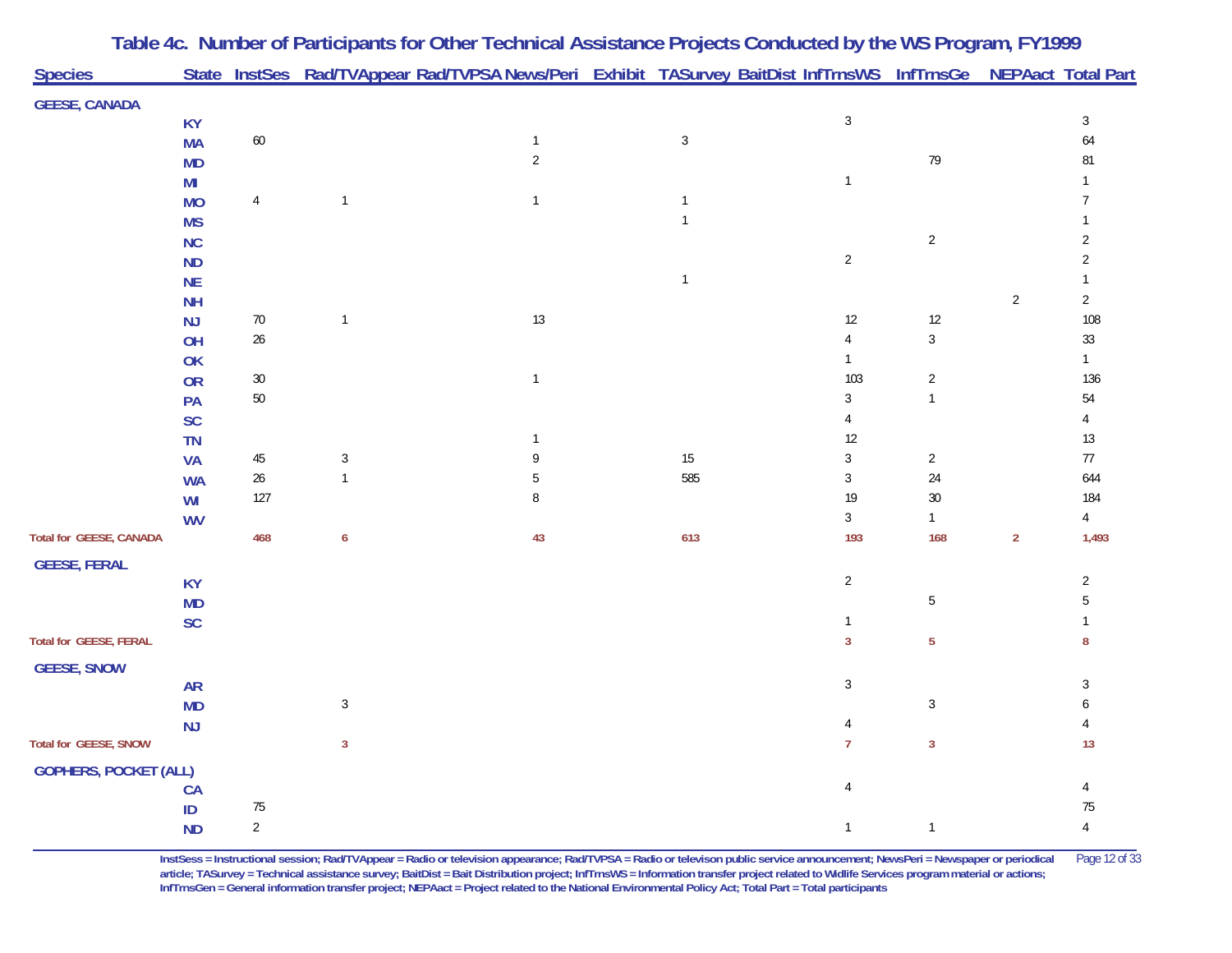|                                         |                |                | Table 4c. Number of Participants for Other Technical Assistance Projects Conducted by the WS Program, FY1999    |              |                |                                |                |                  |
|-----------------------------------------|----------------|----------------|-----------------------------------------------------------------------------------------------------------------|--------------|----------------|--------------------------------|----------------|------------------|
| <b>Species</b>                          |                |                | State InstSes Rad/TVAppear Rad/TVPSA News/Peri Exhibit TASurvey BaitDist InfTrnsWS InfTrnsGe NEPAact Total Part |              |                |                                |                |                  |
| <b>GOPHERS, POCKET (ALL)</b>            |                |                |                                                                                                                 |              |                |                                |                |                  |
|                                         | <b>NM</b>      | $\overline{4}$ |                                                                                                                 |              |                |                                |                | $\overline{4}$   |
|                                         | OK             |                |                                                                                                                 |              | $\mathbf{1}$   |                                |                | $\mathbf{1}$     |
|                                         | <b>TX</b>      | 6              |                                                                                                                 |              | 256            | 5                              |                | 267              |
| Total for GOPHERS, POCKET (ALL)         | <b>WA</b>      | 87             |                                                                                                                 |              | 5<br>267       | $\mathbf{1}$<br>$\overline{7}$ |                | 6                |
|                                         |                |                |                                                                                                                 |              |                |                                |                | 361              |
| <b>GRACKLES, BOAT-TAILED</b>            |                |                |                                                                                                                 |              |                | 1                              |                |                  |
| <b>Total for GRACKLES, BOAT-TAILED</b>  | <b>TX</b>      |                |                                                                                                                 |              |                |                                |                | 1                |
| <b>GRACKLES, COMMON</b>                 |                |                |                                                                                                                 |              |                |                                |                |                  |
|                                         | LA             |                | $\mathbf{1}$                                                                                                    |              | $\sqrt{3}$     |                                |                |                  |
|                                         | <b>MD</b>      |                |                                                                                                                 |              |                | 3                              |                | 3                |
|                                         | <b>NJ</b>      |                |                                                                                                                 |              |                | $\overline{2}$                 |                | $\overline{2}$   |
|                                         | <b>TX</b>      |                |                                                                                                                 |              | 19             | 5                              |                | 24               |
| <b>Total for GRACKLES, COMMON</b>       |                |                | $\mathbf{1}$                                                                                                    |              | 22             | 10                             |                | 33               |
| <b>GRACKLES, GREAT-TAILED</b>           |                |                |                                                                                                                 |              |                |                                |                |                  |
|                                         | <b>TX</b>      |                |                                                                                                                 |              |                | $\overline{2}$                 |                | $\overline{2}$   |
| <b>Total for GRACKLES, GREAT-TAILED</b> |                |                |                                                                                                                 |              |                | $\overline{2}$                 |                | $\boldsymbol{2}$ |
| <b>GREBES (ALL)</b>                     |                |                |                                                                                                                 |              |                |                                |                |                  |
| <b>Total for GREBES (ALL)</b>           | <b>TX</b>      |                |                                                                                                                 |              | 1              |                                |                | 1                |
|                                         |                |                |                                                                                                                 |              |                |                                |                |                  |
| <b>GULLS, CALIFORNIA</b>                |                |                |                                                                                                                 |              | $\overline{7}$ |                                |                | $\overline{7}$   |
| <b>Total for GULLS, CALIFORNIA</b>      | <b>WA</b>      |                |                                                                                                                 |              | $\overline{7}$ |                                |                | $\overline{7}$   |
|                                         |                |                |                                                                                                                 |              |                |                                |                |                  |
| <b>GULLS, GREAT BLACK-BACKED</b>        | <b>NH</b>      |                |                                                                                                                 |              |                |                                | $\overline{7}$ | $\overline{7}$   |
| Total for GULLS, GREAT BLACK-BACKED     |                |                |                                                                                                                 |              |                |                                | $\overline{7}$ | $\overline{7}$   |
| <b>GULLS, HERRING</b>                   |                |                |                                                                                                                 |              |                |                                |                |                  |
|                                         | <b>MA</b>      |                |                                                                                                                 | $\mathbf{1}$ |                |                                |                | -1               |
|                                         | <b>NH</b>      |                |                                                                                                                 |              |                |                                | 20             | 20               |
|                                         | R <sub>l</sub> |                |                                                                                                                 |              |                |                                |                |                  |
|                                         | VT             |                | $\mathbf{1}$                                                                                                    |              |                |                                |                |                  |
| <b>Total for GULLS, HERRING</b>         |                |                | 1                                                                                                               | $\sqrt{5}$   |                |                                | 20             | $26\,$           |
| <b>GULLS, LAUGHING</b>                  |                |                |                                                                                                                 |              |                |                                |                |                  |
|                                         | $\mathsf{AL}$  |                |                                                                                                                 |              | $\mathbf{1}$   |                                |                |                  |
|                                         | <b>TX</b>      |                |                                                                                                                 |              |                | $\mathbf{1}$                   |                | $\mathbf{1}$     |

**InstSess = Instructional session; Rad/TVAppear = Radio or television appearance; Rad/TVPSA = Radio or televison public service announcement; NewsPeri = Newspaper or periodical** Page 13 of 33 article; TASurvey = Technical assistance survey; BaitDist = Bait Distribution project; InfTrnsWS = Information transfer project related to Widlife Services program material or actions; **InfTrnsGen = General information transfer project; NEPAact = Project related to the National Environmental Policy Act; Total Part = Total participants**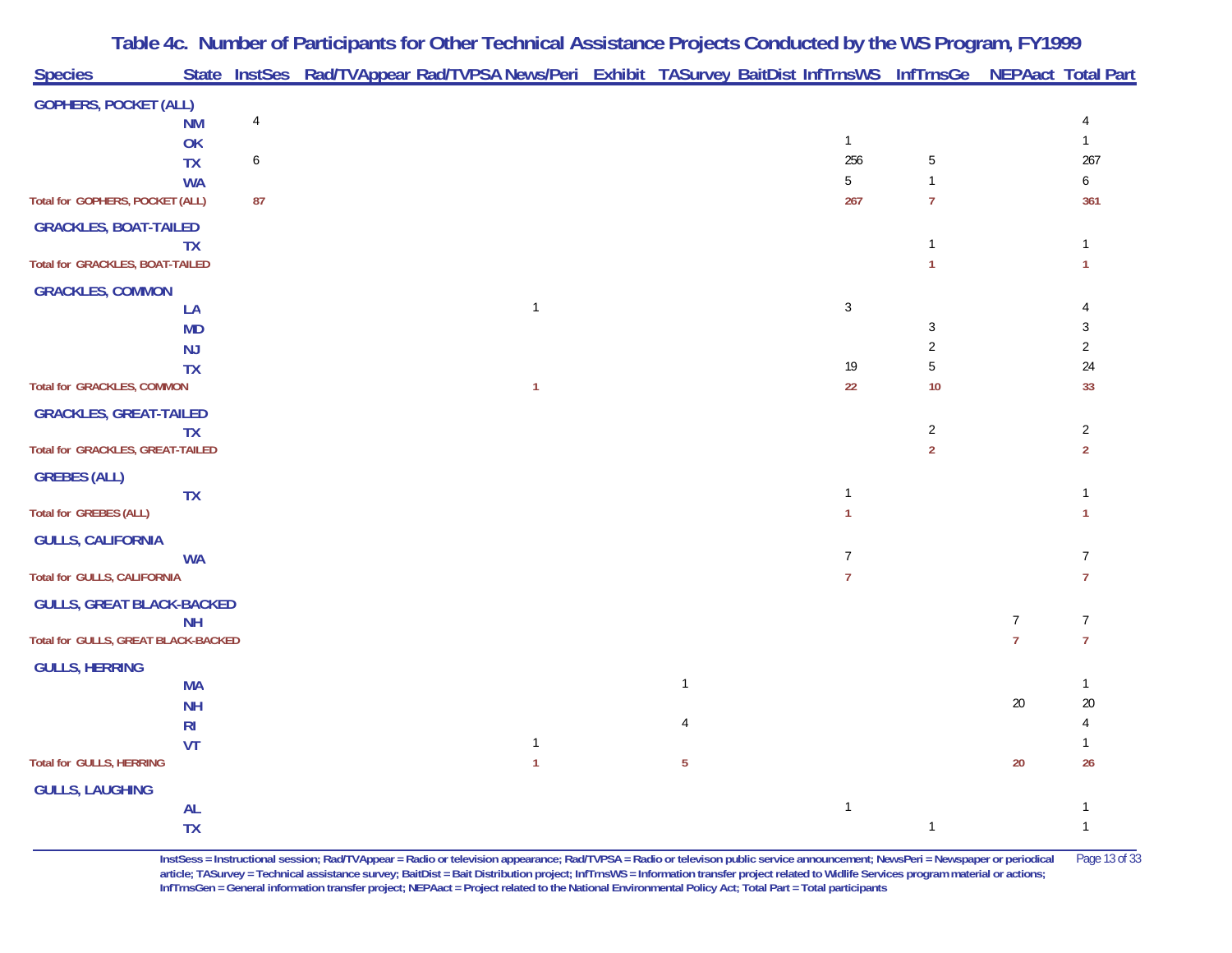| <b>Species</b>                     |                        |    |              | State InstSes Rad/TVAppear Rad/TVPSA News/Peri Exhibit TASurvey BaitDist InfTrnsWS InfTrnsGe NEPAact Total Part |              |                |                |          |
|------------------------------------|------------------------|----|--------------|-----------------------------------------------------------------------------------------------------------------|--------------|----------------|----------------|----------|
| <b>GULLS, LAUGHING</b>             |                        |    |              |                                                                                                                 |              |                |                |          |
|                                    | <b>VA</b>              |    |              |                                                                                                                 | 23           |                |                | $23\,$   |
| Total for GULLS, LAUGHING          |                        |    |              |                                                                                                                 | 23           | $\mathbf{1}$   | 1              | 25       |
| <b>GULLS, RING-BILLED</b>          |                        |    |              |                                                                                                                 |              |                |                |          |
| IL                                 |                        |    |              |                                                                                                                 | $\mathbf 1$  |                |                |          |
|                                    | <b>NY</b>              |    |              | $\overline{1}$                                                                                                  |              |                |                |          |
|                                    | OH                     |    |              |                                                                                                                 |              | $\sqrt{2}$     |                |          |
|                                    | <b>TX</b>              |    |              |                                                                                                                 |              |                | $\mathbf{1}$   |          |
|                                    | <b>VA</b>              | 13 |              |                                                                                                                 | $26\,$       | 10             |                | 39<br>10 |
|                                    | <b>WA</b><br><b>WI</b> |    |              |                                                                                                                 |              | $\mathbf{3}$   | 5              | 9        |
| Total for GULLS, RING-BILLED       |                        | 13 |              | $\mathbf{1}$                                                                                                    | 27           | 15             | 6              | 63       |
| GULLS, z-(OTHER)                   |                        |    |              |                                                                                                                 |              |                |                |          |
|                                    | DE                     |    |              |                                                                                                                 |              |                | 1              |          |
|                                    | <b>KS</b>              |    |              |                                                                                                                 | $\mathbf{1}$ |                |                |          |
|                                    | <b>MD</b>              |    |              |                                                                                                                 |              |                | 15             | 15       |
|                                    | <b>MS</b>              |    |              |                                                                                                                 |              |                |                |          |
|                                    | <b>WA</b>              | 13 |              |                                                                                                                 |              |                |                | 13       |
| Total for GULLS, z-(OTHER)         |                        | 13 |              |                                                                                                                 | -1           |                | 17             | 31       |
| <b>HARES, JACKRABBITS (ALL)</b>    |                        |    |              |                                                                                                                 |              |                |                |          |
|                                    | <b>CA</b>              |    |              |                                                                                                                 |              | $\mathbf{1}$   |                |          |
|                                    | <b>TX</b>              |    |              |                                                                                                                 |              | $10\,$         |                | 11       |
| Total for HARES, JACKRABBITS (ALL) |                        |    |              |                                                                                                                 |              | 11             |                | 12       |
| <b>HARES, SNOWSHOE</b>             |                        |    |              |                                                                                                                 |              |                |                |          |
| Total for HARES, SNOWSHOE          | WI                     |    |              |                                                                                                                 |              |                |                |          |
|                                    |                        |    |              |                                                                                                                 |              |                |                |          |
| <b>HAWKS, RED-SHOULDERED</b>       | <b>SC</b>              |    |              |                                                                                                                 |              | 1              |                |          |
| Total for HAWKS, RED-SHOULDERED    |                        |    |              |                                                                                                                 |              |                |                |          |
| <b>HAWKS, RED-TAILED</b>           |                        |    |              |                                                                                                                 |              |                |                |          |
|                                    | <b>CA</b>              |    |              |                                                                                                                 |              |                | 5              | 5        |
|                                    | IL                     |    |              |                                                                                                                 | 9            |                |                |          |
|                                    | <b>KY</b>              |    | $\mathbf{1}$ | -1                                                                                                              |              |                |                |          |
|                                    | <b>MD</b>              |    |              |                                                                                                                 |              | $\mathbf{1}$   |                |          |
|                                    | <b>MO</b>              |    |              |                                                                                                                 | $\mathbf{1}$ |                |                |          |
|                                    | OH                     |    |              |                                                                                                                 |              | $\mathbf{1}$   | $\overline{1}$ | 2        |
|                                    | <b>TN</b>              |    |              |                                                                                                                 |              | $\overline{2}$ |                | 2        |

**InstSess = Instructional session; Rad/TVAppear = Radio or television appearance; Rad/TVPSA = Radio or televison public service announcement; NewsPeri = Newspaper or periodical** Page 14 of 33 article; TASurvey = Technical assistance survey; BaitDist = Bait Distribution project; InfTrnsWS = Information transfer project related to Widlife Services program material or actions; **InfTrnsGen = General information transfer project; NEPAact = Project related to the National Environmental Policy Act; Total Part = Total participants**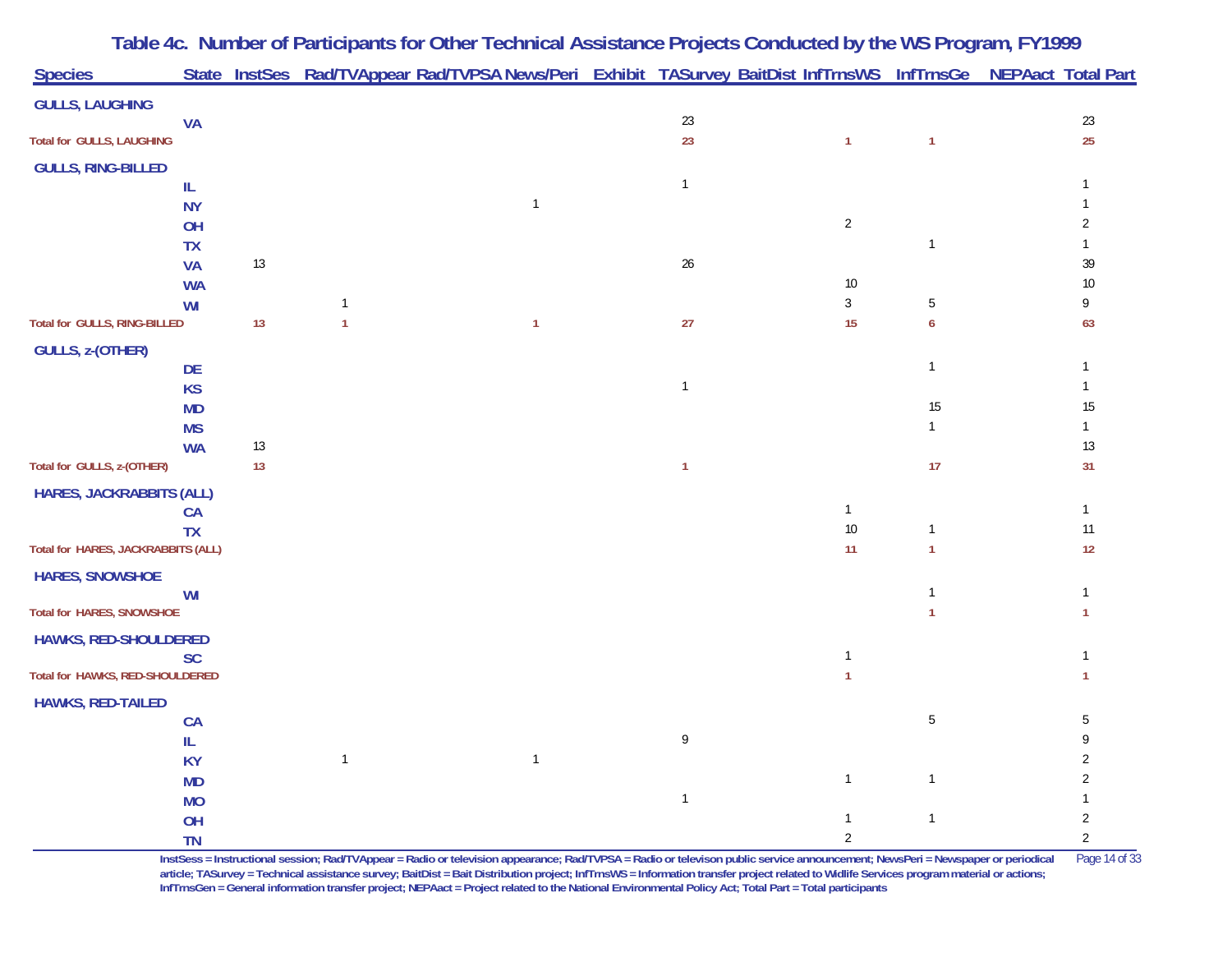| <b>Species</b>                                   |           |            |              | State InstSes Rad/TVAppear Rad/TVPSA News/Peri Exhibit TASurvey BaitDist InfTrnsWS InfTrnsGe NEPAact Total Part |                |                |              |                |
|--------------------------------------------------|-----------|------------|--------------|-----------------------------------------------------------------------------------------------------------------|----------------|----------------|--------------|----------------|
| <b>HAWKS, RED-TAILED</b>                         |           |            |              |                                                                                                                 |                |                |              |                |
|                                                  | <b>TX</b> | $25\,$     |              |                                                                                                                 |                | $\overline{4}$ |              | 29             |
|                                                  | <b>WA</b> | $\sqrt{2}$ |              |                                                                                                                 |                |                |              | $\sqrt{2}$     |
|                                                  | WI        |            |              |                                                                                                                 |                |                | $\mathbf{3}$ | $\sqrt{3}$     |
| Total for HAWKS, RED-TAILED                      |           | 27         | $\mathbf{1}$ | $\mathbf{1}$                                                                                                    | $10$           | $\bf 8$        | 10           | 57             |
| HAWKS, z-(OTHER)                                 |           |            |              |                                                                                                                 |                |                |              |                |
|                                                  | <b>AR</b> |            |              |                                                                                                                 |                | $\overline{2}$ |              | $\overline{2}$ |
|                                                  | CA        |            |              |                                                                                                                 |                | $\mathbf{1}$   |              | 1              |
|                                                  | <b>MD</b> |            |              |                                                                                                                 |                |                | $26\,$       | 26             |
|                                                  | SC        |            |              |                                                                                                                 |                | 1              |              |                |
|                                                  | <b>TX</b> |            |              |                                                                                                                 |                | $\mathbf{1}$   |              |                |
|                                                  | <b>VA</b> |            |              |                                                                                                                 |                |                | $\mathbf{1}$ |                |
|                                                  | VT        |            |              |                                                                                                                 |                |                | $\mathbf{1}$ |                |
|                                                  | WI        |            |              |                                                                                                                 |                | $\mathbf{1}$   | 14           | $15\,$         |
| Total for HAWKS, z-(OTHER)                       |           |            |              |                                                                                                                 |                | 6              | 42           | 48             |
| HERONS, BLACK-CROWNED NIGHT                      |           |            |              |                                                                                                                 |                |                |              |                |
|                                                  | <b>KY</b> |            |              |                                                                                                                 |                | $\mathbf{1}$   |              | $\mathbf{1}$   |
| Total for HERONS, BLACK-CROWNED<br><b>NIGHT</b>  |           |            |              |                                                                                                                 |                | $\mathbf{1}$   |              | $\mathbf{1}$   |
| <b>HERONS, GREAT BLUE</b>                        |           |            |              |                                                                                                                 |                |                |              |                |
|                                                  | <b>AR</b> |            |              |                                                                                                                 |                | 150            |              | 150            |
|                                                  | <b>MD</b> |            |              |                                                                                                                 |                |                | 12           | $12\,$         |
|                                                  | NJ        |            |              |                                                                                                                 |                |                | $\mathbf{1}$ | 1              |
|                                                  | SC        |            |              |                                                                                                                 |                | $\overline{2}$ |              | $\overline{2}$ |
|                                                  | <b>TX</b> |            |              |                                                                                                                 |                | $\sqrt{3}$     | 3            | 6              |
|                                                  | <b>VA</b> |            |              |                                                                                                                 | $\overline{2}$ |                |              | 2              |
|                                                  | WI        |            |              |                                                                                                                 |                |                | 4            | 4              |
| Total for HERONS, GREAT BLUE                     |           |            |              |                                                                                                                 | $\overline{2}$ | 155            | 20           | 177            |
| <b>HERONS, GREEN-BACKED</b>                      |           |            |              |                                                                                                                 |                |                |              |                |
|                                                  | <b>MD</b> |            |              |                                                                                                                 |                |                | $\mathbf{1}$ | $\mathbf{1}$   |
| Total for HERONS, GREEN-BACKED                   |           |            |              |                                                                                                                 |                |                | $\mathbf{1}$ | $\mathbf{1}$   |
| HERONS, YELLOW-CROWNED NIGHT                     |           |            |              |                                                                                                                 |                |                |              |                |
|                                                  | <b>TX</b> |            |              |                                                                                                                 |                | $\mathbf{1}$   |              | -1             |
| Total for HERONS, YELLOW-CROWNED<br><b>NIGHT</b> |           |            |              |                                                                                                                 |                | $\mathbf{1}$   |              | $\mathbf{1}$   |
| <b>HOGS, FERAL</b>                               |           |            |              |                                                                                                                 |                |                |              |                |
|                                                  | <b>AL</b> |            |              |                                                                                                                 |                | $\sqrt{2}$     |              | $\sqrt{2}$     |

**Table 4c. Number of Participants for Other Technical Assistance Projects Conducted by the WS Program, FY 1999**

**InstSess = Instructional session; Rad/TVAppear = Radio or television appearance; Rad/TVPSA = Radio or televison public service announcement; NewsPeri = Newspaper or periodical** Page 15 of 33 **article; TASurvey = Technical assistance survey; BaitDist = Bait Distribution project; InfTrnsWS = Information transfer project related to Widlife Services program material or actions; InfTrnsGen = General information transfer project; NEPAact = Project related to the National Environmental Policy Act; Total Part = Total participants**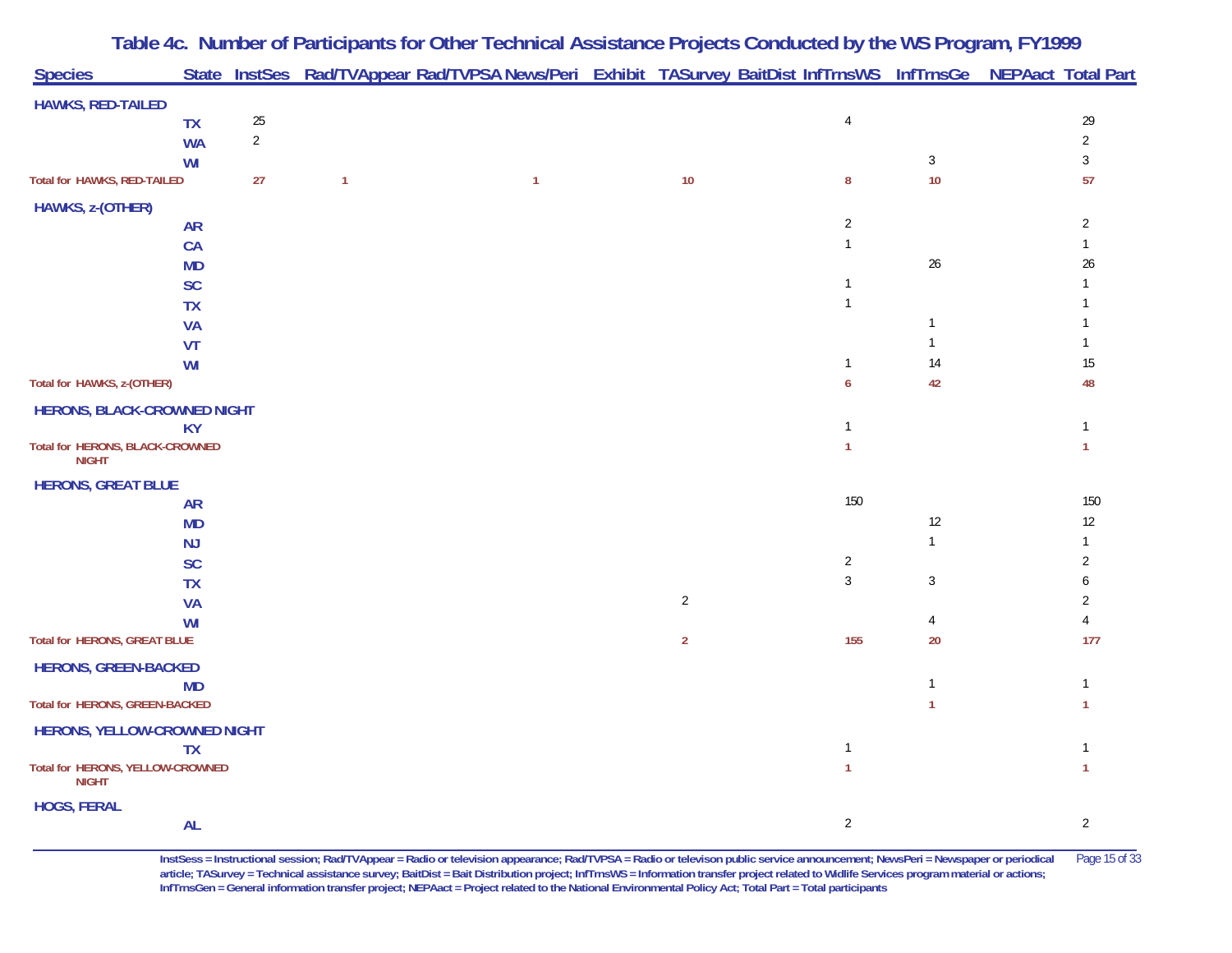|                                 |                 |                |                | Table 4c. Number of Participants for Other Technical Assistance Projects Conducted by the WS Program, FY1999    |     |                |                 |                |                |
|---------------------------------|-----------------|----------------|----------------|-----------------------------------------------------------------------------------------------------------------|-----|----------------|-----------------|----------------|----------------|
| <b>Species</b>                  |                 |                |                | State InstSes Rad/TVAppear Rad/TVPSA News/Peri Exhibit TASurvey BaitDist InfTrnsWS InfTrnsGe NEPAact Total Part |     |                |                 |                |                |
| <b>HOGS, FERAL</b>              |                 |                |                |                                                                                                                 |     |                |                 |                |                |
|                                 | CA              | $\overline{4}$ |                |                                                                                                                 |     |                |                 | $\overline{2}$ | 6              |
|                                 | <b>GA</b>       |                |                |                                                                                                                 |     |                | $\overline{1}$  |                | $\mathbf{1}$   |
|                                 | HI              |                |                |                                                                                                                 |     | 138            |                 |                | 138            |
|                                 | <b>KS</b>       |                |                |                                                                                                                 | 300 |                | 1               |                | 301            |
|                                 | LA              |                |                |                                                                                                                 |     |                |                 |                | $\mathbf{1}$   |
|                                 | <b>MS</b>       | 37             |                |                                                                                                                 |     | 8              |                 |                | 45             |
|                                 | OK              |                |                |                                                                                                                 |     |                | 17              | 5              | 22             |
|                                 | <b>TX</b>       | 535            | $\overline{2}$ |                                                                                                                 |     |                | 158             | 44             | 739            |
| Total for HOGS, FERAL           |                 | 576            | $\overline{2}$ |                                                                                                                 | 300 | 146            | 180             | 51             | 1,255          |
| <b>JAYS, BLUE</b>               |                 |                |                |                                                                                                                 |     |                |                 |                |                |
|                                 | <b>MD</b>       |                |                |                                                                                                                 |     |                |                 | 14             | 14             |
|                                 | <b>TX</b>       |                |                |                                                                                                                 |     |                |                 |                | $\mathbf{1}$   |
| Total for JAYS, BLUE            |                 |                |                |                                                                                                                 |     |                |                 | 15             | 15             |
| <b>KESTRELS, AMERICAN</b>       |                 |                |                |                                                                                                                 |     |                |                 |                |                |
|                                 | IL              |                |                |                                                                                                                 |     | $\mathbf 1$    |                 |                |                |
|                                 | <b>MD</b>       |                |                |                                                                                                                 |     |                |                 | $\mathbf{1}$   |                |
|                                 | <b>VA</b>       |                |                |                                                                                                                 |     | $\mathbf 1$    |                 |                |                |
| Total for KESTRELS, AMERICAN    | WI              |                |                |                                                                                                                 |     | $\overline{2}$ |                 | $\overline{2}$ |                |
|                                 |                 |                |                |                                                                                                                 |     |                |                 |                |                |
| <b>KILLDEERS</b>                |                 |                |                |                                                                                                                 |     |                |                 |                |                |
| <b>Total for KILLDEERS</b>      | WI              |                |                |                                                                                                                 |     |                |                 |                |                |
|                                 |                 |                |                |                                                                                                                 |     |                |                 |                |                |
| <b>KITES (ALL)</b>              |                 |                |                |                                                                                                                 |     | $\overline{1}$ |                 |                |                |
|                                 | <b>MA</b><br>OK |                |                |                                                                                                                 |     |                | $\mathbf{1}$    |                |                |
| Total for KITES (ALL)           |                 |                |                |                                                                                                                 |     | $\mathbf{1}$   | $\mathbf{1}$    |                | $\overline{2}$ |
|                                 |                 |                |                |                                                                                                                 |     |                |                 |                |                |
| <b>LARKS, HORNED</b>            | <b>MA</b>       |                |                |                                                                                                                 |     | -1             |                 |                |                |
| <b>Total for LARKS, HORNED</b>  |                 |                |                |                                                                                                                 |     | $\mathbf{1}$   |                 |                | 1              |
| <b>LIONS, MOUNTAIN (COUGAR)</b> |                 |                |                |                                                                                                                 |     |                |                 |                |                |
|                                 | CA              | 175            |                | $\overline{2}$                                                                                                  |     |                | 44              | 207            | 428            |
|                                 | <b>MD</b>       |                |                |                                                                                                                 |     |                | $\mathbf{1}$    | $13$           | $14\,$         |
|                                 | <b>ND</b>       |                |                |                                                                                                                 |     |                |                 | $\overline{2}$ | $\overline{2}$ |
|                                 | <b>NE</b>       |                |                |                                                                                                                 |     |                |                 |                | $\mathbf{1}$   |
|                                 | OK              |                |                |                                                                                                                 |     |                | $7\overline{ }$ | $\mathbf{1}$   | 8              |
|                                 | <b>OR</b>       |                |                | 6                                                                                                               |     |                | 42              | $\overline{2}$ | 51             |

**InstSess = Instructional session; Rad/TVAppear = Radio or television appearance; Rad/TVPSA = Radio or televison public service announcement; NewsPeri = Newspaper or periodical** Page 16 of 33 **article; TASurvey = Technical assistance survey; BaitDist = Bait Distribution project; InfTrnsWS = Information transfer project related to Widlife Services program material or actions; InfTrnsGen = General information transfer project; NEPAact = Project related to the National Environmental Policy Act; Total Part = Total participants**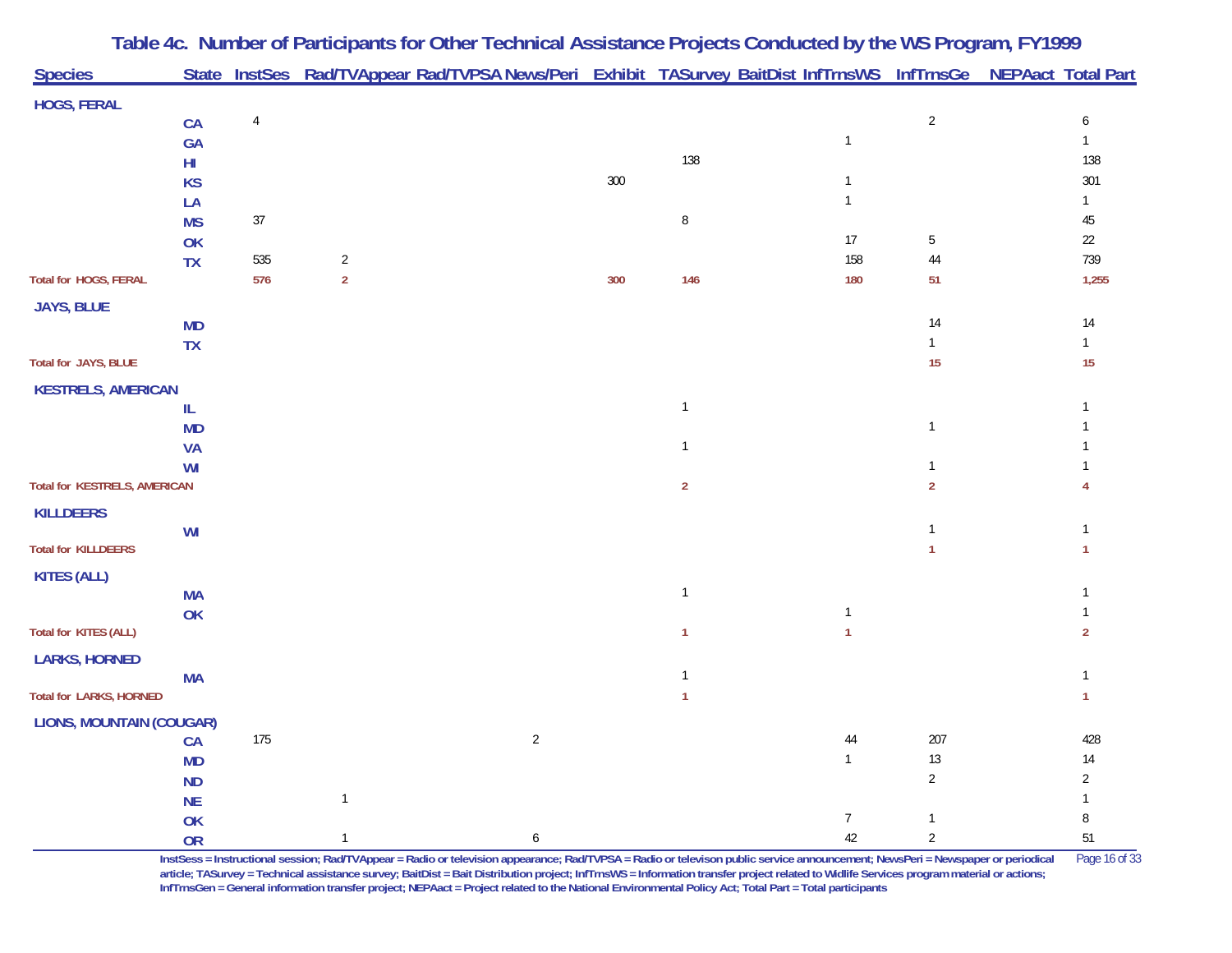|                                                           |     |                | Table 4c. Number of Participants for Other Technical Assistance Projects Conducted by the WS Program, FY1999    |  |                       |                |                |
|-----------------------------------------------------------|-----|----------------|-----------------------------------------------------------------------------------------------------------------|--|-----------------------|----------------|----------------|
| <b>Species</b>                                            |     |                | State InstSes Rad/TVAppear Rad/TVPSA News/Peri Exhibit TASurvey BaitDist InfTrnsWS InfTrnsGe NEPAact Total Part |  |                       |                |                |
| <b>LIONS, MOUNTAIN (COUGAR)</b>                           |     |                |                                                                                                                 |  |                       |                |                |
| <b>TX</b>                                                 |     |                |                                                                                                                 |  | $73\,$                | 6              | 79             |
| <b>WA</b><br><b>Total for LIONS, MOUNTAIN (COUGAR)</b>    |     | $\overline{2}$ | ${\bf 8}$                                                                                                       |  | $\overline{2}$<br>169 | $\mathbf{1}$   | $\mathfrak{Z}$ |
|                                                           | 175 |                |                                                                                                                 |  |                       | 232            | 586            |
| <b>LIONS, MOUNTAIN (COUGAR) (AS</b><br>LA                 |     |                | $\mathbf{1}$                                                                                                    |  |                       |                | $\overline{2}$ |
| Total for LIONS, MOUNTAIN (COUGAR)(AS<br><b>REPORTED)</b> |     |                | $\mathbf{1}$                                                                                                    |  |                       |                | $\overline{2}$ |
| <b>LIZARDS, MONITOR</b>                                   |     |                |                                                                                                                 |  |                       |                |                |
| <b>TX</b>                                                 |     |                |                                                                                                                 |  |                       |                |                |
| <b>Total for LIZARDS, MONITOR</b>                         |     |                |                                                                                                                 |  |                       |                |                |
| LIZARDS, z-(OTHER)                                        |     |                |                                                                                                                 |  |                       |                |                |
| <b>MD</b>                                                 |     |                |                                                                                                                 |  |                       | $\mathbf{1}$   |                |
| TN                                                        |     |                |                                                                                                                 |  | $\mathbf{1}$          |                |                |
| <b>TX</b><br>Total for LIZARDS, z-(OTHER)                 |     |                |                                                                                                                 |  | $\mathbf{1}$          | 5<br>6         | 5<br>7         |
|                                                           |     |                |                                                                                                                 |  |                       |                |                |
| <b>MAGPIES, BLACK-BILLED</b>                              |     |                |                                                                                                                 |  | 5                     |                | 5              |
| <b>OR</b><br><b>WA</b>                                    |     |                |                                                                                                                 |  | $\overline{2}$        | $\mathbf{1}$   | 3              |
| Total for MAGPIES, BLACK-BILLED                           |     |                |                                                                                                                 |  | $\overline{7}$        |                | 8              |
| <b>MALLARDS</b>                                           |     |                |                                                                                                                 |  |                       |                |                |
| <b>CA</b>                                                 |     |                |                                                                                                                 |  | $\sqrt{2}$            | $\mathbf{3}$   | 5              |
| IL                                                        |     |                |                                                                                                                 |  | $\sqrt{2}$            |                | $\overline{2}$ |
| <b>KY</b>                                                 |     |                |                                                                                                                 |  | $\mathbf{1}$          |                |                |
| <b>MD</b>                                                 |     |                |                                                                                                                 |  |                       | 81             | 81             |
| MI                                                        |     |                |                                                                                                                 |  |                       | $\mathbf{1}$   |                |
| <b>MO</b>                                                 | 25  |                |                                                                                                                 |  |                       |                | 25             |
| <b>NJ</b>                                                 |     |                |                                                                                                                 |  |                       | $\overline{a}$ | $\overline{2}$ |
| OH                                                        |     |                |                                                                                                                 |  | $\mathbf{1}$          | $\overline{c}$ | $\overline{2}$ |
| PA<br><b>TX</b>                                           |     |                |                                                                                                                 |  |                       | $\mathbf{1}$   |                |
| <b>VA</b>                                                 |     |                |                                                                                                                 |  |                       |                |                |
| <b>WI</b>                                                 |     |                |                                                                                                                 |  | $\sqrt{2}$            | $36\,$         | $38\,$         |
| <b>Total for MALLARDS</b>                                 | 25  |                |                                                                                                                 |  | $\bf 8$               | 126            | 163            |
| <b>MAMMALS, EXOTIC z-(OTHER)</b>                          |     |                |                                                                                                                 |  |                       |                |                |
| <b>MD</b>                                                 |     |                |                                                                                                                 |  |                       | $\overline{a}$ | $\overline{c}$ |
| <b>TX</b>                                                 |     |                |                                                                                                                 |  | $\overline{2}$        |                | $\overline{2}$ |

**InstSess = Instructional session; Rad/TVAppear = Radio or television appearance; Rad/TVPSA = Radio or televison public service announcement; NewsPeri = Newspaper or periodical** Page 17 of 33 **article; TASurvey = Technical assistance survey; BaitDist = Bait Distribution project; InfTrnsWS = Information transfer project related to Widlife Services program material or actions; InfTrnsGen = General information transfer project; NEPAact = Project related to the National Environmental Policy Act; Total Part = Total participants**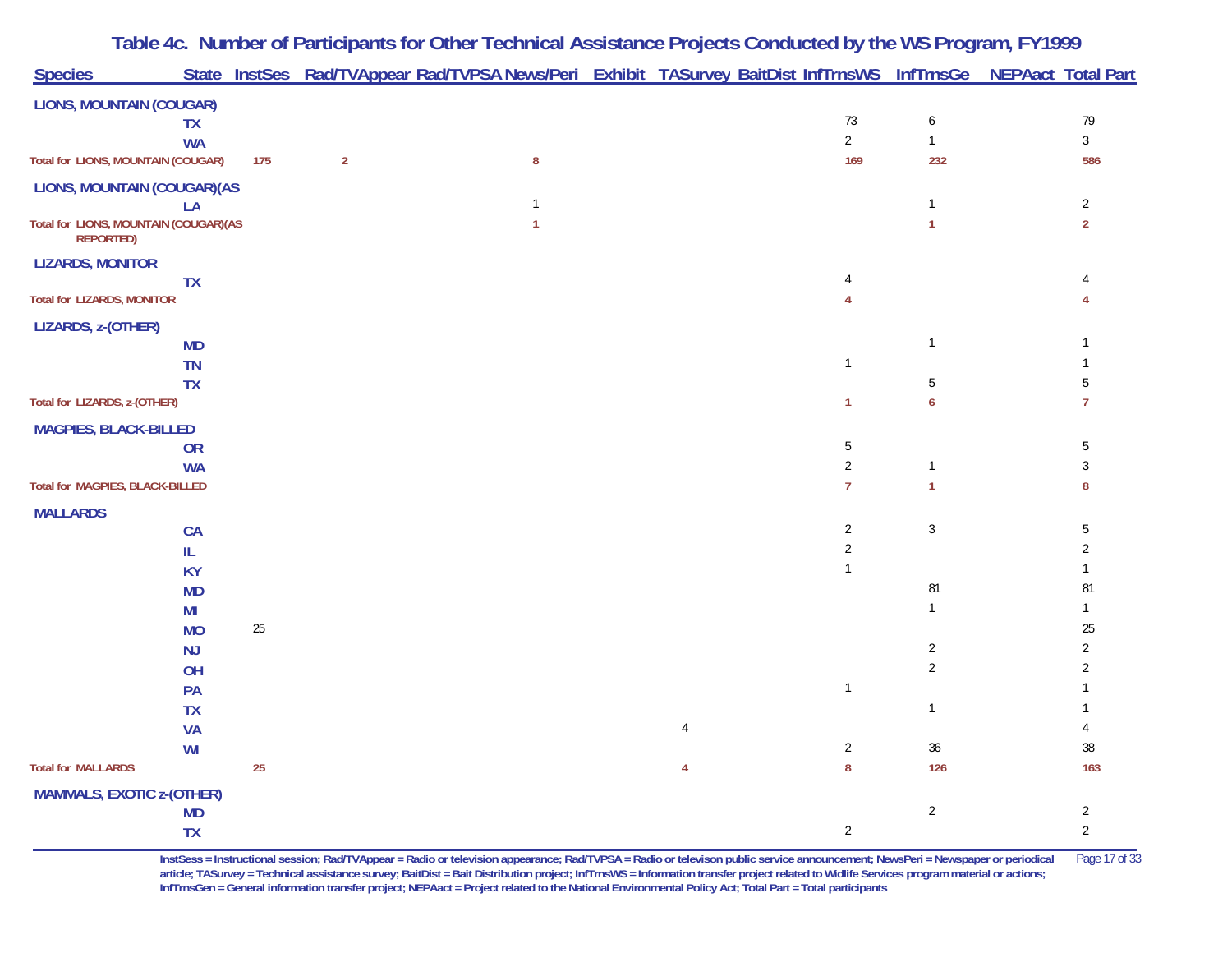|                                     |                 |                | Table 4c. Number of Participants for Other Technical Assistance Projects Conducted by the WS Program, FY1999    |                              |                |                                |    |                |
|-------------------------------------|-----------------|----------------|-----------------------------------------------------------------------------------------------------------------|------------------------------|----------------|--------------------------------|----|----------------|
| <b>Species</b>                      |                 |                | State InstSes Rad/TVAppear Rad/TVPSA News/Peri Exhibit TASurvey BaitDist InfTrnsWS InfTrnsGe NEPAact Total Part |                              |                |                                |    |                |
| <b>MAMMALS, EXOTIC z-(OTHER)</b>    |                 |                |                                                                                                                 |                              |                |                                |    |                |
| Total for MAMMALS, EXOTIC z-(OTHER) | WI              |                |                                                                                                                 |                              | $\overline{2}$ | $\mathbf{1}$<br>$\overline{3}$ |    | 5              |
| <b>MARMOTS/WOODCHUCKS (ALL)</b>     |                 |                |                                                                                                                 |                              |                |                                |    |                |
|                                     | AL              |                |                                                                                                                 |                              |                | $\mathbf{1}$                   |    |                |
|                                     | <b>KY</b>       |                |                                                                                                                 |                              | $\mathbf{1}$   |                                |    |                |
|                                     | <b>MD</b>       |                |                                                                                                                 |                              |                | 106                            |    | 106            |
|                                     | <b>NH</b>       |                |                                                                                                                 |                              |                | $\overline{a}$                 | 51 | 53             |
|                                     | OH<br>VT        |                |                                                                                                                 |                              | $\mathbf{1}$   | 3                              |    | 3              |
|                                     | <b>WA</b>       |                |                                                                                                                 |                              | $\overline{2}$ |                                |    | 2              |
|                                     | WI              |                |                                                                                                                 |                              | $\sqrt{2}$     | $\overline{2}$                 |    |                |
| Total for MARMOTS/WOODCHUCKS (ALL)  |                 |                |                                                                                                                 |                              | 6              | 114                            | 51 | 171            |
| <b>MARTINS, PURPLE</b>              |                 |                |                                                                                                                 |                              |                |                                |    |                |
|                                     | AL              |                |                                                                                                                 |                              | $\mathbf{1}$   |                                |    |                |
| <b>Total for MARTINS, PURPLE</b>    | <b>TX</b>       |                |                                                                                                                 | $\mathbf{1}$<br>$\mathbf{1}$ | $\mathbf{1}$   |                                |    | $\overline{2}$ |
| <b>MEADOWLARKS, WESTERN</b>         |                 |                |                                                                                                                 |                              |                |                                |    |                |
|                                     | <b>ND</b>       |                |                                                                                                                 |                              |                | $\mathbf{1}$                   |    |                |
| Total for MEADOWLARKS, WESTERN      |                 |                |                                                                                                                 |                              |                |                                |    |                |
| MICE, DEER (ALL)                    |                 |                |                                                                                                                 |                              |                |                                |    |                |
|                                     | <b>WA</b>       |                |                                                                                                                 |                              | $\mathbf{1}$   |                                |    |                |
| Total for MICE, DEER (ALL)          |                 |                |                                                                                                                 |                              | $\mathbf{1}$   |                                |    |                |
| <b>MICE, HOUSE</b>                  |                 | $\overline{2}$ |                                                                                                                 |                              |                | $\overline{2}$                 |    |                |
|                                     | CA<br><b>MD</b> |                |                                                                                                                 |                              |                | $\mathbf{3}$                   |    |                |
|                                     | <b>NM</b>       | 5              |                                                                                                                 |                              |                |                                |    |                |
|                                     | <b>TX</b>       |                |                                                                                                                 |                              | $\sqrt{2}$     |                                |    | $\overline{2}$ |
| Total for MICE, HOUSE               |                 | $\overline{7}$ |                                                                                                                 |                              | $\overline{2}$ | 5                              |    | 14             |
| MICE, z-FIELD (OTHER)               |                 |                |                                                                                                                 |                              |                |                                |    |                |
| Total for MICE, z-FIELD (OTHER)     | <b>MD</b>       |                |                                                                                                                 |                              |                |                                |    |                |
|                                     |                 |                |                                                                                                                 |                              |                |                                |    |                |
| <b>MICE/RATS (MIXED)</b>            | OK              |                |                                                                                                                 |                              |                |                                |    |                |
|                                     | <b>TX</b>       | 145            |                                                                                                                 |                              | $12$           | 3                              |    | 160            |
| <b>Total for MICE/RATS (MIXED)</b>  |                 | 145            |                                                                                                                 |                              | 12             | 4                              |    | 161            |

**InstSess = Instructional session; Rad/TVAppear = Radio or television appearance; Rad/TVPSA = Radio or televison public service announcement; NewsPeri = Newspaper or periodical** Page 18 of 33 **article; TASurvey = Technical assistance survey; BaitDist = Bait Distribution project; InfTrnsWS = Information transfer project related to Widlife Services program material or actions; InfTrnsGen = General information transfer project; NEPAact = Project related to the National Environmental Policy Act; Total Part = Total participants**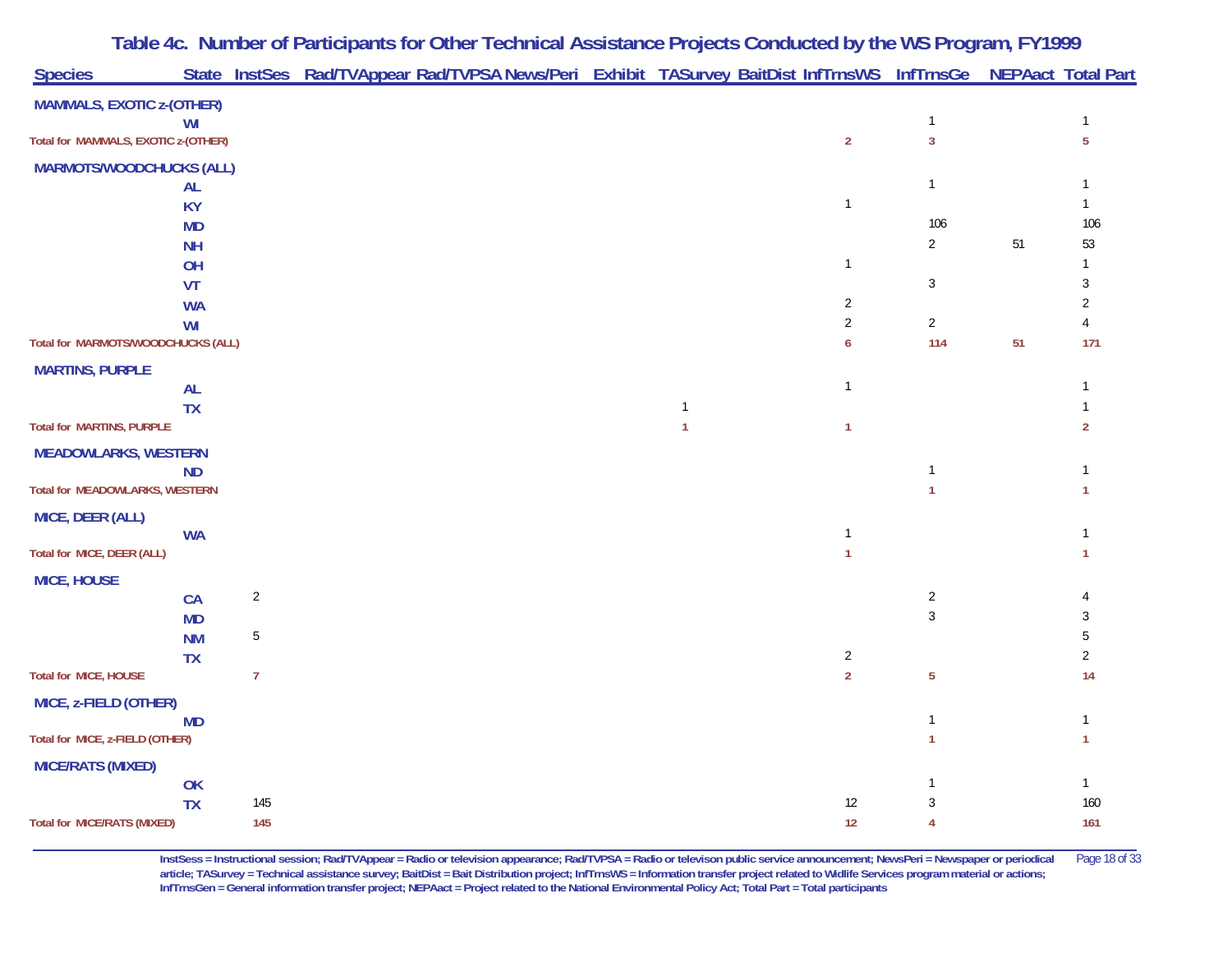|                                         |                 |                |              |              |                |         |                                   | Table 4c. Number of Participants for Other Technical Assistance Projects Conducted by the WS Program, FY1999    |                |              |                |
|-----------------------------------------|-----------------|----------------|--------------|--------------|----------------|---------|-----------------------------------|-----------------------------------------------------------------------------------------------------------------|----------------|--------------|----------------|
| <b>Species</b>                          |                 |                |              |              |                |         |                                   | State InstSes Rad/TVAppear Rad/TVPSA News/Peri Exhibit TASurvey BaitDist InfTrnsWS InfTrnsGe NEPAact Total Part |                |              |                |
| <b>MINKS</b>                            |                 |                |              |              |                |         |                                   |                                                                                                                 |                |              |                |
|                                         | LA              |                |              |              |                |         |                                   | $\mathbf{1}$                                                                                                    |                |              | $\mathbf{1}$   |
|                                         | <b>ND</b>       | $20\,$         |              |              |                |         |                                   |                                                                                                                 |                |              | $20\,$         |
|                                         | <b>TX</b>       |                |              |              |                |         |                                   | $\mathbf{1}$                                                                                                    |                |              |                |
|                                         | <b>WA</b>       |                |              |              |                |         |                                   | $\mathbf{1}$                                                                                                    |                |              | $\mathbf{1}$   |
|                                         | WI              |                |              |              |                |         |                                   |                                                                                                                 | 1              |              | $\mathbf{1}$   |
| <b>Total for MINKS</b>                  |                 | $20\,$         |              |              |                |         |                                   | $\overline{3}$                                                                                                  | $\mathbf{1}$   |              | 24             |
| <b>MOCKINGBIRDS, NORTHERN</b>           |                 |                |              |              |                |         |                                   |                                                                                                                 |                |              |                |
|                                         | <b>MD</b>       |                |              |              |                |         |                                   |                                                                                                                 | $\overline{2}$ |              | $\overline{2}$ |
|                                         | <b>TX</b>       |                |              |              |                |         |                                   | $\mathbf{1}$                                                                                                    |                |              | 1              |
| <b>Total for MOCKINGBIRDS, NORTHERN</b> |                 |                |              |              |                |         |                                   | $\mathbf{1}$                                                                                                    | $\overline{2}$ |              | $\mathbf{3}$   |
| <b>MOLES (ALL)</b>                      |                 |                |              |              |                |         |                                   |                                                                                                                 |                |              |                |
|                                         | <b>CA</b>       |                |              |              |                |         |                                   |                                                                                                                 | $\mathbf{3}$   |              | 3              |
|                                         | <b>MD</b>       |                |              |              |                |         |                                   |                                                                                                                 | $\overline{2}$ |              | $\overline{2}$ |
|                                         | <b>MS</b>       | $\overline{c}$ |              |              |                |         | $\overline{c}$                    |                                                                                                                 |                |              |                |
|                                         | OK              |                |              |              |                |         |                                   | $\sqrt{2}$                                                                                                      |                |              | $\overline{2}$ |
|                                         | <b>TX</b>       |                |              |              |                |         |                                   | $\overline{4}$                                                                                                  | $\sqrt{2}$     |              | 6              |
| <b>Total for MOLES (ALL)</b>            |                 | $\overline{2}$ |              |              |                |         | $\mathbf 2$                       | 6                                                                                                               | $\overline{7}$ |              | 17             |
| <b>MONGOOSES, INDIAN</b>                |                 |                |              |              |                |         |                                   |                                                                                                                 |                |              |                |
|                                         | H <sub>II</sub> |                |              |              |                |         |                                   | $\sqrt{2}$                                                                                                      | $\mathfrak{Z}$ |              | 5              |
| Total for MONGOOSES, INDIAN             |                 |                |              |              |                |         |                                   | $\overline{2}$                                                                                                  | $\overline{3}$ |              | $\overline{5}$ |
| <b>MOOSE</b>                            |                 |                |              |              |                |         |                                   |                                                                                                                 |                |              |                |
|                                         | <b>NH</b>       |                |              |              |                |         |                                   |                                                                                                                 | 1              |              | $\mathbf{1}$   |
| <b>Total for MOOSE</b>                  |                 |                |              |              |                |         |                                   |                                                                                                                 |                |              | $\mathbf{1}$   |
| <b>MULTPL SPP</b>                       |                 |                |              |              |                |         |                                   |                                                                                                                 |                |              |                |
|                                         | <b>AK</b>       | 125            |              |              |                |         | $\mathsf{g}% _{T}=\mathsf{g}_{T}$ |                                                                                                                 |                |              | 134            |
|                                         | <b>AL</b>       | 274            |              |              | 186            | $40\,$  |                                   | $\mathbf 5$                                                                                                     | $\overline{c}$ |              | 507            |
|                                         | <b>AR</b>       | $25\,$         |              |              | $\mathbf{1}$   |         |                                   |                                                                                                                 |                |              | $26\,$         |
|                                         | AZ              |                | $\mathbf{1}$ |              |                | 1,000   |                                   |                                                                                                                 | $\overline{2}$ |              | 1,003          |
|                                         | CA              | 3,173          | 14           | $\mathbf{2}$ | 9              | 3,100   | 9                                 | 245                                                                                                             | 139            |              | 6,691          |
|                                         | CO              | 734            |              |              | $\overline{1}$ | 10,299  |                                   |                                                                                                                 |                |              | 11,034         |
|                                         | CT              | $52\,$         |              |              |                | $100\,$ |                                   |                                                                                                                 |                |              | 152            |
|                                         | <b>DC</b>       |                |              |              | $\overline{1}$ |         |                                   |                                                                                                                 |                |              | $\mathbf{1}$   |
|                                         | FL              | 105            |              |              |                | 650     |                                   |                                                                                                                 |                |              | 755            |
|                                         | GA              | 60             |              |              | $\mathbf{1}$   |         | $\mathbf{1}$                      | 323                                                                                                             | 10             | $\mathbf{1}$ | 396            |
|                                         | H <sub>II</sub> |                |              |              |                |         | 53                                |                                                                                                                 |                |              | 53             |
|                                         | IA              | 43             | $\mathbf{1}$ |              | $\overline{1}$ | 250     | $\overline{2}$                    |                                                                                                                 | $\overline{1}$ |              | 298            |

**InstSess = Instructional session; Rad/TVAppear = Radio or television appearance; Rad/TVPSA = Radio or televison public service announcement; NewsPeri = Newspaper or periodical** Page 19 of 33 article; TASurvey = Technical assistance survey; BaitDist = Bait Distribution project; InfTrnsWS = Information transfer project related to Widlife Services program material or actions; **InfTrnsGen = General information transfer project; NEPAact = Project related to the National Environmental Policy Act; Total Part = Total participants**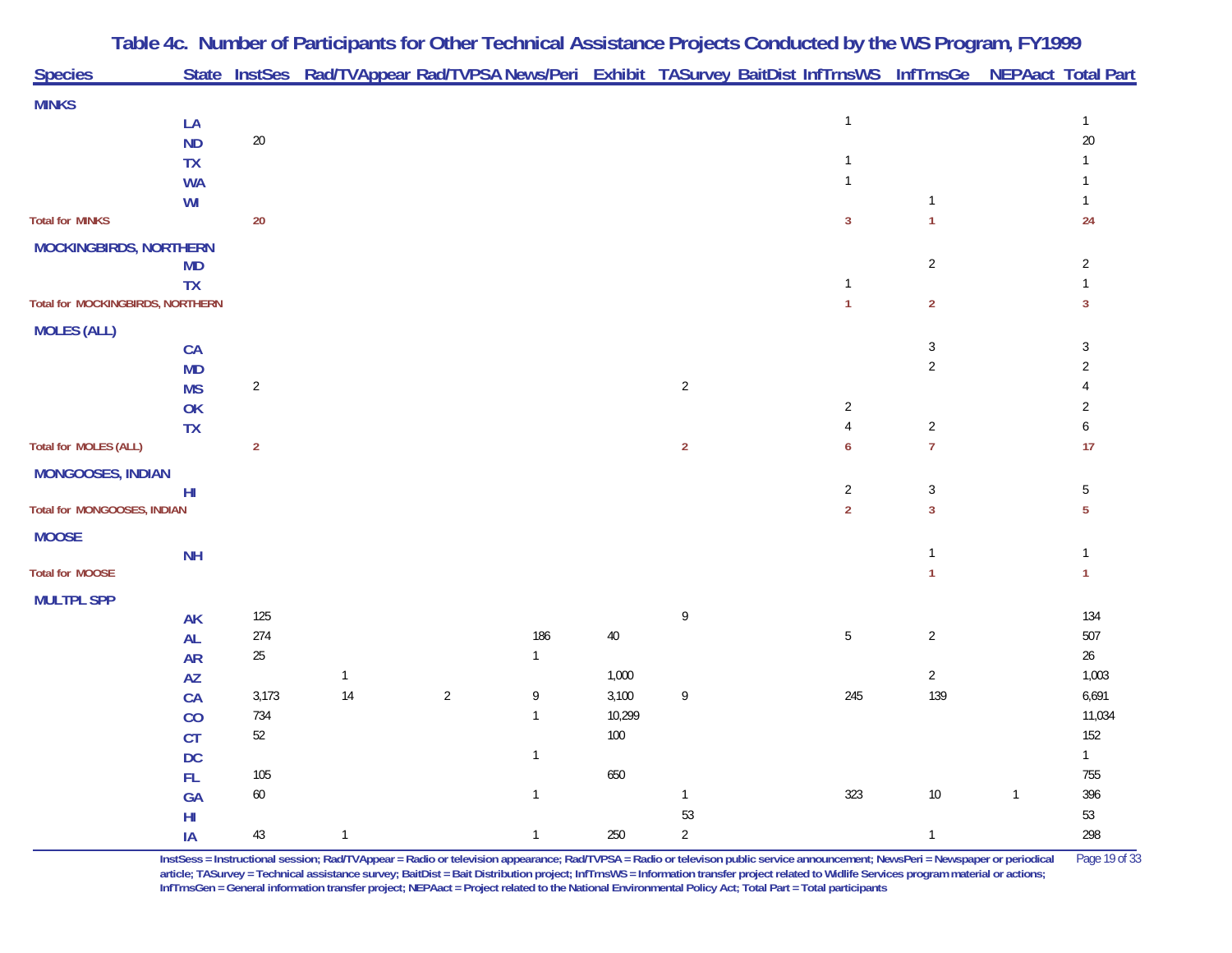| State InstSes Rad/TVAppear Rad/TVPSA News/Peri Exhibit TASurvey BaitDist InfTrnsWS InfTrnsGe NEPAact Total Part<br><b>MULTPL SPP</b><br>1,045<br>19,998<br>$74$<br>21,117<br>ID<br>94<br>126<br>220<br>${\sf IL}$<br>$\sqrt{3}$<br>2,048<br>$\sqrt{4}$<br>4,096<br>2,041<br>IN<br>$90\,$<br>$11$<br>42<br>143<br><b>KS</b><br>$\boldsymbol{6}$<br>$\boldsymbol{6}$<br><b>KY</b><br>$14$<br>$19$<br>LA<br>$\mathbf{1}$<br>$\overline{4}$<br>$\sqrt{2}$<br>$48\,$<br>$45\,$<br>$\mathbf{1}$<br><b>MA</b><br>17<br>167<br>$\sqrt{3}$<br>$\mathbf{1}$<br>$\mathbf 5$<br>193<br><b>MD</b><br>85<br>$\sqrt{4}$<br>89<br><b>ME</b><br>$\overline{2}$<br>$\overline{2}$<br>MI<br>83<br>$25\,$<br>$25\,$<br>$33\,$<br><b>MO</b><br>156<br>6,167<br>11,791<br>$20\,$<br>18,135<br>$\mathbf{1}$<br><b>MS</b><br>103<br>$10\,$<br>113<br><b>MT</b><br>1,830<br>$20\,$<br>1,850<br><b>NC</b><br>250<br>257<br>345<br>$\overline{2}$<br>$27\,$<br>24<br>906<br>$\mathbf{1}$<br><b>ND</b><br>3,003<br>117<br>227<br>3,347<br><b>NE</b><br>$100\,$<br>$\bf 87$<br>$10\,$<br>198<br><b>NH</b><br>$\mathbf{1}$<br>$\sqrt{3}$<br>$\mathbf{1}$<br>83<br>$13\,$<br>66<br><b>NJ</b><br>53,705<br>2,167<br>55,872<br><b>NM</b><br>7,558<br>7,558<br><b>NV</b><br>76<br>$76$<br><b>NY</b><br>123<br>$15\,$<br>149<br>$\boldsymbol{6}$<br>$\mathbf 5$<br>OH<br>27,258<br>$10\,$<br>16<br>9<br>1,483<br>$\overline{a}$<br>$\overline{2}$<br>28,780<br>OK<br>$\, 8$<br>$\, 8$<br>1,288<br>4,196<br>134<br>$10\,$<br>5,644<br>OR<br>60<br>$\mathbf 5$<br>65<br>PA<br>$\overline{2}$<br>$\overline{2}$<br>R <sub>l</sub><br>476<br>476<br>SC<br>170<br>170<br><b>TN</b><br>$\sqrt{2}$<br>49<br>$\sqrt{48}$<br>9,211<br>$14$<br>382<br>55<br>14,680<br>4,919<br>TX<br>$\mathbf{1}$<br>UT<br>$\mathbf{1}$<br>$42\,$<br>21<br>79<br><b>VA</b><br>142<br>$40\,$<br>1,250<br>$32\,$<br>$\mathbf{1}$<br>1,324<br><b>VT</b><br>297<br>$\overline{c}$<br>147<br>126<br>1,019<br>406<br>$41\,$<br><b>WA</b><br>$\mathbf 5$<br>13,334<br>$22\,$<br>13<br>$\overline{2}$<br>13,809<br>428<br>$\mathbf{1}$<br>$\overline{4}$<br>WI<br>32<br>$100\,$<br>452<br>585<br><b>WV</b><br>$\mathbf{1}$<br>4,984<br>1,998<br>6,983<br>$\mathbf{1}$<br><b>WY</b> | <b>Species</b> |  | Table 4c. Number of Participants for Other Technical Assistance Projects Conducted by the WS Program, FY1999 |  |  |  |
|---------------------------------------------------------------------------------------------------------------------------------------------------------------------------------------------------------------------------------------------------------------------------------------------------------------------------------------------------------------------------------------------------------------------------------------------------------------------------------------------------------------------------------------------------------------------------------------------------------------------------------------------------------------------------------------------------------------------------------------------------------------------------------------------------------------------------------------------------------------------------------------------------------------------------------------------------------------------------------------------------------------------------------------------------------------------------------------------------------------------------------------------------------------------------------------------------------------------------------------------------------------------------------------------------------------------------------------------------------------------------------------------------------------------------------------------------------------------------------------------------------------------------------------------------------------------------------------------------------------------------------------------------------------------------------------------------------------------------------------------------------------------------------------------------------------------------------------------------------------------------------------------------------------------------------------------------------------------------------------------------------------------------------------------------------------------------------------------------------------------------------------------------------------------------------------------------------------|----------------|--|--------------------------------------------------------------------------------------------------------------|--|--|--|
|                                                                                                                                                                                                                                                                                                                                                                                                                                                                                                                                                                                                                                                                                                                                                                                                                                                                                                                                                                                                                                                                                                                                                                                                                                                                                                                                                                                                                                                                                                                                                                                                                                                                                                                                                                                                                                                                                                                                                                                                                                                                                                                                                                                                               |                |  |                                                                                                              |  |  |  |
|                                                                                                                                                                                                                                                                                                                                                                                                                                                                                                                                                                                                                                                                                                                                                                                                                                                                                                                                                                                                                                                                                                                                                                                                                                                                                                                                                                                                                                                                                                                                                                                                                                                                                                                                                                                                                                                                                                                                                                                                                                                                                                                                                                                                               |                |  |                                                                                                              |  |  |  |
|                                                                                                                                                                                                                                                                                                                                                                                                                                                                                                                                                                                                                                                                                                                                                                                                                                                                                                                                                                                                                                                                                                                                                                                                                                                                                                                                                                                                                                                                                                                                                                                                                                                                                                                                                                                                                                                                                                                                                                                                                                                                                                                                                                                                               |                |  |                                                                                                              |  |  |  |
|                                                                                                                                                                                                                                                                                                                                                                                                                                                                                                                                                                                                                                                                                                                                                                                                                                                                                                                                                                                                                                                                                                                                                                                                                                                                                                                                                                                                                                                                                                                                                                                                                                                                                                                                                                                                                                                                                                                                                                                                                                                                                                                                                                                                               |                |  |                                                                                                              |  |  |  |
|                                                                                                                                                                                                                                                                                                                                                                                                                                                                                                                                                                                                                                                                                                                                                                                                                                                                                                                                                                                                                                                                                                                                                                                                                                                                                                                                                                                                                                                                                                                                                                                                                                                                                                                                                                                                                                                                                                                                                                                                                                                                                                                                                                                                               |                |  |                                                                                                              |  |  |  |
|                                                                                                                                                                                                                                                                                                                                                                                                                                                                                                                                                                                                                                                                                                                                                                                                                                                                                                                                                                                                                                                                                                                                                                                                                                                                                                                                                                                                                                                                                                                                                                                                                                                                                                                                                                                                                                                                                                                                                                                                                                                                                                                                                                                                               |                |  |                                                                                                              |  |  |  |
|                                                                                                                                                                                                                                                                                                                                                                                                                                                                                                                                                                                                                                                                                                                                                                                                                                                                                                                                                                                                                                                                                                                                                                                                                                                                                                                                                                                                                                                                                                                                                                                                                                                                                                                                                                                                                                                                                                                                                                                                                                                                                                                                                                                                               |                |  |                                                                                                              |  |  |  |
|                                                                                                                                                                                                                                                                                                                                                                                                                                                                                                                                                                                                                                                                                                                                                                                                                                                                                                                                                                                                                                                                                                                                                                                                                                                                                                                                                                                                                                                                                                                                                                                                                                                                                                                                                                                                                                                                                                                                                                                                                                                                                                                                                                                                               |                |  |                                                                                                              |  |  |  |
|                                                                                                                                                                                                                                                                                                                                                                                                                                                                                                                                                                                                                                                                                                                                                                                                                                                                                                                                                                                                                                                                                                                                                                                                                                                                                                                                                                                                                                                                                                                                                                                                                                                                                                                                                                                                                                                                                                                                                                                                                                                                                                                                                                                                               |                |  |                                                                                                              |  |  |  |
|                                                                                                                                                                                                                                                                                                                                                                                                                                                                                                                                                                                                                                                                                                                                                                                                                                                                                                                                                                                                                                                                                                                                                                                                                                                                                                                                                                                                                                                                                                                                                                                                                                                                                                                                                                                                                                                                                                                                                                                                                                                                                                                                                                                                               |                |  |                                                                                                              |  |  |  |
|                                                                                                                                                                                                                                                                                                                                                                                                                                                                                                                                                                                                                                                                                                                                                                                                                                                                                                                                                                                                                                                                                                                                                                                                                                                                                                                                                                                                                                                                                                                                                                                                                                                                                                                                                                                                                                                                                                                                                                                                                                                                                                                                                                                                               |                |  |                                                                                                              |  |  |  |
|                                                                                                                                                                                                                                                                                                                                                                                                                                                                                                                                                                                                                                                                                                                                                                                                                                                                                                                                                                                                                                                                                                                                                                                                                                                                                                                                                                                                                                                                                                                                                                                                                                                                                                                                                                                                                                                                                                                                                                                                                                                                                                                                                                                                               |                |  |                                                                                                              |  |  |  |
|                                                                                                                                                                                                                                                                                                                                                                                                                                                                                                                                                                                                                                                                                                                                                                                                                                                                                                                                                                                                                                                                                                                                                                                                                                                                                                                                                                                                                                                                                                                                                                                                                                                                                                                                                                                                                                                                                                                                                                                                                                                                                                                                                                                                               |                |  |                                                                                                              |  |  |  |
|                                                                                                                                                                                                                                                                                                                                                                                                                                                                                                                                                                                                                                                                                                                                                                                                                                                                                                                                                                                                                                                                                                                                                                                                                                                                                                                                                                                                                                                                                                                                                                                                                                                                                                                                                                                                                                                                                                                                                                                                                                                                                                                                                                                                               |                |  |                                                                                                              |  |  |  |
|                                                                                                                                                                                                                                                                                                                                                                                                                                                                                                                                                                                                                                                                                                                                                                                                                                                                                                                                                                                                                                                                                                                                                                                                                                                                                                                                                                                                                                                                                                                                                                                                                                                                                                                                                                                                                                                                                                                                                                                                                                                                                                                                                                                                               |                |  |                                                                                                              |  |  |  |
|                                                                                                                                                                                                                                                                                                                                                                                                                                                                                                                                                                                                                                                                                                                                                                                                                                                                                                                                                                                                                                                                                                                                                                                                                                                                                                                                                                                                                                                                                                                                                                                                                                                                                                                                                                                                                                                                                                                                                                                                                                                                                                                                                                                                               |                |  |                                                                                                              |  |  |  |
|                                                                                                                                                                                                                                                                                                                                                                                                                                                                                                                                                                                                                                                                                                                                                                                                                                                                                                                                                                                                                                                                                                                                                                                                                                                                                                                                                                                                                                                                                                                                                                                                                                                                                                                                                                                                                                                                                                                                                                                                                                                                                                                                                                                                               |                |  |                                                                                                              |  |  |  |
|                                                                                                                                                                                                                                                                                                                                                                                                                                                                                                                                                                                                                                                                                                                                                                                                                                                                                                                                                                                                                                                                                                                                                                                                                                                                                                                                                                                                                                                                                                                                                                                                                                                                                                                                                                                                                                                                                                                                                                                                                                                                                                                                                                                                               |                |  |                                                                                                              |  |  |  |
|                                                                                                                                                                                                                                                                                                                                                                                                                                                                                                                                                                                                                                                                                                                                                                                                                                                                                                                                                                                                                                                                                                                                                                                                                                                                                                                                                                                                                                                                                                                                                                                                                                                                                                                                                                                                                                                                                                                                                                                                                                                                                                                                                                                                               |                |  |                                                                                                              |  |  |  |
|                                                                                                                                                                                                                                                                                                                                                                                                                                                                                                                                                                                                                                                                                                                                                                                                                                                                                                                                                                                                                                                                                                                                                                                                                                                                                                                                                                                                                                                                                                                                                                                                                                                                                                                                                                                                                                                                                                                                                                                                                                                                                                                                                                                                               |                |  |                                                                                                              |  |  |  |
|                                                                                                                                                                                                                                                                                                                                                                                                                                                                                                                                                                                                                                                                                                                                                                                                                                                                                                                                                                                                                                                                                                                                                                                                                                                                                                                                                                                                                                                                                                                                                                                                                                                                                                                                                                                                                                                                                                                                                                                                                                                                                                                                                                                                               |                |  |                                                                                                              |  |  |  |
|                                                                                                                                                                                                                                                                                                                                                                                                                                                                                                                                                                                                                                                                                                                                                                                                                                                                                                                                                                                                                                                                                                                                                                                                                                                                                                                                                                                                                                                                                                                                                                                                                                                                                                                                                                                                                                                                                                                                                                                                                                                                                                                                                                                                               |                |  |                                                                                                              |  |  |  |
|                                                                                                                                                                                                                                                                                                                                                                                                                                                                                                                                                                                                                                                                                                                                                                                                                                                                                                                                                                                                                                                                                                                                                                                                                                                                                                                                                                                                                                                                                                                                                                                                                                                                                                                                                                                                                                                                                                                                                                                                                                                                                                                                                                                                               |                |  |                                                                                                              |  |  |  |
|                                                                                                                                                                                                                                                                                                                                                                                                                                                                                                                                                                                                                                                                                                                                                                                                                                                                                                                                                                                                                                                                                                                                                                                                                                                                                                                                                                                                                                                                                                                                                                                                                                                                                                                                                                                                                                                                                                                                                                                                                                                                                                                                                                                                               |                |  |                                                                                                              |  |  |  |
|                                                                                                                                                                                                                                                                                                                                                                                                                                                                                                                                                                                                                                                                                                                                                                                                                                                                                                                                                                                                                                                                                                                                                                                                                                                                                                                                                                                                                                                                                                                                                                                                                                                                                                                                                                                                                                                                                                                                                                                                                                                                                                                                                                                                               |                |  |                                                                                                              |  |  |  |
|                                                                                                                                                                                                                                                                                                                                                                                                                                                                                                                                                                                                                                                                                                                                                                                                                                                                                                                                                                                                                                                                                                                                                                                                                                                                                                                                                                                                                                                                                                                                                                                                                                                                                                                                                                                                                                                                                                                                                                                                                                                                                                                                                                                                               |                |  |                                                                                                              |  |  |  |
|                                                                                                                                                                                                                                                                                                                                                                                                                                                                                                                                                                                                                                                                                                                                                                                                                                                                                                                                                                                                                                                                                                                                                                                                                                                                                                                                                                                                                                                                                                                                                                                                                                                                                                                                                                                                                                                                                                                                                                                                                                                                                                                                                                                                               |                |  |                                                                                                              |  |  |  |
|                                                                                                                                                                                                                                                                                                                                                                                                                                                                                                                                                                                                                                                                                                                                                                                                                                                                                                                                                                                                                                                                                                                                                                                                                                                                                                                                                                                                                                                                                                                                                                                                                                                                                                                                                                                                                                                                                                                                                                                                                                                                                                                                                                                                               |                |  |                                                                                                              |  |  |  |
|                                                                                                                                                                                                                                                                                                                                                                                                                                                                                                                                                                                                                                                                                                                                                                                                                                                                                                                                                                                                                                                                                                                                                                                                                                                                                                                                                                                                                                                                                                                                                                                                                                                                                                                                                                                                                                                                                                                                                                                                                                                                                                                                                                                                               |                |  |                                                                                                              |  |  |  |
|                                                                                                                                                                                                                                                                                                                                                                                                                                                                                                                                                                                                                                                                                                                                                                                                                                                                                                                                                                                                                                                                                                                                                                                                                                                                                                                                                                                                                                                                                                                                                                                                                                                                                                                                                                                                                                                                                                                                                                                                                                                                                                                                                                                                               |                |  |                                                                                                              |  |  |  |
|                                                                                                                                                                                                                                                                                                                                                                                                                                                                                                                                                                                                                                                                                                                                                                                                                                                                                                                                                                                                                                                                                                                                                                                                                                                                                                                                                                                                                                                                                                                                                                                                                                                                                                                                                                                                                                                                                                                                                                                                                                                                                                                                                                                                               |                |  |                                                                                                              |  |  |  |
|                                                                                                                                                                                                                                                                                                                                                                                                                                                                                                                                                                                                                                                                                                                                                                                                                                                                                                                                                                                                                                                                                                                                                                                                                                                                                                                                                                                                                                                                                                                                                                                                                                                                                                                                                                                                                                                                                                                                                                                                                                                                                                                                                                                                               |                |  |                                                                                                              |  |  |  |
|                                                                                                                                                                                                                                                                                                                                                                                                                                                                                                                                                                                                                                                                                                                                                                                                                                                                                                                                                                                                                                                                                                                                                                                                                                                                                                                                                                                                                                                                                                                                                                                                                                                                                                                                                                                                                                                                                                                                                                                                                                                                                                                                                                                                               |                |  |                                                                                                              |  |  |  |
|                                                                                                                                                                                                                                                                                                                                                                                                                                                                                                                                                                                                                                                                                                                                                                                                                                                                                                                                                                                                                                                                                                                                                                                                                                                                                                                                                                                                                                                                                                                                                                                                                                                                                                                                                                                                                                                                                                                                                                                                                                                                                                                                                                                                               |                |  |                                                                                                              |  |  |  |
|                                                                                                                                                                                                                                                                                                                                                                                                                                                                                                                                                                                                                                                                                                                                                                                                                                                                                                                                                                                                                                                                                                                                                                                                                                                                                                                                                                                                                                                                                                                                                                                                                                                                                                                                                                                                                                                                                                                                                                                                                                                                                                                                                                                                               |                |  |                                                                                                              |  |  |  |
|                                                                                                                                                                                                                                                                                                                                                                                                                                                                                                                                                                                                                                                                                                                                                                                                                                                                                                                                                                                                                                                                                                                                                                                                                                                                                                                                                                                                                                                                                                                                                                                                                                                                                                                                                                                                                                                                                                                                                                                                                                                                                                                                                                                                               |                |  |                                                                                                              |  |  |  |
|                                                                                                                                                                                                                                                                                                                                                                                                                                                                                                                                                                                                                                                                                                                                                                                                                                                                                                                                                                                                                                                                                                                                                                                                                                                                                                                                                                                                                                                                                                                                                                                                                                                                                                                                                                                                                                                                                                                                                                                                                                                                                                                                                                                                               |                |  |                                                                                                              |  |  |  |
|                                                                                                                                                                                                                                                                                                                                                                                                                                                                                                                                                                                                                                                                                                                                                                                                                                                                                                                                                                                                                                                                                                                                                                                                                                                                                                                                                                                                                                                                                                                                                                                                                                                                                                                                                                                                                                                                                                                                                                                                                                                                                                                                                                                                               |                |  |                                                                                                              |  |  |  |

**InstSess = Instructional session; Rad/TVAppear = Radio or television appearance; Rad/TVPSA = Radio or televison public service announcement; NewsPeri = Newspaper or periodical** Page 20 of 33 **article; TASurvey = Technical assistance survey; BaitDist = Bait Distribution project; InfTrnsWS = Information transfer project related to Widlife Services program material or actions; InfTrnsGen = General information transfer project; NEPAact = Project related to the National Environmental Policy Act; Total Part = Total participants**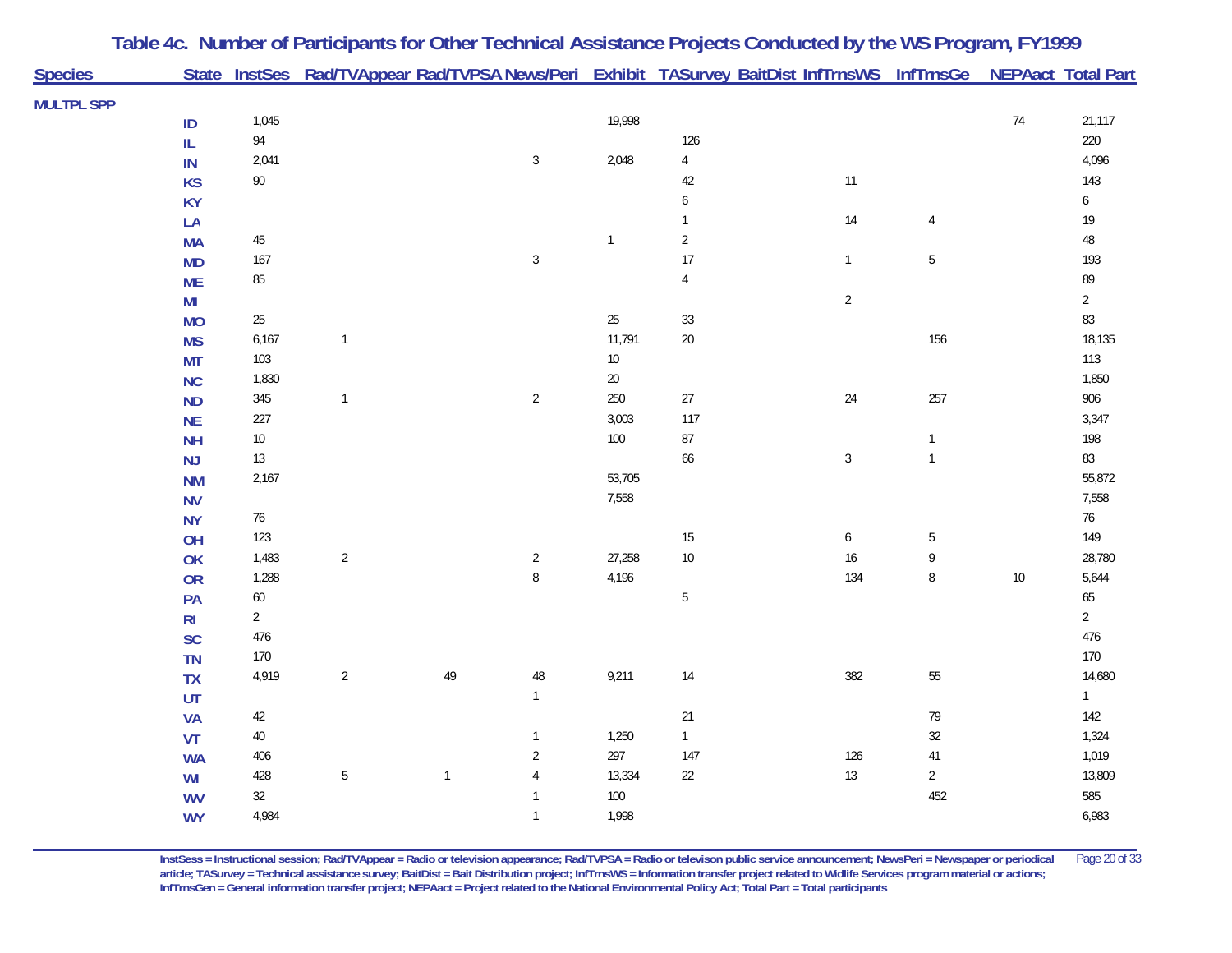| <b>Species</b>                                   |                 |                | State InstSes Rad/TVAppear Rad/TVPSA News/Peri Exhibit TASurvey BaitDist InfTrnsWS InfTrnsGe |    |              |         |                |                                |                 |    | <b>NEPAact Total Part</b> |
|--------------------------------------------------|-----------------|----------------|----------------------------------------------------------------------------------------------|----|--------------|---------|----------------|--------------------------------|-----------------|----|---------------------------|
| <b>MULTPL SPP</b><br><b>Total for MULTPL SPP</b> |                 | 33,574         | 27                                                                                           | 52 | 276          | 171,592 | 861            | 1,305                          | 1,261           | 85 | 209,033                   |
| <b>MUSKRATS, z-(OTHER)</b>                       |                 |                |                                                                                              |    |              |         |                |                                |                 |    |                           |
|                                                  | CA              | $\, 8$         |                                                                                              |    |              |         |                | 8                              | $5\,$           |    | 21                        |
|                                                  | MD              |                |                                                                                              |    |              |         |                |                                | 4               |    | 4                         |
|                                                  | <b>MS</b>       |                |                                                                                              |    |              |         | 4              | $\mathbf{1}$                   |                 |    | 5                         |
|                                                  | NC              |                |                                                                                              |    |              |         | $\mathbf{1}$   |                                | $\mathbf{1}$    |    | $\overline{2}$            |
|                                                  | TN              |                |                                                                                              |    |              |         |                | $\overline{1}$                 |                 |    |                           |
|                                                  | <b>TX</b>       |                |                                                                                              |    |              |         |                | $\overline{1}$<br>$\mathbf{1}$ |                 |    |                           |
|                                                  | <b>VA</b><br>WI |                |                                                                                              |    |              |         |                |                                | $\mathbf{1}$    |    |                           |
| Total for MUSKRATS, z-(OTHER)                    |                 | ${\bf 8}$      |                                                                                              |    |              |         | $\sqrt{5}$     | 12                             | 11              |    | 36                        |
|                                                  |                 |                |                                                                                              |    |              |         |                |                                |                 |    |                           |
| <b>NON-WILDLIFE</b>                              | $\mathsf{OK}$   |                |                                                                                              |    |              |         |                |                                | 4               |    | 4                         |
| <b>Total for NON-WILDLIFE</b>                    |                 |                |                                                                                              |    |              |         |                |                                | 4               |    |                           |
|                                                  |                 |                |                                                                                              |    |              |         |                |                                |                 |    |                           |
| <b>NUTRIAS</b>                                   | LA              |                |                                                                                              |    |              |         | $\overline{2}$ | $\overline{2}$                 |                 |    |                           |
|                                                  | <b>MD</b>       |                |                                                                                              |    |              |         |                |                                | $\overline{2}$  |    | 2                         |
|                                                  | <b>MS</b>       |                |                                                                                              |    |              |         | 4              |                                |                 |    | 4                         |
|                                                  | TX              |                |                                                                                              |    |              |         | 2              | 20                             | 3               |    | 25                        |
| <b>Total for NUTRIAS</b>                         |                 |                |                                                                                              |    |              |         | 8              | 22                             | $\overline{5}$  |    | 35                        |
| <b>OPOSSUMS, VIRGINIA</b>                        |                 |                |                                                                                              |    |              |         |                |                                |                 |    |                           |
|                                                  | <b>CA</b>       |                |                                                                                              |    |              |         |                | 10                             | 9               |    | $19$                      |
|                                                  | <b>KY</b>       |                |                                                                                              |    |              |         |                | 12                             |                 |    | $12\,$                    |
|                                                  | <b>MD</b>       |                |                                                                                              |    |              |         |                |                                | 66              |    | 66                        |
|                                                  | <b>MS</b>       | $\overline{2}$ |                                                                                              |    |              |         |                |                                |                 |    | $\overline{c}$            |
|                                                  | OH              |                |                                                                                              |    |              |         |                |                                | $\overline{2}$  |    | $\overline{2}$            |
|                                                  | OK              |                |                                                                                              |    |              |         |                | $\mathbf{1}$                   |                 |    | $\mathbf{1}$              |
|                                                  | <b>TX</b>       |                |                                                                                              |    |              |         |                | $\, 8$                         | 11              |    | $19$                      |
|                                                  | WI              |                |                                                                                              |    |              |         |                |                                | $7\phantom{.0}$ |    | $7\overline{ }$           |
| Total for OPOSSUMS, VIRGINIA                     |                 | $\overline{2}$ |                                                                                              |    |              |         |                | 31                             | 95              |    | 128                       |
| <b>OSPREYS</b>                                   |                 |                |                                                                                              |    |              |         |                |                                |                 |    |                           |
|                                                  | <b>MD</b>       |                |                                                                                              |    |              |         |                |                                | $14$            |    | 14                        |
|                                                  | <b>ME</b>       |                |                                                                                              |    | $\mathbf{1}$ |         |                |                                | 14              |    | $\mathbf{1}$<br>15        |
| <b>Total for OSPREYS</b>                         |                 |                |                                                                                              |    | $\mathbf{1}$ |         |                |                                |                 |    |                           |
| <b>OTTERS, RIVER</b>                             |                 |                |                                                                                              |    |              |         |                |                                |                 |    |                           |
|                                                  | MD              |                |                                                                                              |    |              |         |                |                                | $\mathbf{1}$    |    | $\mathbf{1}$              |

**Table 4c. Number of Participants for Other Technical Assistance Projects Conducted by the WS Program, FY 1999**

**InstSess = Instructional session; Rad/TVAppear = Radio or television appearance; Rad/TVPSA = Radio or televison public service announcement; NewsPeri = Newspaper or periodical** Page 21 of 33 article; TASurvey = Technical assistance survey; BaitDist = Bait Distribution project; InfTrnsWS = Information transfer project related to Widlife Services program material or actions; **InfTrnsGen = General information transfer project; NEPAact = Project related to the National Environmental Policy Act; Total Part = Total participants**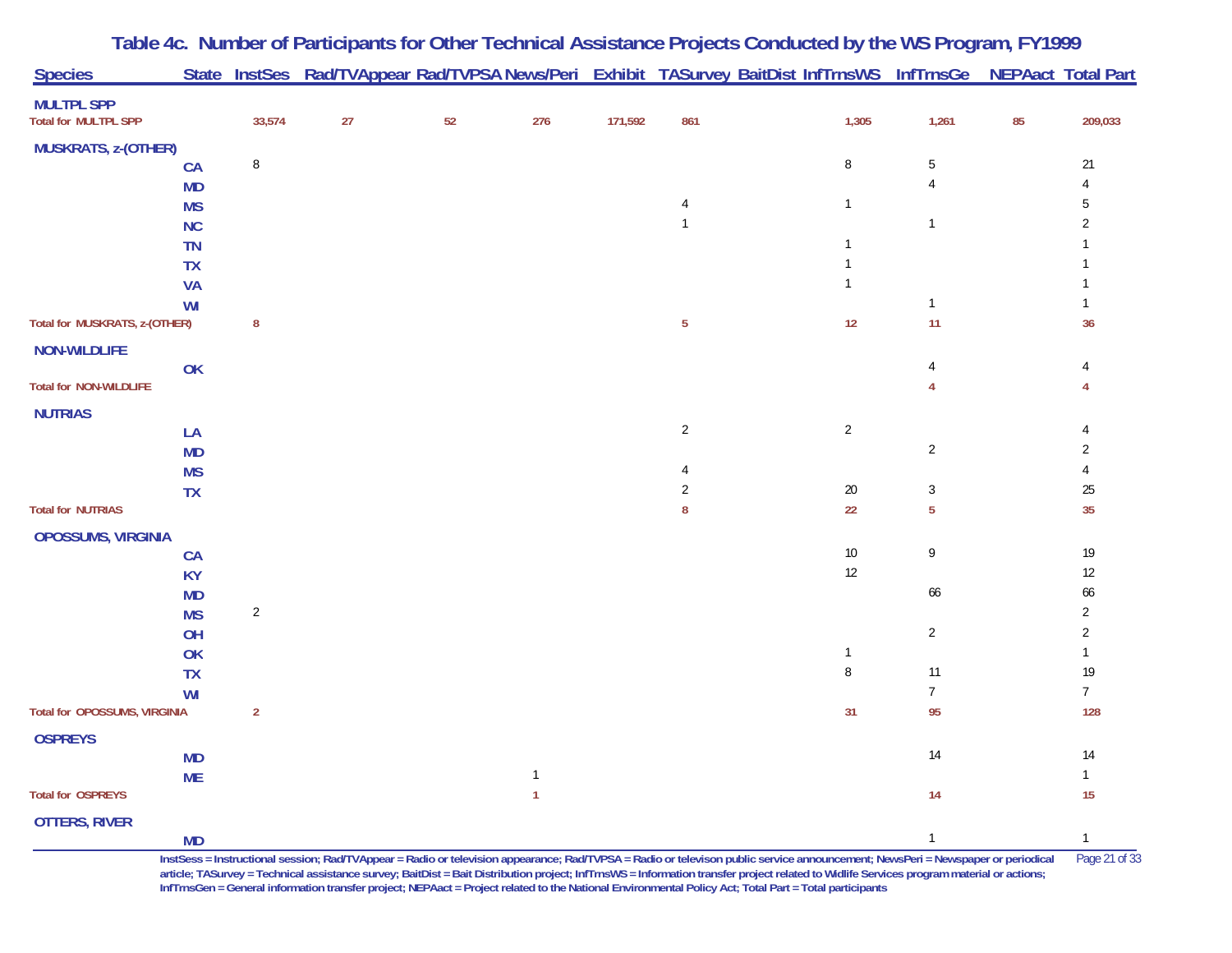|                                          |                | Table 4c. Number of Participants for Other Technical Assistance Projects Conducted by the WS Program, FY1999<br>State InstSes Rad/TVAppear Rad/TVPSA News/Peri Exhibit TASurvey BaitDist InfTrnsWS InfTrnsGe NEPAact Total Part |              |              |                |                |                          |
|------------------------------------------|----------------|---------------------------------------------------------------------------------------------------------------------------------------------------------------------------------------------------------------------------------|--------------|--------------|----------------|----------------|--------------------------|
| <b>Species</b>                           |                |                                                                                                                                                                                                                                 |              |              |                |                |                          |
| <b>OTTERS, RIVER</b>                     |                |                                                                                                                                                                                                                                 |              |              |                |                |                          |
| <b>MS</b>                                | $\sqrt{2}$     |                                                                                                                                                                                                                                 |              | $\mathbf{1}$ |                |                | $\overline{2}$           |
| <b>NC</b><br>OK                          |                |                                                                                                                                                                                                                                 |              |              | 1              | $\sqrt{2}$     | 3                        |
| <b>TX</b>                                |                |                                                                                                                                                                                                                                 |              |              | $\overline{2}$ |                | $\overline{\mathcal{L}}$ |
| <b>Total for OTTERS, RIVER</b>           | $\overline{2}$ |                                                                                                                                                                                                                                 |              | $\mathbf{1}$ | $\overline{3}$ | $\mathbf{3}$   | -9                       |
| <b>OWLS, BARRED</b>                      |                |                                                                                                                                                                                                                                 |              |              |                |                |                          |
| <b>MD</b>                                |                |                                                                                                                                                                                                                                 |              |              |                | 1              |                          |
| <b>Total for OWLS, BARRED</b>            |                |                                                                                                                                                                                                                                 |              |              |                |                |                          |
| <b>OWLS, COMMON BARN</b>                 |                |                                                                                                                                                                                                                                 |              |              |                |                |                          |
| <b>CA</b>                                | $\sqrt{2}$     |                                                                                                                                                                                                                                 |              |              |                | 3              | .5                       |
| <b>MD</b>                                |                |                                                                                                                                                                                                                                 |              |              |                |                |                          |
| <b>TN</b>                                |                |                                                                                                                                                                                                                                 |              |              |                |                |                          |
| <b>TX</b>                                |                |                                                                                                                                                                                                                                 |              |              |                | 4              |                          |
| <b>WA</b><br>Total for OWLS, COMMON BARN | $\overline{2}$ |                                                                                                                                                                                                                                 |              |              | 6              | 8              | 16                       |
| <b>OWLS, EASTERN SCREECH</b>             |                |                                                                                                                                                                                                                                 |              |              |                |                |                          |
| <b>TX</b>                                |                |                                                                                                                                                                                                                                 |              |              |                | 1              |                          |
| Total for OWLS, EASTERN SCREECH          |                |                                                                                                                                                                                                                                 |              |              |                | 1              | -1                       |
| <b>OWLS, GREAT HORNED</b>                |                |                                                                                                                                                                                                                                 |              |              |                |                |                          |
| <b>MD</b>                                |                |                                                                                                                                                                                                                                 |              |              |                | 4              |                          |
| <b>ND</b>                                |                | $\overline{2}$                                                                                                                                                                                                                  | $\mathbf{1}$ |              |                |                | 3                        |
| WI                                       |                |                                                                                                                                                                                                                                 |              |              |                | 3              | 3                        |
| Total for OWLS, GREAT HORNED             |                | $\overline{2}$                                                                                                                                                                                                                  | $\mathbf{1}$ |              |                | $\overline{7}$ | 10                       |
| OWLS, z-(OTHER)                          |                |                                                                                                                                                                                                                                 |              |              |                |                |                          |
| <b>AL</b>                                |                |                                                                                                                                                                                                                                 |              |              | $\mathbf{1}$   |                | $\mathbf{1}$             |
| <b>MD</b>                                |                |                                                                                                                                                                                                                                 |              |              |                | 13             | $13\,$                   |
| <b>ND</b>                                |                |                                                                                                                                                                                                                                 |              |              |                | $\mathbf{1}$   | $\mathbf{1}$             |
| WI<br>Total for OWLS, z-(OTHER)          |                |                                                                                                                                                                                                                                 |              |              | 1              | 10<br>24       | $10\,$<br>25             |
|                                          |                |                                                                                                                                                                                                                                 |              |              |                |                |                          |
| <b>PARAKEETS, MONK</b><br><b>MD</b>      |                |                                                                                                                                                                                                                                 |              |              |                | $\mathbf{1}$   | -1                       |
| <b>Total for PARAKEETS, MONK</b>         |                |                                                                                                                                                                                                                                 |              |              |                | $\overline{1}$ | $\mathbf{1}$             |
| PECCARIES, COLLARED (JAVELINA)           |                |                                                                                                                                                                                                                                 |              |              |                |                |                          |
| <b>TX</b>                                |                |                                                                                                                                                                                                                                 |              |              | 19             |                | 19                       |
|                                          |                |                                                                                                                                                                                                                                 |              |              |                |                |                          |

**InstSess = Instructional session; Rad/TVAppear = Radio or television appearance; Rad/TVPSA = Radio or televison public service announcement; NewsPeri = Newspaper or periodical** Page 22 of 33 **article; TASurvey = Technical assistance survey; BaitDist = Bait Distribution project; InfTrnsWS = Information transfer project related to Widlife Services program material or actions; InfTrnsGen = General information transfer project; NEPAact = Project related to the National Environmental Policy Act; Total Part = Total participants**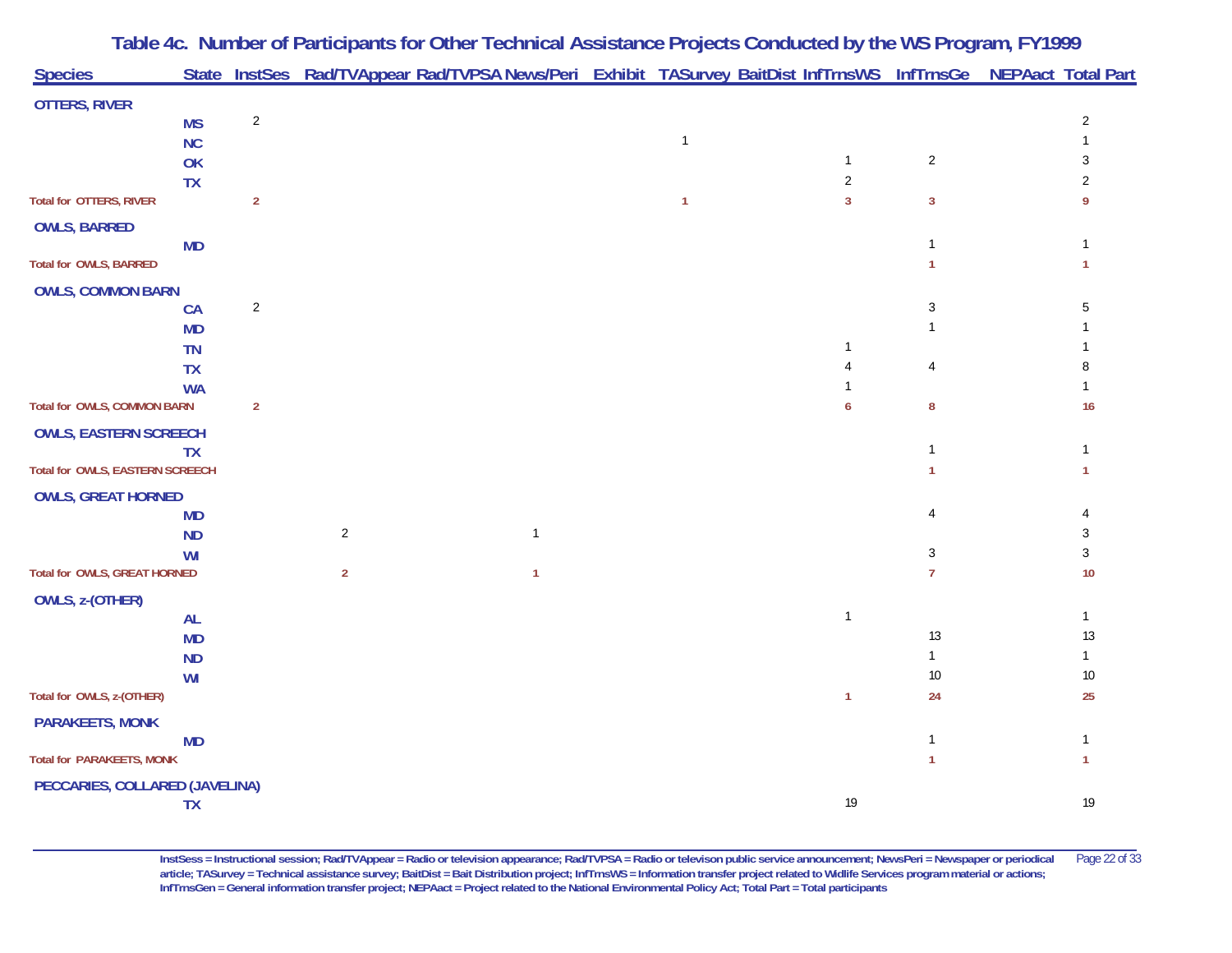|                                                                               |           |   | Table 4c. Number of Participants for Other Technical Assistance Projects Conducted by the WS Program, FY1999    |                |                |                |                |
|-------------------------------------------------------------------------------|-----------|---|-----------------------------------------------------------------------------------------------------------------|----------------|----------------|----------------|----------------|
| <b>Species</b>                                                                |           |   | State InstSes Rad/TVAppear Rad/TVPSA News/Peri Exhibit TASurvey BaitDist InfTrnsWS InfTrnsGe NEPAact Total Part |                |                |                |                |
| PECCARIES, COLLARED (JAVELINA)<br>Total for PECCARIES, COLLARED<br>(JAVELINA) |           |   |                                                                                                                 |                | 19             |                | 19             |
| PELICANS, AMERICAN WHITE                                                      |           |   |                                                                                                                 |                |                |                |                |
|                                                                               | <b>AR</b> |   |                                                                                                                 |                | $\overline{2}$ |                | $\overline{2}$ |
|                                                                               | LA        |   |                                                                                                                 | $\overline{4}$ | 22             |                | $26\,$         |
|                                                                               | <b>MS</b> |   |                                                                                                                 | 31             |                |                | 31             |
|                                                                               | <b>TX</b> |   |                                                                                                                 |                | $\overline{2}$ |                | $\overline{2}$ |
| Total for PELICANS, AMERICAN WHITE                                            |           |   |                                                                                                                 | 35             | 26             |                | 61             |
| <b>PELICANS, BROWN</b>                                                        |           |   |                                                                                                                 |                |                |                |                |
|                                                                               | LA        |   |                                                                                                                 |                | $\mathbf{1}$   |                | $\mathbf{1}$   |
| <b>Total for PELICANS, BROWN</b>                                              |           |   |                                                                                                                 |                | $\mathbf{1}$   |                | 1              |
| PHEASANT, RING-NECKED                                                         |           |   |                                                                                                                 |                |                |                |                |
|                                                                               | <b>WA</b> |   |                                                                                                                 |                | $\mathbf{1}$   |                |                |
|                                                                               | WI        |   |                                                                                                                 |                |                | $\overline{2}$ | 2              |
| Total for PHEASANT, RING-NECKED                                               |           |   |                                                                                                                 |                | $\mathbf{1}$   | $\overline{2}$ | 3              |
| PIGEONS, FERAL (ROCK DOVE)                                                    |           |   |                                                                                                                 |                |                |                |                |
|                                                                               | <b>AL</b> |   |                                                                                                                 | $\mathbf{1}$   | $\sqrt{3}$     |                |                |
|                                                                               | <b>AR</b> |   |                                                                                                                 |                | $\sqrt{3}$     |                | 3              |
|                                                                               | <b>CA</b> |   |                                                                                                                 |                | $\mathbf{1}$   |                | 2              |
|                                                                               | <b>DC</b> |   |                                                                                                                 |                |                | $\mathbf{1}$   |                |
|                                                                               | IL        |   |                                                                                                                 | $\overline{7}$ |                |                |                |
|                                                                               | <b>KY</b> |   |                                                                                                                 |                | $\mathbf{1}$   |                |                |
|                                                                               | LA        |   |                                                                                                                 |                | $\sqrt{3}$     |                | 3              |
|                                                                               | <b>MD</b> |   |                                                                                                                 |                |                | $27\,$         | 27             |
|                                                                               | <b>MS</b> |   |                                                                                                                 | 12             |                |                | 12             |
|                                                                               | <b>NE</b> |   |                                                                                                                 | $\mathbf{1}$   |                |                |                |
|                                                                               | OH        |   |                                                                                                                 |                | $\overline{2}$ | $\overline{2}$ |                |
|                                                                               | OK        |   | $\mathbf{1}$                                                                                                    |                | 3              | $\overline{2}$ |                |
|                                                                               | <b>OR</b> |   |                                                                                                                 |                |                |                |                |
|                                                                               | <b>SC</b> |   |                                                                                                                 |                | 3              |                | 3              |
|                                                                               | <b>TN</b> |   |                                                                                                                 |                | $\overline{7}$ | -1             | 8              |
|                                                                               | <b>TX</b> | 9 |                                                                                                                 | $\overline{2}$ | 136            | 8              | 155            |
|                                                                               | <b>VA</b> |   |                                                                                                                 | $12$           | $\mathbf{1}$   |                | $13\,$         |
|                                                                               | <b>WA</b> |   | $\mathbf{1}$                                                                                                    | $\mathbf{1}$   | 15             | $\overline{c}$ | $19$           |
|                                                                               | WI        |   | $\mathbf{1}$                                                                                                    |                |                | $10\,$         | 11             |
|                                                                               | <b>WV</b> |   |                                                                                                                 |                | $\mathbf{1}$   |                | $\mathbf{1}$   |

**InstSess = Instructional session; Rad/TVAppear = Radio or television appearance; Rad/TVPSA = Radio or televison public service announcement; NewsPeri = Newspaper or periodical** Page 23 of 33 **article; TASurvey = Technical assistance survey; BaitDist = Bait Distribution project; InfTrnsWS = Information transfer project related to Widlife Services program material or actions; InfTrnsGen = General information transfer project; NEPAact = Project related to the National Environmental Policy Act; Total Part = Total participants**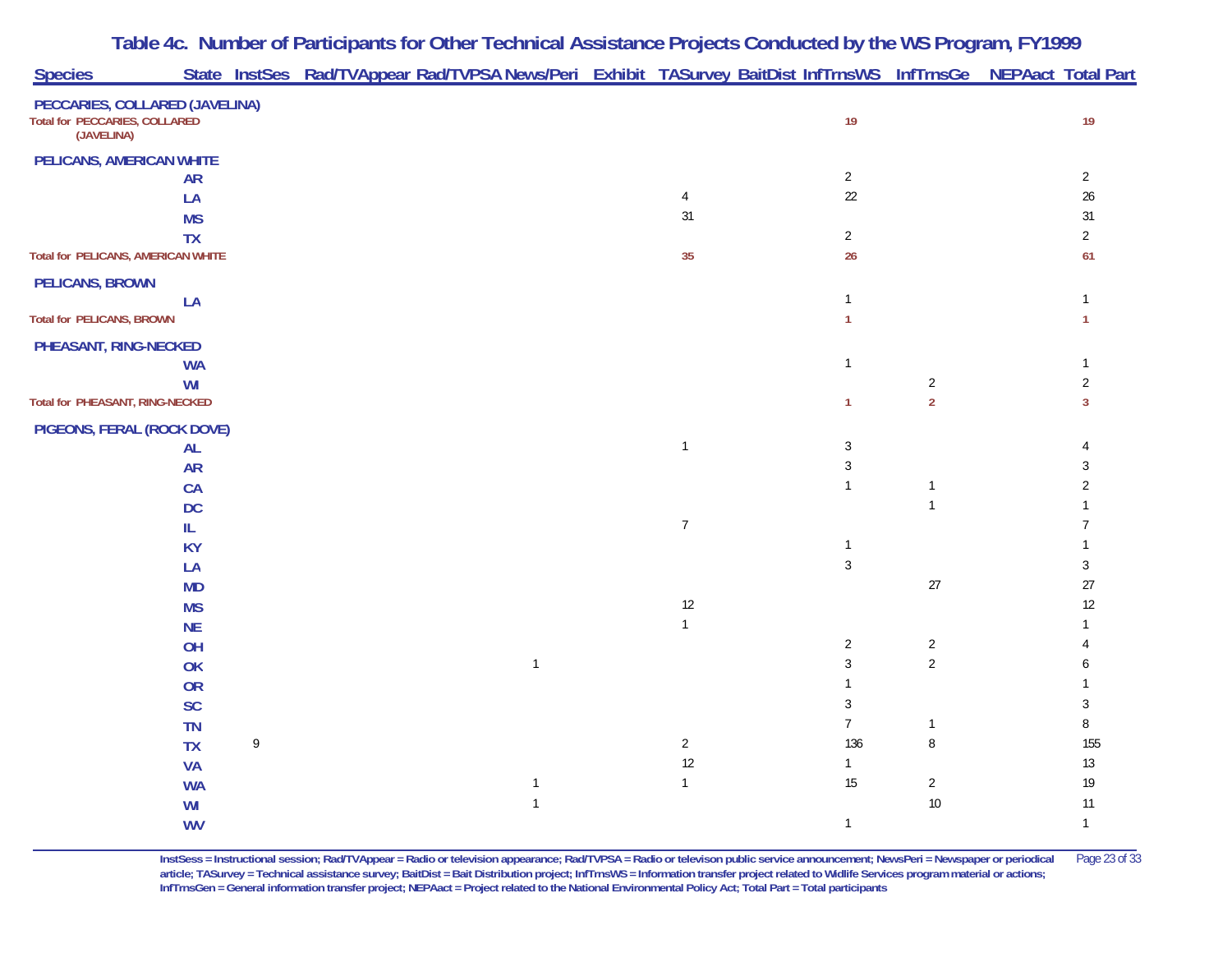| <b>Species</b>                                                     |                 |                | State InstSes Rad/TVAppear Rad/TVPSA News/Peri Exhibit TASurvey BaitDist InfTrnsWS InfTrnsGe NEPAact Total Part |    |   |                |                |                     |
|--------------------------------------------------------------------|-----------------|----------------|-----------------------------------------------------------------------------------------------------------------|----|---|----------------|----------------|---------------------|
|                                                                    |                 |                |                                                                                                                 |    |   |                |                |                     |
| PIGEONS, FERAL (ROCK DOVE)<br>Total for PIGEONS, FERAL (ROCK DOVE) |                 | $\overline{9}$ | $\mathbf{3}$                                                                                                    | 36 |   | 180            | 54             | 282                 |
| <b>PORCUPINES</b>                                                  |                 |                |                                                                                                                 |    |   |                |                |                     |
|                                                                    | <b>CA</b>       |                |                                                                                                                 |    |   | $\overline{2}$ |                | $\overline{2}$      |
|                                                                    | <b>TX</b>       |                |                                                                                                                 |    |   | 6              |                |                     |
|                                                                    | <b>VT</b>       |                |                                                                                                                 |    |   |                | $\mathbf{1}$   |                     |
| <b>Total for PORCUPINES</b>                                        |                 |                |                                                                                                                 |    |   | 8              | $\overline{1}$ | 9                   |
| PRAIRIE DOGS, BLACK-TAILED                                         |                 |                |                                                                                                                 |    |   |                |                |                     |
|                                                                    | <b>ND</b>       |                |                                                                                                                 |    |   |                | $\mathbf{1}$   |                     |
|                                                                    | <b>NE</b>       |                | $\mathbf{1}$                                                                                                    |    |   |                |                |                     |
|                                                                    | OH<br><b>TX</b> | 110            |                                                                                                                 |    | 9 | $33\,$         | $\mathbf{1}$   | $\mathbf{1}$<br>152 |
| Total for PRAIRIE DOGS, BLACK-TAILED                               |                 | 110            | $\mathbf{1}$                                                                                                    |    | 9 | 33             | $\overline{2}$ | 155                 |
|                                                                    |                 |                |                                                                                                                 |    |   |                |                |                     |
| <b>PRAIRIE DOGS, UTAH</b>                                          | <b>MD</b>       |                |                                                                                                                 |    |   |                | $\mathbf{1}$   | $\mathbf{1}$        |
| Total for PRAIRIE DOGS, UTAH                                       |                 |                |                                                                                                                 |    |   |                | 1              | -1                  |
| <b>QUAIL (ALL)</b>                                                 |                 |                |                                                                                                                 |    |   |                |                |                     |
|                                                                    | <b>MS</b>       |                |                                                                                                                 |    |   |                | $\mathbf{1}$   |                     |
|                                                                    | OK              |                |                                                                                                                 |    |   | $\mathbf{1}$   |                |                     |
|                                                                    | WI              |                |                                                                                                                 |    |   |                | $\mathbf{1}$   |                     |
| <b>Total for QUAIL (ALL)</b>                                       |                 |                |                                                                                                                 |    |   | $\mathbf{1}$   | $\overline{2}$ | 3                   |
| <b>RABBITS, COTTONTAIL</b>                                         |                 |                |                                                                                                                 |    |   |                |                |                     |
|                                                                    | <b>KY</b>       |                |                                                                                                                 |    |   | $\mathbf{1}$   |                | $\mathbf{1}$        |
|                                                                    | <b>MD</b>       |                |                                                                                                                 |    |   |                | 79             | 79                  |
|                                                                    | <b>TX</b>       |                | $\mathbf{1}$                                                                                                    |    |   | 1              | 4<br>22        | 6<br>$22\,$         |
| Total for RABBITS, COTTONTAIL                                      | WI              |                | 1                                                                                                               |    |   | $\overline{2}$ | 105            | 108                 |
|                                                                    |                 |                |                                                                                                                 |    |   |                |                |                     |
| <b>RABBITS, FERAL</b>                                              | <b>MD</b>       |                |                                                                                                                 |    |   |                | 1              | -1                  |
|                                                                    | OK              |                |                                                                                                                 |    |   |                |                |                     |
|                                                                    | <b>TX</b>       |                |                                                                                                                 |    |   |                |                |                     |
|                                                                    | <b>VT</b>       |                |                                                                                                                 |    |   |                |                |                     |
| <b>Total for RABBITS, FERAL</b>                                    |                 |                |                                                                                                                 |    |   |                |                |                     |
| RABBITS, z-(OTHER)                                                 |                 |                |                                                                                                                 |    |   |                |                |                     |
|                                                                    | WI              |                | $\mathbf{1}$                                                                                                    |    |   |                |                |                     |
| Total for RABBITS, z-(OTHER)                                       |                 |                | -1                                                                                                              |    |   |                |                | 1                   |

**InstSess = Instructional session; Rad/TVAppear = Radio or television appearance; Rad/TVPSA = Radio or televison public service announcement; NewsPeri = Newspaper or periodical** Page 24 of 33 **article; TASurvey = Technical assistance survey; BaitDist = Bait Distribution project; InfTrnsWS = Information transfer project related to Widlife Services program material or actions; InfTrnsGen = General information transfer project; NEPAact = Project related to the National Environmental Policy Act; Total Part = Total participants**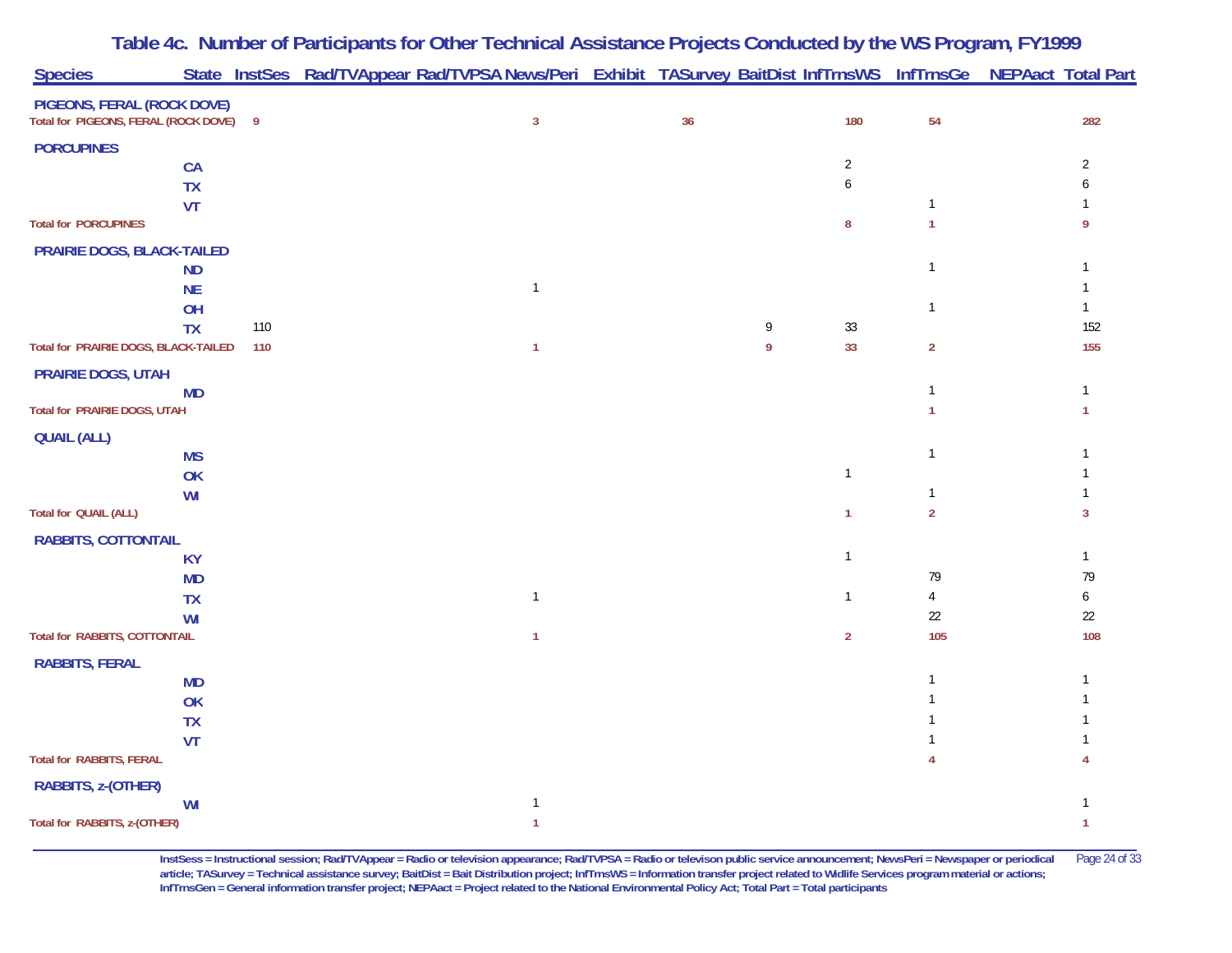| <b>Species</b>               |                        |                | State InstSes Rad/TVAppear Rad/TVPSA News/Peri Exhibit TASurvey BaitDist InfTrnsWS InfTrnsGe NEPAact Total Part |              |                                  |                |     |                                |                                |                              |
|------------------------------|------------------------|----------------|-----------------------------------------------------------------------------------------------------------------|--------------|----------------------------------|----------------|-----|--------------------------------|--------------------------------|------------------------------|
|                              |                        |                |                                                                                                                 |              |                                  |                |     |                                |                                |                              |
| <b>RACCOONS</b>              |                        |                |                                                                                                                 |              |                                  |                |     | $\overline{2}$                 |                                | $\overline{2}$               |
|                              | <b>AL</b><br>CA        |                |                                                                                                                 |              |                                  |                |     | $26\,$                         | 90                             | 116                          |
|                              | DE                     |                |                                                                                                                 |              |                                  |                |     |                                | $\mathbf{1}$                   | $\mathbf{1}$                 |
|                              | IN                     |                | $\mathbf{1}$                                                                                                    |              |                                  |                |     |                                |                                |                              |
|                              | <b>KY</b>              |                |                                                                                                                 |              |                                  |                |     | $12\,$                         |                                | $12\,$                       |
|                              | LA                     |                |                                                                                                                 |              |                                  | $\mathbf{1}$   |     | $\mathbf{1}$                   | $\mathbf{1}$                   | $\mathfrak{Z}$               |
|                              | <b>MD</b>              |                |                                                                                                                 |              |                                  |                |     |                                | 139                            | 139                          |
|                              | <b>MS</b>              | $\overline{4}$ |                                                                                                                 |              |                                  |                |     |                                |                                | $\overline{4}$               |
|                              | <b>NY</b>              | 13             |                                                                                                                 |              |                                  | 180            | 75  |                                |                                | 268                          |
|                              | OH                     | 1,066          | $\overline{4}$                                                                                                  |              |                                  | $61$           | 154 | $\mathbf 5$                    | 28                             | 1,318                        |
|                              | <b>OK</b>              |                |                                                                                                                 |              |                                  |                |     | $13$                           | $\mathbf{1}$                   | $14$                         |
|                              | SC                     |                |                                                                                                                 |              |                                  |                |     | $\mathbf{1}$                   |                                | 1                            |
|                              | TN                     |                |                                                                                                                 |              |                                  |                |     | $\mathbf{1}$                   |                                | $\mathbf{1}$                 |
|                              | <b>TX</b>              |                |                                                                                                                 |              |                                  | $\overline{2}$ |     | $45\,$                         | 47                             | 94                           |
|                              | UT                     |                | $\sqrt{2}$                                                                                                      |              |                                  |                |     |                                |                                | $\overline{2}$               |
|                              | <b>VA</b>              |                |                                                                                                                 |              |                                  |                |     |                                | $\mathbf{1}$                   | $\mathbf{1}$                 |
|                              | VT                     | $10\,$         |                                                                                                                 |              | $\sqrt{3}$                       | $16\,$         | 163 |                                | $10\,$                         | 202                          |
|                              | WI                     |                |                                                                                                                 |              |                                  |                |     | $\overline{4}$<br>$\mathbf{1}$ | 65                             | 69                           |
| <b>Total for RACCOONS</b>    | <b>WV</b>              | 1,093          | $\overline{7}$                                                                                                  |              | $\mathbf{3}$                     | 260            | 392 | 111                            | 383                            | $\mathbf{1}$<br>2,249        |
|                              |                        |                |                                                                                                                 |              |                                  |                |     |                                |                                |                              |
| RATS, BLACK (ROOF)           |                        |                |                                                                                                                 |              |                                  |                |     |                                |                                |                              |
|                              | <b>AL</b>              |                |                                                                                                                 |              |                                  |                |     | $\overline{2}$                 |                                | $\overline{2}$               |
|                              | CA<br><b>TX</b>        | $30\,$         |                                                                                                                 | $\mathbf{1}$ |                                  |                |     | $\mathbf{1}$<br>$11$           |                                | $\mathbf{1}$<br>$52\,$       |
| Total for RATS, BLACK (ROOF) |                        | 30             |                                                                                                                 | $\mathbf{1}$ | $\overline{2}$<br>$\overline{2}$ |                |     | 14                             | 8<br>8                         | 55                           |
|                              |                        |                |                                                                                                                 |              |                                  |                |     |                                |                                |                              |
| RATS, COTTON (ALL)           |                        |                |                                                                                                                 |              |                                  |                |     | $\mathbf{1}$                   |                                |                              |
| Total for RATS, COTTON (ALL) | <b>TX</b>              |                |                                                                                                                 |              |                                  |                |     | 1                              |                                | $\mathbf{1}$<br>$\mathbf{1}$ |
|                              |                        |                |                                                                                                                 |              |                                  |                |     |                                |                                |                              |
| <b>RATS, NORWAY</b>          |                        |                |                                                                                                                 |              |                                  |                |     |                                |                                |                              |
|                              | <b>DC</b>              |                |                                                                                                                 |              |                                  |                |     |                                | $\mathbf{1}$<br>$\overline{7}$ | 1                            |
|                              | <b>MD</b>              |                |                                                                                                                 |              |                                  | $\overline{1}$ |     |                                |                                |                              |
|                              | <b>MS</b><br><b>ND</b> |                |                                                                                                                 |              |                                  |                |     | $\mathbf{1}$                   |                                |                              |
|                              | <b>NH</b>              |                |                                                                                                                 |              | $\mathbf{1}$                     |                |     |                                |                                |                              |
|                              | OH                     |                |                                                                                                                 |              |                                  |                |     | $\mathbf{1}$                   |                                |                              |
|                              | OK                     |                |                                                                                                                 |              |                                  |                |     |                                | $\overline{c}$                 | $\overline{2}$               |

**InstSess = Instructional session; Rad/TVAppear = Radio or television appearance; Rad/TVPSA = Radio or televison public service announcement; NewsPeri = Newspaper or periodical** Page 25 of 33 **article; TASurvey = Technical assistance survey; BaitDist = Bait Distribution project; InfTrnsWS = Information transfer project related to Widlife Services program material or actions; InfTrnsGen = General information transfer project; NEPAact = Project related to the National Environmental Policy Act; Total Part = Total participants**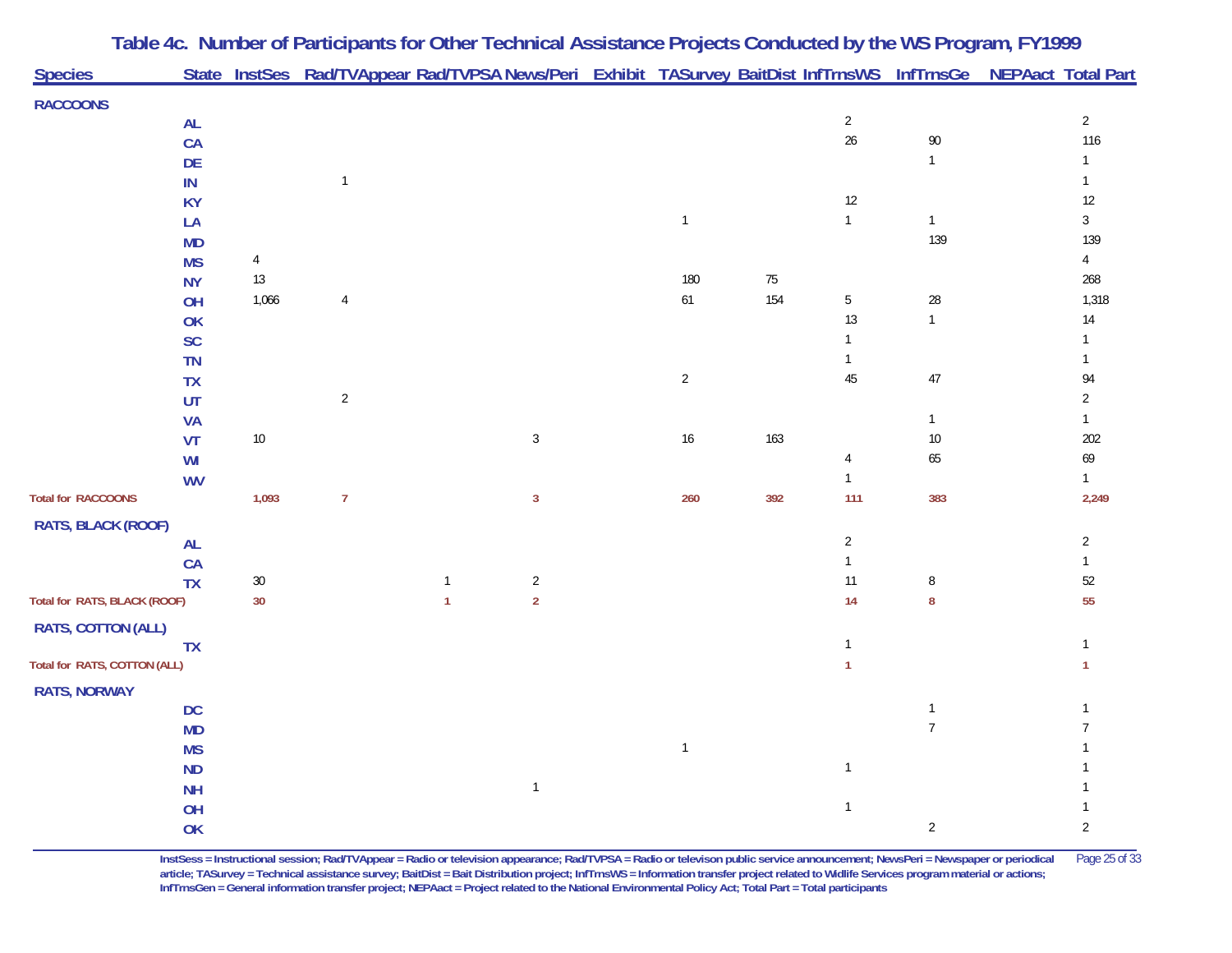| <b>RATS, NORWAY</b><br>OR<br>$\mathbf{1}$<br><b>TX</b><br>$\overline{4}$<br>$\overline{2}$<br>VT<br>2<br>$\mathbf{1}$<br><b>WA</b><br>WI<br>$\overline{7}$<br>23<br><b>Total for RATS, NORWAY</b><br>14<br>1<br>$\mathbf{1}$<br>RATS, PACKRATS/WOODRATS (ALL)<br>$\sqrt{2}$<br>$\mathbf{1}$<br>$\mathbf{1}$<br><b>TX</b><br>Total for RATS, PACKRATS/WOODRATS<br>$\mathbf{1}$<br>$\overline{2}$<br>$\mathbf{1}$<br>(ALL)<br><b>RAVENS, COMMON</b><br>$\, 8$<br>$\sqrt{2}$<br>$10\,$<br>CA<br>$\mathbf{1}$<br><b>WA</b><br><b>WY</b><br>$\mathbf{1}$<br>$\mathbf{1}$<br><b>Total for RAVENS, COMMON</b><br>12<br>$\mathbf{1}$<br>8<br>3<br><b>REPTILES, EXOTIC</b><br>9<br>9<br><b>MD</b><br>$\overline{2}$<br>$\overline{2}$<br>WI<br>11<br><b>Total for REPTILES, EXOTIC</b><br>11<br><b>RINGTAILS</b><br>130<br>130<br>GU<br>130<br>130<br><b>ROBINS, AMERICAN</b><br>$\overline{1}$<br>FL.<br><b>KY</b><br>$\mathbf{1}$<br>$\mathbf{1}$<br>LA<br>20<br>$20\,$<br><b>MD</b><br>12<br>12<br>WI<br>35<br><b>Total for ROBINS, AMERICAN</b><br>$\overline{2}$<br>32<br>1<br><b>SALAMANDERS (ALL)</b><br>$\mathbf{1}$<br>WI<br>$\mathbf{1}$<br><b>Total for SALAMANDERS (ALL)</b><br>1<br>1<br><b>SANDPIPERS, UPLAND</b><br>$\mathbf{1}$<br><b>MA</b><br>NJ<br>$\mathbf{1}$<br>$\mathbf{1}$ | <b>Species</b>             |  | State InstSes Rad/TVAppear Rad/TVPSA News/Peri Exhibit TASurvey BaitDist InfTrnsWS InfTrnsGe NEPAact Total Part |  |  |  |  |
|-------------------------------------------------------------------------------------------------------------------------------------------------------------------------------------------------------------------------------------------------------------------------------------------------------------------------------------------------------------------------------------------------------------------------------------------------------------------------------------------------------------------------------------------------------------------------------------------------------------------------------------------------------------------------------------------------------------------------------------------------------------------------------------------------------------------------------------------------------------------------------------------------------------------------------------------------------------------------------------------------------------------------------------------------------------------------------------------------------------------------------------------------------------------------------------------------------------------------------------------------------------------------------------------|----------------------------|--|-----------------------------------------------------------------------------------------------------------------|--|--|--|--|
|                                                                                                                                                                                                                                                                                                                                                                                                                                                                                                                                                                                                                                                                                                                                                                                                                                                                                                                                                                                                                                                                                                                                                                                                                                                                                           |                            |  |                                                                                                                 |  |  |  |  |
|                                                                                                                                                                                                                                                                                                                                                                                                                                                                                                                                                                                                                                                                                                                                                                                                                                                                                                                                                                                                                                                                                                                                                                                                                                                                                           |                            |  |                                                                                                                 |  |  |  |  |
|                                                                                                                                                                                                                                                                                                                                                                                                                                                                                                                                                                                                                                                                                                                                                                                                                                                                                                                                                                                                                                                                                                                                                                                                                                                                                           |                            |  |                                                                                                                 |  |  |  |  |
|                                                                                                                                                                                                                                                                                                                                                                                                                                                                                                                                                                                                                                                                                                                                                                                                                                                                                                                                                                                                                                                                                                                                                                                                                                                                                           |                            |  |                                                                                                                 |  |  |  |  |
|                                                                                                                                                                                                                                                                                                                                                                                                                                                                                                                                                                                                                                                                                                                                                                                                                                                                                                                                                                                                                                                                                                                                                                                                                                                                                           |                            |  |                                                                                                                 |  |  |  |  |
|                                                                                                                                                                                                                                                                                                                                                                                                                                                                                                                                                                                                                                                                                                                                                                                                                                                                                                                                                                                                                                                                                                                                                                                                                                                                                           |                            |  |                                                                                                                 |  |  |  |  |
|                                                                                                                                                                                                                                                                                                                                                                                                                                                                                                                                                                                                                                                                                                                                                                                                                                                                                                                                                                                                                                                                                                                                                                                                                                                                                           |                            |  |                                                                                                                 |  |  |  |  |
|                                                                                                                                                                                                                                                                                                                                                                                                                                                                                                                                                                                                                                                                                                                                                                                                                                                                                                                                                                                                                                                                                                                                                                                                                                                                                           |                            |  |                                                                                                                 |  |  |  |  |
|                                                                                                                                                                                                                                                                                                                                                                                                                                                                                                                                                                                                                                                                                                                                                                                                                                                                                                                                                                                                                                                                                                                                                                                                                                                                                           |                            |  |                                                                                                                 |  |  |  |  |
|                                                                                                                                                                                                                                                                                                                                                                                                                                                                                                                                                                                                                                                                                                                                                                                                                                                                                                                                                                                                                                                                                                                                                                                                                                                                                           |                            |  |                                                                                                                 |  |  |  |  |
|                                                                                                                                                                                                                                                                                                                                                                                                                                                                                                                                                                                                                                                                                                                                                                                                                                                                                                                                                                                                                                                                                                                                                                                                                                                                                           |                            |  |                                                                                                                 |  |  |  |  |
|                                                                                                                                                                                                                                                                                                                                                                                                                                                                                                                                                                                                                                                                                                                                                                                                                                                                                                                                                                                                                                                                                                                                                                                                                                                                                           |                            |  |                                                                                                                 |  |  |  |  |
|                                                                                                                                                                                                                                                                                                                                                                                                                                                                                                                                                                                                                                                                                                                                                                                                                                                                                                                                                                                                                                                                                                                                                                                                                                                                                           |                            |  |                                                                                                                 |  |  |  |  |
|                                                                                                                                                                                                                                                                                                                                                                                                                                                                                                                                                                                                                                                                                                                                                                                                                                                                                                                                                                                                                                                                                                                                                                                                                                                                                           |                            |  |                                                                                                                 |  |  |  |  |
|                                                                                                                                                                                                                                                                                                                                                                                                                                                                                                                                                                                                                                                                                                                                                                                                                                                                                                                                                                                                                                                                                                                                                                                                                                                                                           |                            |  |                                                                                                                 |  |  |  |  |
|                                                                                                                                                                                                                                                                                                                                                                                                                                                                                                                                                                                                                                                                                                                                                                                                                                                                                                                                                                                                                                                                                                                                                                                                                                                                                           |                            |  |                                                                                                                 |  |  |  |  |
|                                                                                                                                                                                                                                                                                                                                                                                                                                                                                                                                                                                                                                                                                                                                                                                                                                                                                                                                                                                                                                                                                                                                                                                                                                                                                           |                            |  |                                                                                                                 |  |  |  |  |
|                                                                                                                                                                                                                                                                                                                                                                                                                                                                                                                                                                                                                                                                                                                                                                                                                                                                                                                                                                                                                                                                                                                                                                                                                                                                                           |                            |  |                                                                                                                 |  |  |  |  |
|                                                                                                                                                                                                                                                                                                                                                                                                                                                                                                                                                                                                                                                                                                                                                                                                                                                                                                                                                                                                                                                                                                                                                                                                                                                                                           |                            |  |                                                                                                                 |  |  |  |  |
|                                                                                                                                                                                                                                                                                                                                                                                                                                                                                                                                                                                                                                                                                                                                                                                                                                                                                                                                                                                                                                                                                                                                                                                                                                                                                           |                            |  |                                                                                                                 |  |  |  |  |
|                                                                                                                                                                                                                                                                                                                                                                                                                                                                                                                                                                                                                                                                                                                                                                                                                                                                                                                                                                                                                                                                                                                                                                                                                                                                                           | <b>Total for RINGTAILS</b> |  |                                                                                                                 |  |  |  |  |
|                                                                                                                                                                                                                                                                                                                                                                                                                                                                                                                                                                                                                                                                                                                                                                                                                                                                                                                                                                                                                                                                                                                                                                                                                                                                                           |                            |  |                                                                                                                 |  |  |  |  |
|                                                                                                                                                                                                                                                                                                                                                                                                                                                                                                                                                                                                                                                                                                                                                                                                                                                                                                                                                                                                                                                                                                                                                                                                                                                                                           |                            |  |                                                                                                                 |  |  |  |  |
|                                                                                                                                                                                                                                                                                                                                                                                                                                                                                                                                                                                                                                                                                                                                                                                                                                                                                                                                                                                                                                                                                                                                                                                                                                                                                           |                            |  |                                                                                                                 |  |  |  |  |
|                                                                                                                                                                                                                                                                                                                                                                                                                                                                                                                                                                                                                                                                                                                                                                                                                                                                                                                                                                                                                                                                                                                                                                                                                                                                                           |                            |  |                                                                                                                 |  |  |  |  |
|                                                                                                                                                                                                                                                                                                                                                                                                                                                                                                                                                                                                                                                                                                                                                                                                                                                                                                                                                                                                                                                                                                                                                                                                                                                                                           |                            |  |                                                                                                                 |  |  |  |  |
|                                                                                                                                                                                                                                                                                                                                                                                                                                                                                                                                                                                                                                                                                                                                                                                                                                                                                                                                                                                                                                                                                                                                                                                                                                                                                           |                            |  |                                                                                                                 |  |  |  |  |
|                                                                                                                                                                                                                                                                                                                                                                                                                                                                                                                                                                                                                                                                                                                                                                                                                                                                                                                                                                                                                                                                                                                                                                                                                                                                                           |                            |  |                                                                                                                 |  |  |  |  |
|                                                                                                                                                                                                                                                                                                                                                                                                                                                                                                                                                                                                                                                                                                                                                                                                                                                                                                                                                                                                                                                                                                                                                                                                                                                                                           |                            |  |                                                                                                                 |  |  |  |  |
|                                                                                                                                                                                                                                                                                                                                                                                                                                                                                                                                                                                                                                                                                                                                                                                                                                                                                                                                                                                                                                                                                                                                                                                                                                                                                           |                            |  |                                                                                                                 |  |  |  |  |
|                                                                                                                                                                                                                                                                                                                                                                                                                                                                                                                                                                                                                                                                                                                                                                                                                                                                                                                                                                                                                                                                                                                                                                                                                                                                                           |                            |  |                                                                                                                 |  |  |  |  |
|                                                                                                                                                                                                                                                                                                                                                                                                                                                                                                                                                                                                                                                                                                                                                                                                                                                                                                                                                                                                                                                                                                                                                                                                                                                                                           |                            |  |                                                                                                                 |  |  |  |  |
|                                                                                                                                                                                                                                                                                                                                                                                                                                                                                                                                                                                                                                                                                                                                                                                                                                                                                                                                                                                                                                                                                                                                                                                                                                                                                           |                            |  |                                                                                                                 |  |  |  |  |

**InstSess = Instructional session; Rad/TVAppear = Radio or television appearance; Rad/TVPSA = Radio or televison public service announcement; NewsPeri = Newspaper or periodical** Page 26 of 33 **article; TASurvey = Technical assistance survey; BaitDist = Bait Distribution project; InfTrnsWS = Information transfer project related to Widlife Services program material or actions; InfTrnsGen = General information transfer project; NEPAact = Project related to the National Environmental Policy Act; Total Part = Total participants**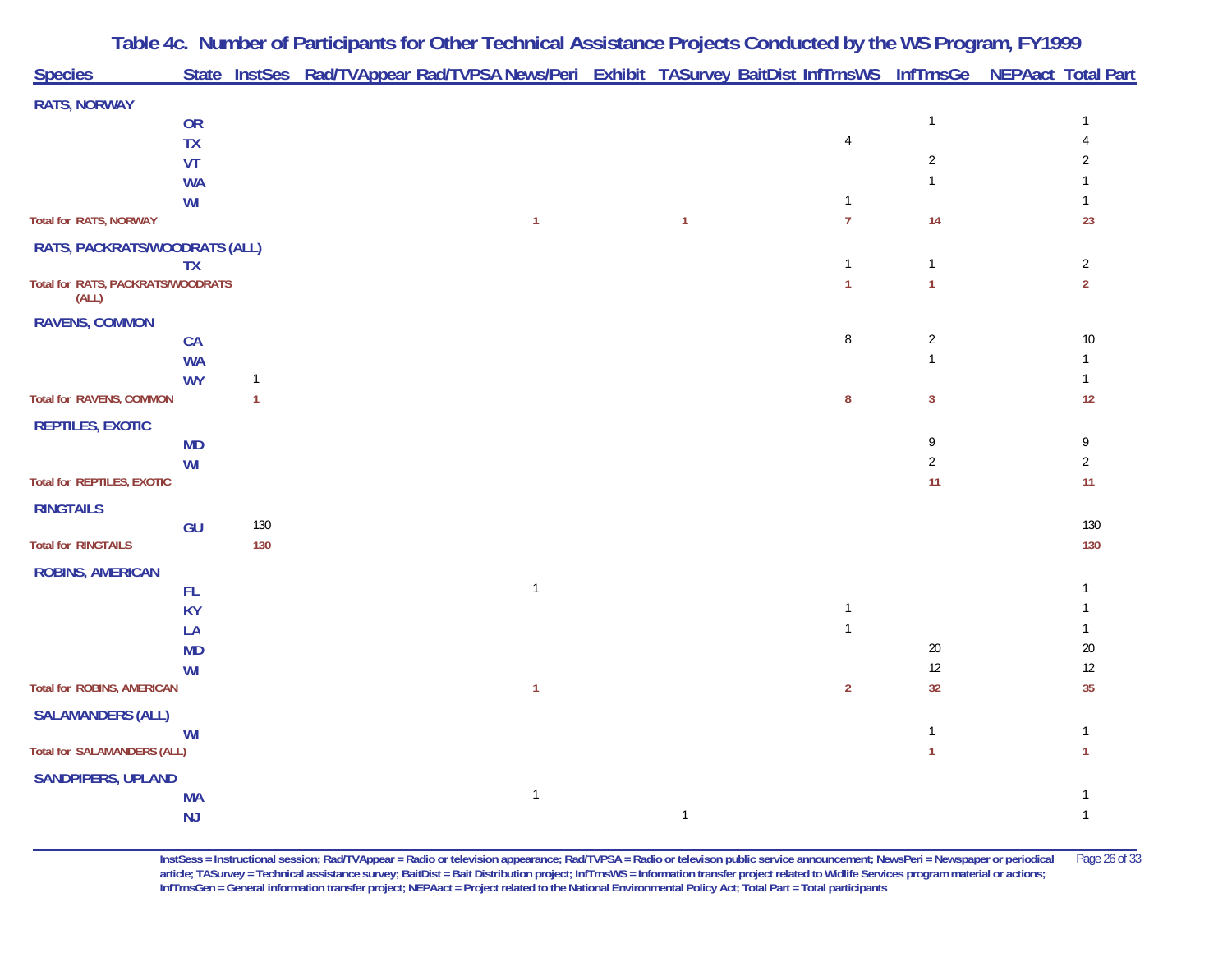|                                                           |            |  | Table 4c. Number of Participants for Other Technical Assistance Projects Conducted by the WS Program, FY1999 |  |  |                                                                                                                 |
|-----------------------------------------------------------|------------|--|--------------------------------------------------------------------------------------------------------------|--|--|-----------------------------------------------------------------------------------------------------------------|
| <b>Species</b>                                            |            |  |                                                                                                              |  |  | State InstSes Rad/TVAppear Rad/TVPSA News/Peri Exhibit TASurvey BaitDist InfTrnsWS InfTrnsGe NEPAact Total Part |
| <b>SANDPIPERS, UPLAND</b><br>Total for SANDPIPERS, UPLAND |            |  |                                                                                                              |  |  |                                                                                                                 |
| <b>SHOREBIRDS (OTHER)</b>                                 | <b>MD</b>  |  |                                                                                                              |  |  |                                                                                                                 |
| <b>Total for SHOREBIRDS (OTHER)</b>                       |            |  |                                                                                                              |  |  |                                                                                                                 |
| <b>SHREWS (ALL)</b>                                       | <b>BAD</b> |  |                                                                                                              |  |  |                                                                                                                 |

| SHUKEBIRDS (UTHER)                   | <b>MD</b>              |                |                |                              |                |     |   |                       | $\sqrt{3}$     | $\mathbf{3}$                   |
|--------------------------------------|------------------------|----------------|----------------|------------------------------|----------------|-----|---|-----------------------|----------------|--------------------------------|
| <b>Total for SHOREBIRDS (OTHER)</b>  |                        |                |                |                              |                |     |   |                       | $\mathbf{3}$   | $\mathbf{3}$                   |
| <b>SHREWS (ALL)</b>                  |                        |                |                |                              |                |     |   |                       |                |                                |
|                                      | <b>MD</b>              |                |                |                              |                |     |   |                       | $\mathbf{1}$   | $\mathbf{1}$                   |
| <b>Total for SHREWS (ALL)</b>        | WI                     |                |                |                              |                |     |   |                       | $\sqrt{2}$     | $\mathbf{1}$<br>$\overline{2}$ |
|                                      |                        |                |                |                              |                |     |   |                       |                |                                |
| <b>SHRIKES (ALL)</b>                 |                        |                |                |                              |                |     |   | $\overline{1}$        |                | $\overline{1}$                 |
| <b>Total for SHRIKES (ALL)</b>       | TX                     |                |                |                              |                |     |   | $\mathbf{1}$          |                | $\overline{1}$                 |
| <b>SKUNKS, HOG-NOSED</b>             |                        |                |                |                              |                |     |   |                       |                |                                |
|                                      | <b>TX</b>              |                |                |                              |                |     |   | $\sqrt{2}$            |                | $\overline{2}$                 |
| Total for SKUNKS, HOG-NOSED          |                        |                |                |                              |                |     |   | $\overline{2}$        |                | $\overline{2}$                 |
| <b>SKUNKS, STRIPED</b>               |                        |                |                |                              |                |     |   |                       |                |                                |
|                                      | CA                     |                |                |                              | $\overline{2}$ |     |   | 73                    | $40\,$         | 115                            |
|                                      | GU                     |                | $45\,$         |                              |                |     |   |                       |                | $45\,$                         |
|                                      | <b>KY</b>              |                |                |                              |                |     |   | $\mathbf{1}$          | $27\,$         | $\mathbf{1}$<br>$27$           |
|                                      | <b>MD</b><br><b>MS</b> |                |                |                              |                |     | 6 |                       |                | 6                              |
|                                      | <b>ND</b>              |                |                |                              |                |     |   | $\overline{7}$        |                | 7                              |
|                                      | <b>NV</b>              |                |                |                              | $\mathbf{1}$   |     |   |                       |                | $\mathbf{1}$                   |
|                                      | OK                     | $\overline{2}$ |                |                              |                |     |   | $\, 8$                | $\mathbf{1}$   | 11                             |
|                                      | <b>TN</b>              |                |                |                              |                |     |   | $\overline{2}$        |                | $\overline{2}$                 |
|                                      | <b>TX</b>              |                |                |                              | $\mathbf{1}$   |     |   | 99                    | $10\,$         | 110                            |
|                                      | <b>VT</b>              |                |                |                              |                |     |   |                       | $\overline{2}$ | $\overline{2}$                 |
|                                      | <b>WA</b>              |                |                |                              |                |     |   | $20\,$                |                | $20\,$                         |
|                                      | WI                     |                |                | $\overline{1}$               |                |     |   | $\overline{2}$        | $\, 8$         | $11$                           |
| <b>Total for SKUNKS, STRIPED</b>     | <b>WY</b>              | $10\,$<br>12   | $100\,$<br>145 | $\sqrt{2}$<br>$\overline{3}$ | $\overline{4}$ |     | 6 | $\overline{4}$<br>216 | 88             | 116<br>474                     |
|                                      |                        |                |                |                              |                |     |   |                       |                |                                |
| <b>SNAKES, BROWN TREE</b>            |                        | 7,915          | 349            |                              | $\overline{2}$ | 305 |   |                       |                | 8,571                          |
| <b>Total for SNAKES, BROWN TREE</b>  | GU                     | 7,915          | 349            |                              | $\overline{2}$ | 305 |   |                       |                | 8,571                          |
|                                      |                        |                |                |                              |                |     |   |                       |                |                                |
| <b>SNAKES, NON-POISONOUS (OTHER)</b> | CA                     |                |                |                              |                |     |   | $\mathbf{1}$          |                | $\mathbf{1}$                   |
|                                      |                        |                |                |                              |                |     |   |                       |                |                                |

**InstSess = Instructional session; Rad/TVAppear = Radio or television appearance; Rad/TVPSA = Radio or televison public service announcement; NewsPeri = Newspaper or periodical** Page 27 of 33 **article; TASurvey = Technical assistance survey; BaitDist = Bait Distribution project; InfTrnsWS = Information transfer project related to Widlife Services program material or actions; InfTrnsGen = General information transfer project; NEPAact = Project related to the National Environmental Policy Act; Total Part = Total participants**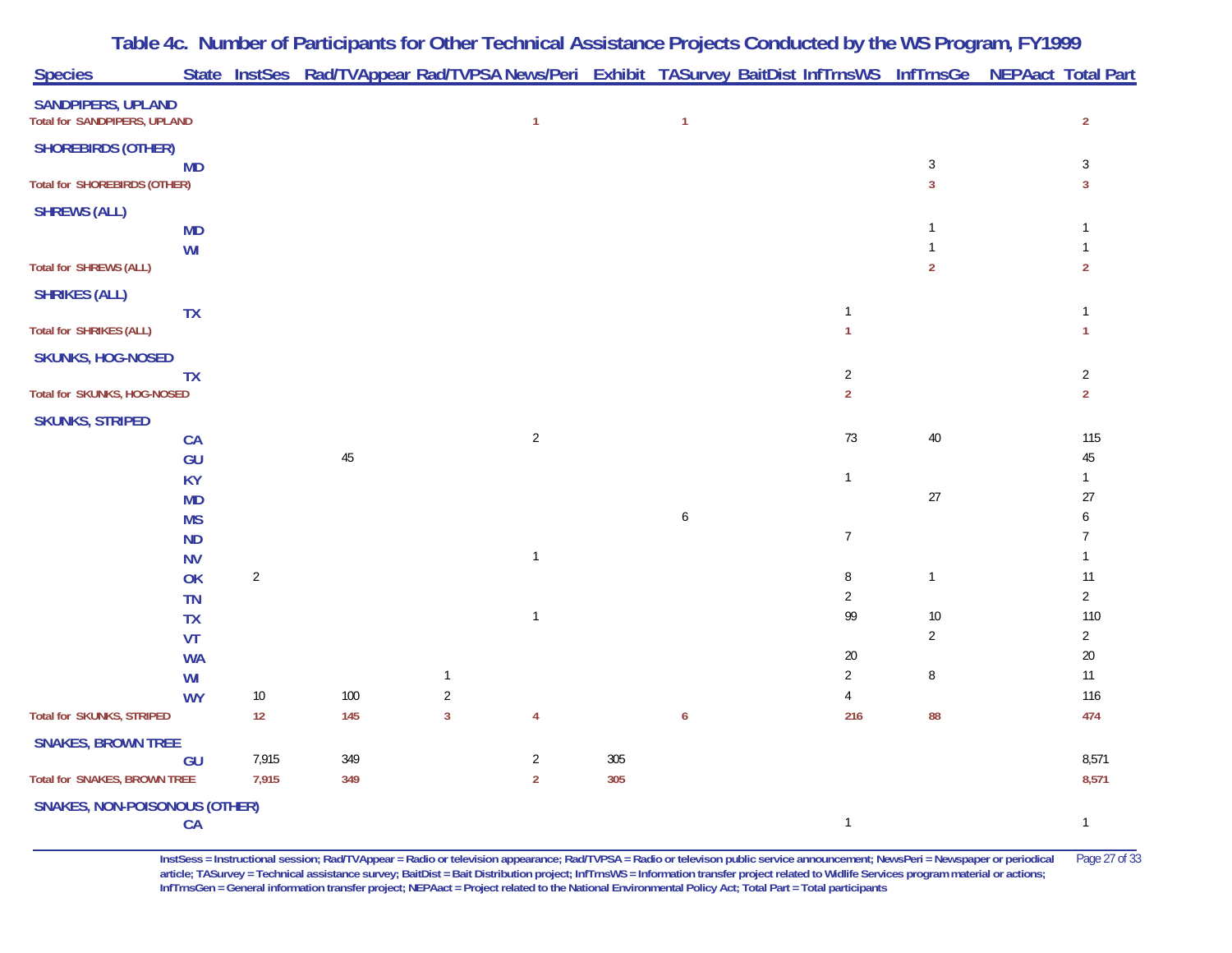| <b>Species</b>                             |           |                | State InstSes Rad/TVAppear Rad/TVPSA News/Peri Exhibit TASurvey BaitDist InfTrnsWS InfTrnsGe NEPAact Total Part |                |                |                  |                |
|--------------------------------------------|-----------|----------------|-----------------------------------------------------------------------------------------------------------------|----------------|----------------|------------------|----------------|
|                                            |           |                |                                                                                                                 |                |                |                  |                |
| <b>SNAKES, NON-POISONOUS (OTHER)</b>       | <b>MD</b> |                |                                                                                                                 |                |                | 186              | 186            |
|                                            | <b>ND</b> |                |                                                                                                                 |                |                | $\mathbf{1}$     | $\mathbf{1}$   |
|                                            | <b>NE</b> |                |                                                                                                                 |                |                |                  |                |
|                                            | OH        |                |                                                                                                                 |                |                | $\overline{2}$   | $\overline{2}$ |
|                                            | OK        |                |                                                                                                                 |                | $\mathbf{1}$   |                  |                |
|                                            | PA        |                |                                                                                                                 |                |                | $\mathbf{1}$     |                |
|                                            | SC        |                |                                                                                                                 |                | $\overline{2}$ |                  | $\overline{2}$ |
|                                            | <b>TN</b> |                |                                                                                                                 |                | $\overline{2}$ |                  | $\overline{2}$ |
|                                            | <b>TX</b> |                |                                                                                                                 |                | 25             | 16               | 41             |
|                                            | VT        |                |                                                                                                                 |                |                | 4                |                |
|                                            | WI        |                |                                                                                                                 |                |                | 5                | $5\,$          |
| Total for SNAKES, NON-POISONOUS<br>(OTHER) |           |                |                                                                                                                 |                | 31             | 216              | 247            |
| <b>SNAKES, POISONOUS (ALL)</b>             |           |                |                                                                                                                 |                |                |                  |                |
|                                            | <b>CA</b> |                |                                                                                                                 |                | $\mathbf{1}$   | $\mathbf{1}$     | $\overline{2}$ |
|                                            | <b>KY</b> |                |                                                                                                                 |                | $\mathbf{1}$   |                  | $\mathbf{1}$   |
|                                            | <b>MD</b> |                |                                                                                                                 |                |                | $16$             | $16\,$         |
|                                            | <b>MS</b> |                |                                                                                                                 | $\overline{2}$ |                |                  | $\sqrt{2}$     |
|                                            | <b>NC</b> |                |                                                                                                                 | $\mathbf{1}$   |                |                  | $\mathbf{1}$   |
|                                            | OK        |                |                                                                                                                 |                |                | $\mathbf{1}$     | $\mathbf{1}$   |
|                                            | <b>TX</b> |                |                                                                                                                 | $\mathbf{1}$   | $10\,$         | $\boldsymbol{6}$ | 17             |
| Total for SNAKES, POISONOUS (ALL)          |           |                |                                                                                                                 | $\overline{4}$ | 12             | 24               | 40             |
| <b>SPARROWS, HOUSE/ENGLISH</b>             |           |                |                                                                                                                 |                |                |                  |                |
|                                            | <b>AR</b> |                |                                                                                                                 |                | $\overline{2}$ |                  | $\overline{2}$ |
|                                            | LA        |                |                                                                                                                 |                | $\mathbf{1}$   |                  | $\mathbf{1}$   |
|                                            | <b>MD</b> |                |                                                                                                                 |                | $\mathbf{1}$   | $10\,$           | 11             |
|                                            | OK        |                |                                                                                                                 |                | $\mathbf{1}$   |                  | $\mathbf{1}$   |
|                                            | <b>TX</b> | $\overline{7}$ |                                                                                                                 | $\sqrt{2}$     | $18$           | $\boldsymbol{7}$ | 34             |
|                                            | <b>VA</b> |                |                                                                                                                 | $\mathbf{1}$   |                |                  | $\mathbf{1}$   |
|                                            | VT        |                |                                                                                                                 |                |                | $\mathbf{1}$     | $\mathbf{1}$   |
|                                            | WI        |                |                                                                                                                 |                |                | 11               | 11             |
| Total for SPARROWS, HOUSE/ENGLISH          |           | $\overline{7}$ |                                                                                                                 | $\mathbf{3}$   | 23             | 29               | 62             |
| SQUAWFISH, NORTHERN                        |           |                |                                                                                                                 |                |                |                  |                |
|                                            | <b>WA</b> |                |                                                                                                                 |                | $\sqrt{5}$     |                  | $\mathbf 5$    |
| Total for SQUAWFISH, NORTHERN              |           |                |                                                                                                                 |                | 5              |                  | $\overline{5}$ |
| <b>SQUIRRELS, FLYING (ALL)</b>             |           |                |                                                                                                                 |                |                |                  |                |

**InstSess = Instructional session; Rad/TVAppear = Radio or television appearance; Rad/TVPSA = Radio or televison public service announcement; NewsPeri = Newspaper or periodical** Page 28 of 33 **article; TASurvey = Technical assistance survey; BaitDist = Bait Distribution project; InfTrnsWS = Information transfer project related to Widlife Services program material or actions; InfTrnsGen = General information transfer project; NEPAact = Project related to the National Environmental Policy Act; Total Part = Total participants**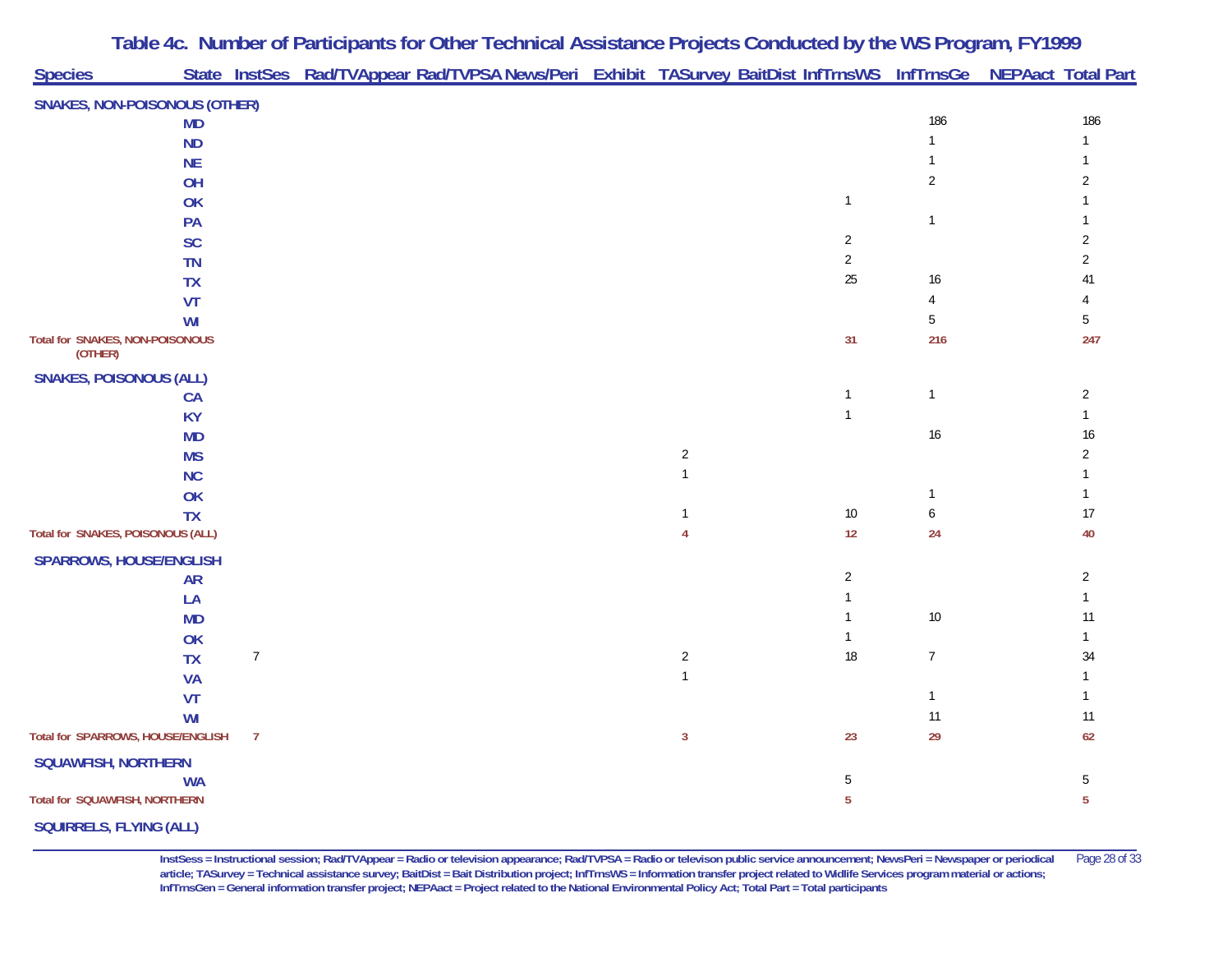|                                   |                 |     |                | Table 4c. Number of Participants for Other Technical Assistance Projects Conducted by the WS Program, FY1999    |                |                              |                |                        |                    |
|-----------------------------------|-----------------|-----|----------------|-----------------------------------------------------------------------------------------------------------------|----------------|------------------------------|----------------|------------------------|--------------------|
| <b>Species</b>                    |                 |     |                | State InstSes Rad/TVAppear Rad/TVPSA News/Peri Exhibit TASurvey BaitDist InfTrnsWS InfTrnsGe NEPAact Total Part |                |                              |                |                        |                    |
| <b>SQUIRRELS, FLYING (ALL)</b>    |                 |     |                |                                                                                                                 |                |                              |                |                        |                    |
|                                   | <b>MD</b>       |     |                |                                                                                                                 |                |                              |                | $\mathfrak{Z}$         | $\sqrt{3}$         |
|                                   | <b>TX</b>       |     |                |                                                                                                                 |                |                              | $\sqrt{3}$     |                        | $\mathfrak{Z}$     |
| Total for SQUIRRELS, FLYING (ALL) |                 |     |                |                                                                                                                 |                |                              | $\overline{3}$ | $\overline{3}$         | 6                  |
| <b>SQUIRRELS, FOX</b>             |                 |     |                |                                                                                                                 |                |                              |                |                        |                    |
|                                   | <b>MD</b>       |     |                |                                                                                                                 |                |                              | 14             | $\mathbf{1}$<br>$10\,$ | $\mathbf{1}$<br>24 |
| Total for SQUIRRELS, FOX          | <b>TX</b>       |     |                |                                                                                                                 |                |                              | 14             | 11                     | 25                 |
| <b>SQUIRRELS, GRAY</b>            |                 |     |                |                                                                                                                 |                |                              |                |                        |                    |
|                                   | CA              |     |                |                                                                                                                 |                |                              |                | 4                      | $\overline{4}$     |
|                                   | <b>KY</b>       |     |                |                                                                                                                 |                |                              | $\sqrt{2}$     |                        | $\overline{2}$     |
|                                   | LA              |     |                |                                                                                                                 |                |                              | $\mathbf{1}$   |                        | $\mathbf{1}$       |
|                                   | <b>MD</b>       |     |                |                                                                                                                 |                |                              |                | 134                    | 134                |
|                                   | SC              |     |                |                                                                                                                 |                |                              | $\mathbf{1}$   |                        |                    |
|                                   | <b>TX</b>       |     |                |                                                                                                                 |                |                              | $\mathbf{1}$   |                        |                    |
|                                   | VT              |     |                |                                                                                                                 |                |                              |                | $\mathbf{3}$           | 3                  |
|                                   | <b>WA</b>       |     |                |                                                                                                                 |                | $\overline{1}$               |                |                        | $\mathbf{1}$       |
|                                   | WI              |     |                |                                                                                                                 |                |                              | $\sqrt{2}$     | $20\,$                 | $22\,$             |
| Total for SQUIRRELS, GRAY         |                 |     |                |                                                                                                                 |                | $\mathbf{1}$                 | $\overline{7}$ | 161                    | 169                |
| <b>SQUIRRELS, GROUND (ALL)</b>    |                 |     |                |                                                                                                                 |                |                              |                |                        |                    |
|                                   | CA              |     |                |                                                                                                                 |                |                              | $\sqrt{3}$     | $\overline{c}$         | 5                  |
|                                   | IA              |     |                |                                                                                                                 |                |                              | $\mathbf{1}$   |                        | $\mathbf{1}$       |
|                                   | <b>TX</b>       |     |                |                                                                                                                 |                |                              | 61             |                        | 61                 |
|                                   | <b>WA</b>       |     |                |                                                                                                                 |                |                              | $\mathbf{1}$   |                        |                    |
|                                   | WI              |     |                |                                                                                                                 |                |                              |                | $\mathbf{1}$           |                    |
| Total for SQUIRRELS, GROUND (ALL) |                 |     |                |                                                                                                                 |                |                              | 66             | $\overline{3}$         | 69                 |
| SQUIRRELS, z-(OTHER)              |                 |     |                |                                                                                                                 |                |                              |                |                        |                    |
|                                   | <b>NV</b>       |     |                |                                                                                                                 | $\overline{2}$ |                              |                |                        | $\overline{2}$     |
| Total for SQUIRRELS, z-(OTHER)    | <b>WA</b>       |     |                |                                                                                                                 | $\overline{2}$ | $\sqrt{3}$<br>$\overline{3}$ |                |                        | $\sqrt{3}$<br>5    |
|                                   |                 |     |                |                                                                                                                 |                |                              |                |                        |                    |
| <b>STARLINGS, EUROPEAN</b>        |                 |     |                |                                                                                                                 |                |                              |                | $\overline{c}$         | $\sqrt{2}$         |
|                                   | CA              |     |                |                                                                                                                 |                | $\overline{2}$               |                |                        | $\overline{2}$     |
|                                   | IL<br><b>KY</b> | 6   | $\overline{2}$ |                                                                                                                 |                | $\mathfrak{Z}$               | $\, 8$         |                        | 19                 |
|                                   | LA              |     |                |                                                                                                                 |                |                              | $\sqrt{2}$     |                        | $\overline{2}$     |
|                                   | <b>MA</b>       | 100 | $\mathbf{1}$   |                                                                                                                 |                | 6                            |                |                        | 107                |
|                                   | <b>MD</b>       |     |                |                                                                                                                 |                |                              |                | 13                     | $13$               |

**InstSess = Instructional session; Rad/TVAppear = Radio or television appearance; Rad/TVPSA = Radio or televison public service announcement; NewsPeri = Newspaper or periodical** Page 29 of 33 **article; TASurvey = Technical assistance survey; BaitDist = Bait Distribution project; InfTrnsWS = Information transfer project related to Widlife Services program material or actions; InfTrnsGen = General information transfer project; NEPAact = Project related to the National Environmental Policy Act; Total Part = Total participants**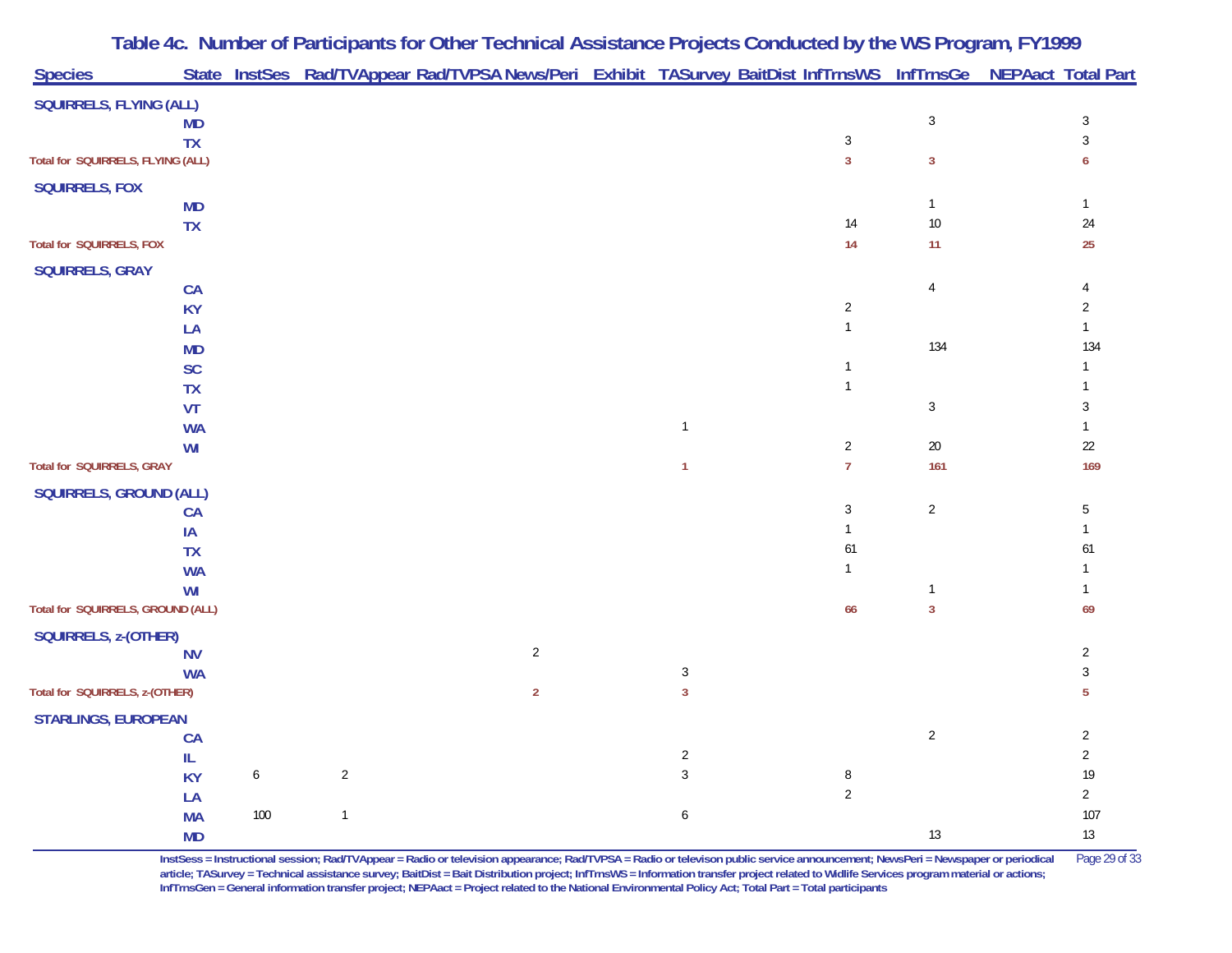| <b>Species</b>                   |                |        |              | Table 4c. Number of Participants for Other Technical Assistance Projects Conducted by the WS Program, FY1999<br>State InstSes Rad/TVAppear Rad/TVPSA News/Peri Exhibit TASurvey BaitDist InfTrnsWS InfTrnsGe NEPAact Total Part |                |                |                |     |
|----------------------------------|----------------|--------|--------------|---------------------------------------------------------------------------------------------------------------------------------------------------------------------------------------------------------------------------------|----------------|----------------|----------------|-----|
|                                  |                |        |              |                                                                                                                                                                                                                                 |                |                |                |     |
| <b>STARLINGS, EUROPEAN</b>       | OK             |        |              |                                                                                                                                                                                                                                 |                | $\mathbf{1}$   |                |     |
|                                  | <b>OR</b>      | 8      |              | 3                                                                                                                                                                                                                               |                |                |                | 11  |
|                                  | PA             |        |              |                                                                                                                                                                                                                                 |                | $\mathbf{1}$   |                |     |
|                                  | R <sub>l</sub> |        |              |                                                                                                                                                                                                                                 | $\overline{7}$ |                |                |     |
|                                  | <b>TN</b>      |        |              |                                                                                                                                                                                                                                 |                | -1             |                |     |
|                                  | <b>TX</b>      |        |              |                                                                                                                                                                                                                                 | $\mathbf{1}$   | $\mathbf{1}$   | $\mathbf{1}$   | 3   |
|                                  | <b>VA</b>      |        |              |                                                                                                                                                                                                                                 | 119            |                |                | 120 |
|                                  | <b>VT</b>      |        |              |                                                                                                                                                                                                                                 |                |                |                |     |
|                                  | <b>WA</b>      | 16     |              |                                                                                                                                                                                                                                 | 6              | 22             |                | 44  |
|                                  | <b>WV</b>      |        |              |                                                                                                                                                                                                                                 |                | $\mathbf{1}$   |                |     |
| Total for STARLINGS, EUROPEAN    |                | 130    | $\mathbf{3}$ | $\overline{5}$                                                                                                                                                                                                                  | 144            | 37             | 17             | 336 |
| <b>SWALLOWS, BARN</b>            |                |        |              |                                                                                                                                                                                                                                 |                |                |                |     |
|                                  | CA             |        |              |                                                                                                                                                                                                                                 |                |                | $\overline{c}$ | 2   |
|                                  | <b>MD</b>      |        |              |                                                                                                                                                                                                                                 |                |                | $\overline{7}$ |     |
|                                  | R <sub>l</sub> |        |              |                                                                                                                                                                                                                                 | $\overline{a}$ |                |                |     |
|                                  | <b>TX</b>      |        |              |                                                                                                                                                                                                                                 |                | 1              |                |     |
| <b>Total for SWALLOWS, BARN</b>  | <b>WA</b>      |        |              |                                                                                                                                                                                                                                 | $\overline{2}$ | 1              | 10             | 13  |
|                                  |                |        |              |                                                                                                                                                                                                                                 |                |                |                |     |
| <b>SWALLOWS, TREE</b>            | <b>TX</b>      |        |              |                                                                                                                                                                                                                                 |                |                |                |     |
| <b>Total for SWALLOWS, TREE</b>  |                |        |              |                                                                                                                                                                                                                                 |                |                |                |     |
|                                  |                |        |              |                                                                                                                                                                                                                                 |                |                |                |     |
| SWALLOWS, z-(MIXED)              | <b>TX</b>      |        |              |                                                                                                                                                                                                                                 |                | 3              |                | 3   |
| Total for SWALLOWS, z-(MIXED)    |                |        |              |                                                                                                                                                                                                                                 |                | 3              |                | 3   |
|                                  |                |        |              |                                                                                                                                                                                                                                 |                |                |                |     |
| <b>SWALLOWS, z-(OTHER)</b>       | <b>CA</b>      |        |              |                                                                                                                                                                                                                                 |                | 3              |                |     |
|                                  | <b>TX</b>      |        |              |                                                                                                                                                                                                                                 |                | 2              |                |     |
|                                  | WI             |        |              |                                                                                                                                                                                                                                 |                |                |                |     |
| Total for SWALLOWS, z-(OTHER)    |                |        |              |                                                                                                                                                                                                                                 |                | 5              |                | 6   |
| <b>SWANS, MUTE</b>               |                |        |              |                                                                                                                                                                                                                                 |                |                |                |     |
|                                  | <b>MD</b>      | $30\,$ |              |                                                                                                                                                                                                                                 |                |                | 8              | 38  |
|                                  | OH             |        |              |                                                                                                                                                                                                                                 |                |                |                |     |
|                                  | WI             |        |              |                                                                                                                                                                                                                                 |                |                | 5              |     |
| Total for SWANS, MUTE            |                | 30     |              |                                                                                                                                                                                                                                 |                | $\overline{2}$ | 13             | 45  |
| <b>SWANS, TUNDRA (WHISTLING)</b> |                |        |              |                                                                                                                                                                                                                                 |                |                |                |     |
|                                  | CA             | $62\,$ |              |                                                                                                                                                                                                                                 |                |                |                | 62  |

**InstSess = Instructional session; Rad/TVAppear = Radio or television appearance; Rad/TVPSA = Radio or televison public service announcement; NewsPeri = Newspaper or periodical** Page 30 of 33 article; TASurvey = Technical assistance survey; BaitDist = Bait Distribution project; InfTrnsWS = Information transfer project related to Widlife Services program material or actions; **InfTrnsGen = General information transfer project; NEPAact = Project related to the National Environmental Policy Act; Total Part = Total participants**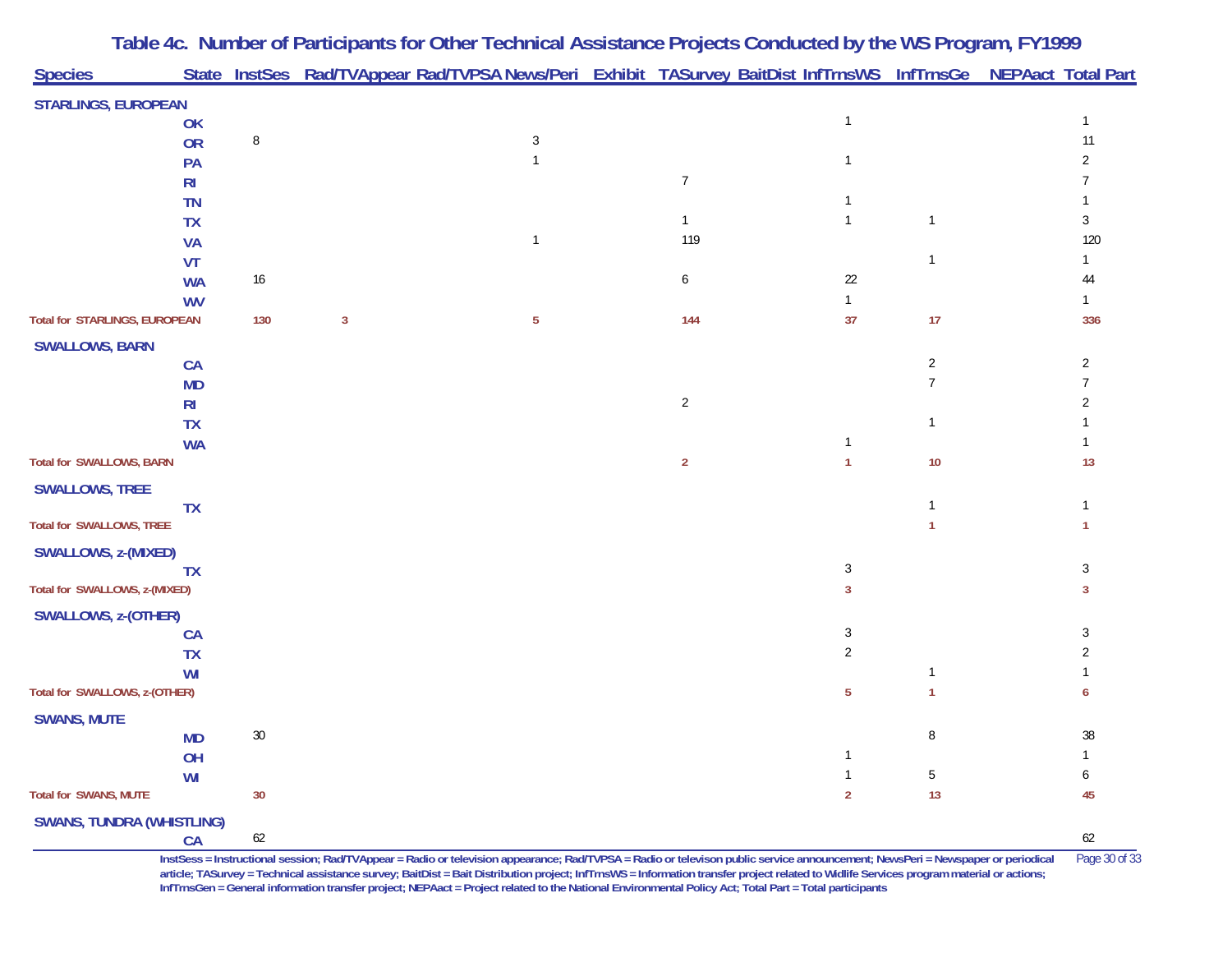| <b>Species</b>                      |                        |    | Table 4c. Number of Participants for Other Technical Assistance Projects Conducted by the WS Program, FY1999<br>State InstSes Rad/TVAppear Rad/TVPSA News/Peri Exhibit TASurvey BaitDist InfTrnsWS InfTrnsGe NEPAact Total Part |              |                                |                |                     |
|-------------------------------------|------------------------|----|---------------------------------------------------------------------------------------------------------------------------------------------------------------------------------------------------------------------------------|--------------|--------------------------------|----------------|---------------------|
|                                     |                        |    |                                                                                                                                                                                                                                 |              |                                |                |                     |
| <b>SWANS, TUNDRA (WHISTLING)</b>    | WI                     |    |                                                                                                                                                                                                                                 |              |                                | $\mathbf{1}$   | $\mathbf{1}$        |
| Total for SWANS, TUNDRA (WHISTLING) |                        | 62 |                                                                                                                                                                                                                                 |              |                                | $\mathbf{1}$   | 63                  |
| SWANS, z-(OTHER)                    |                        |    |                                                                                                                                                                                                                                 |              |                                |                |                     |
|                                     | <b>MD</b>              |    |                                                                                                                                                                                                                                 |              |                                | 1              |                     |
|                                     | VT                     |    |                                                                                                                                                                                                                                 |              |                                |                |                     |
| Total for SWANS, z-(OTHER)          |                        |    |                                                                                                                                                                                                                                 |              |                                | $\overline{2}$ | $\overline{2}$      |
| <b>SWIFTS (ALL)</b>                 |                        |    |                                                                                                                                                                                                                                 |              |                                |                |                     |
|                                     | SC<br><b>TX</b>        |    |                                                                                                                                                                                                                                 |              | 1<br>$\sqrt{3}$                |                | $\sqrt{3}$          |
| <b>Total for SWIFTS (ALL)</b>       |                        |    |                                                                                                                                                                                                                                 |              | 4                              |                | 4                   |
| <b>TERN, CASPIAN</b>                |                        |    |                                                                                                                                                                                                                                 |              |                                |                |                     |
|                                     | OR                     |    | $\mathbf{1}$                                                                                                                                                                                                                    |              | $16$                           |                | 17                  |
| <b>Total for TERN, CASPIAN</b>      |                        |    | $\overline{1}$                                                                                                                                                                                                                  |              | 16                             |                | 17                  |
| <b>TURKEY, WILD (ALL)</b>           |                        |    |                                                                                                                                                                                                                                 |              |                                |                |                     |
|                                     | <b>MD</b>              |    |                                                                                                                                                                                                                                 |              |                                | 8              | 8<br>$\overline{2}$ |
|                                     | <b>TX</b><br>WI        |    |                                                                                                                                                                                                                                 |              | $\overline{2}$                 | 1              | $\mathbf{1}$        |
| Total for TURKEY, WILD (ALL)        |                        |    |                                                                                                                                                                                                                                 |              | $\overline{2}$                 | 9              | 11                  |
| <b>TURTLES (ALL)</b>                |                        |    |                                                                                                                                                                                                                                 |              |                                |                |                     |
|                                     | LA                     |    |                                                                                                                                                                                                                                 |              | $\mathbf{1}$                   |                | $\mathbf{1}$        |
|                                     | <b>MD</b>              |    |                                                                                                                                                                                                                                 |              |                                | 16             | 16                  |
|                                     | OK                     |    |                                                                                                                                                                                                                                 |              |                                | $\mathbf{1}$   |                     |
|                                     | <b>TN</b><br><b>TX</b> |    |                                                                                                                                                                                                                                 |              | $\mathbf{1}$<br>$\overline{4}$ | $\mathfrak{Z}$ | $\overline{7}$      |
|                                     | WI                     |    |                                                                                                                                                                                                                                 |              | $\mathbf{1}$                   | 6              | $\overline{7}$      |
| <b>Total for TURTLES (ALL)</b>      |                        |    |                                                                                                                                                                                                                                 |              | $\overline{7}$                 | 26             | 33                  |
| <b>VOLES (ALL)</b>                  |                        |    |                                                                                                                                                                                                                                 |              |                                |                |                     |
|                                     | IL.                    |    |                                                                                                                                                                                                                                 | $\sqrt{3}$   |                                |                | 3                   |
|                                     | <b>MD</b>              |    |                                                                                                                                                                                                                                 |              |                                | $\mathbf{1}$   |                     |
| <b>Total for VOLES (ALL)</b>        | OH                     |    |                                                                                                                                                                                                                                 | $\mathbf{3}$ | $\mathbf{1}$<br>$\mathbf{1}$   | $\overline{1}$ | $\overline{5}$      |
|                                     |                        |    |                                                                                                                                                                                                                                 |              |                                |                |                     |
| <b>VULTURES, BLACK</b>              | LA                     |    |                                                                                                                                                                                                                                 |              | $\mathbf{1}$                   | 1              | $\sqrt{2}$          |
|                                     | <b>MD</b>              |    |                                                                                                                                                                                                                                 |              |                                | 5              | $\mathbf 5$         |
|                                     | SC                     |    |                                                                                                                                                                                                                                 |              |                                | $\mathbf{1}$   | $\mathbf{1}$        |

**InstSess = Instructional session; Rad/TVAppear = Radio or television appearance; Rad/TVPSA = Radio or televison public service announcement; NewsPeri = Newspaper or periodical** Page 31 of 33 article; TASurvey = Technical assistance survey; BaitDist = Bait Distribution project; InfTrnsWS = Information transfer project related to Widlife Services program material or actions; **InfTrnsGen = General information transfer project; NEPAact = Project related to the National Environmental Policy Act; Total Part = Total participants**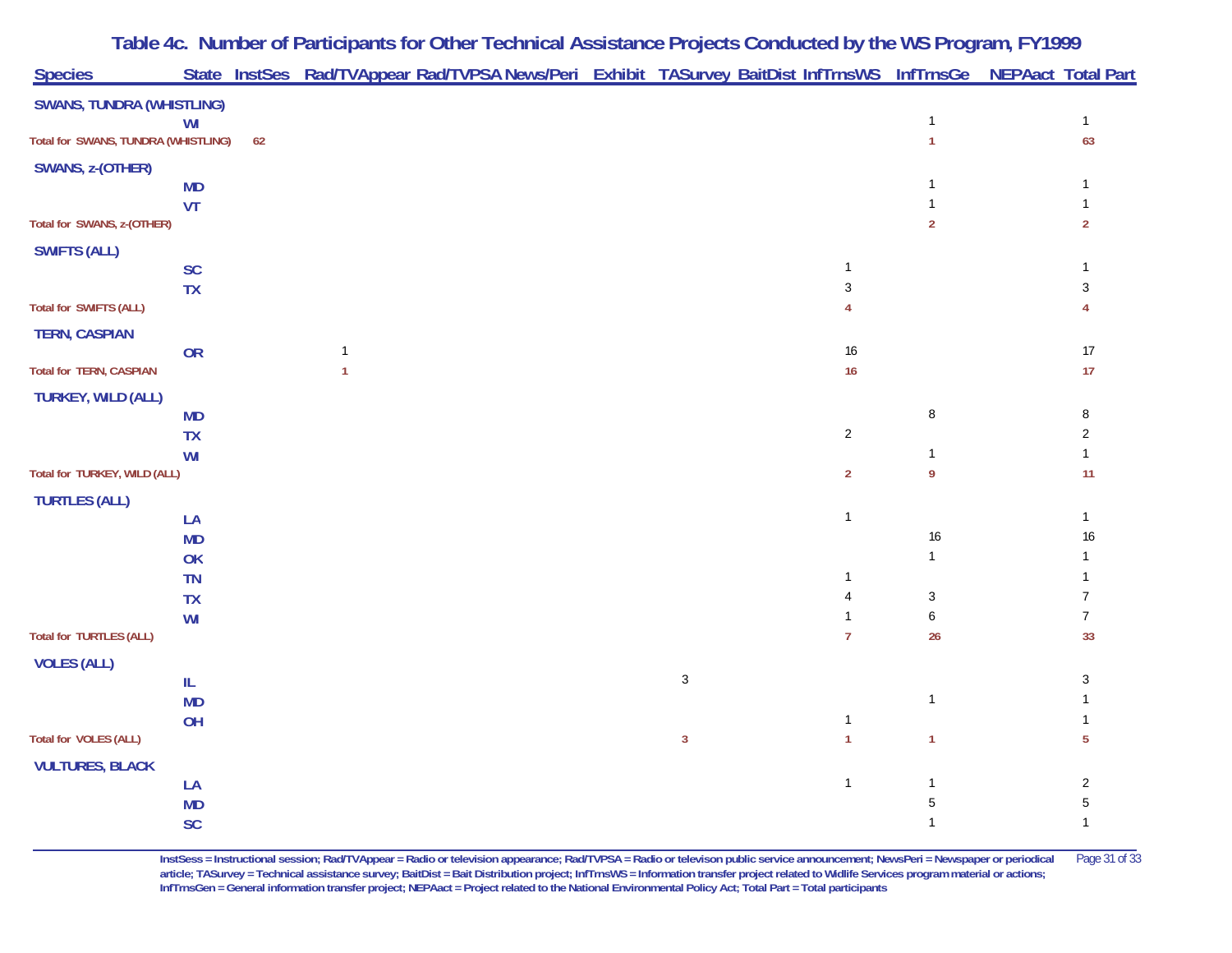| <b>Species</b>                    |           |                |                | State InstSes Rad/TVAppear Rad/TVPSA News/Peri Exhibit TASurvey BaitDist InfTrnsWS InfTrnsGe NEPAact Total Part |                |                  |                |                |
|-----------------------------------|-----------|----------------|----------------|-----------------------------------------------------------------------------------------------------------------|----------------|------------------|----------------|----------------|
| <b>VULTURES, BLACK</b>            |           |                |                |                                                                                                                 |                |                  |                |                |
|                                   | <b>TN</b> |                |                |                                                                                                                 |                | $\overline{c}$   |                | $\sqrt{2}$     |
|                                   | <b>TX</b> |                |                |                                                                                                                 |                | $\overline{7}$   | $\mathbf{1}$   | 8              |
|                                   | <b>VA</b> |                |                |                                                                                                                 | $\mathbf{1}$   |                  |                |                |
| <b>Total for VULTURES, BLACK</b>  |           |                |                |                                                                                                                 | $\mathbf{1}$   | $10$             | 8              | 19             |
| <b>VULTURES, TURKEY</b>           |           |                |                |                                                                                                                 |                |                  |                |                |
|                                   | CA        | $\overline{2}$ | $\overline{2}$ |                                                                                                                 |                |                  |                |                |
|                                   | DE        |                |                |                                                                                                                 |                |                  | $\mathbf{1}$   |                |
|                                   | <b>MD</b> |                |                |                                                                                                                 |                |                  | 16             | 16             |
|                                   | NJ        |                |                |                                                                                                                 |                | $\mathbf{1}$     |                |                |
|                                   | OH        |                |                |                                                                                                                 |                |                  |                |                |
|                                   | OK        |                |                |                                                                                                                 |                |                  |                |                |
|                                   | <b>TX</b> |                |                |                                                                                                                 |                | $\sqrt{3}$       |                | 3              |
|                                   | <b>VA</b> |                |                |                                                                                                                 | 6              |                  |                | 6              |
| <b>Total for VULTURES, TURKEY</b> |           | $\overline{2}$ | $\overline{2}$ |                                                                                                                 | 6              | $\boldsymbol{6}$ | 17             | 33             |
| <b>VULTURES, z-(MIXED)</b>        |           |                |                |                                                                                                                 |                |                  |                |                |
|                                   | <b>AL</b> |                |                |                                                                                                                 |                | $\mathbf{1}$     |                |                |
|                                   | <b>AR</b> |                |                |                                                                                                                 |                | $\overline{2}$   |                | $\overline{2}$ |
|                                   | <b>MD</b> |                |                | $\mathbf{1}$                                                                                                    |                |                  | $\mathbf{1}$   | $\overline{2}$ |
|                                   | SC        | $20\,$         |                | $\mathbf{1}$                                                                                                    |                | $12$             |                | 33             |
|                                   | <b>TX</b> | $85\,$         |                |                                                                                                                 | 3              | $\overline{5}$   | $\mathbf{1}$   | 94             |
|                                   | <b>VA</b> |                |                |                                                                                                                 | $\overline{2}$ |                  |                | $\mathfrak{Z}$ |
| Total for VULTURES, z-(MIXED)     |           | 105            |                | $\mathbf{3}$                                                                                                    | 5              | $20\,$           | $\overline{2}$ | 135            |
| <b>WEASELS (ALL)</b>              |           |                |                |                                                                                                                 |                |                  |                |                |
|                                   | <b>VT</b> |                |                |                                                                                                                 |                |                  | 1              | $\mathbf{1}$   |
|                                   | WI        |                |                |                                                                                                                 |                |                  |                |                |
| <b>Total for WEASELS (ALL)</b>    |           |                |                |                                                                                                                 |                |                  | $\overline{2}$ | $\overline{2}$ |
| <b>WOLVES, GRAY/TIMBER</b>        |           |                |                |                                                                                                                 |                |                  |                |                |
|                                   | ID        | 21             |                |                                                                                                                 |                |                  |                | 21             |
|                                   | <b>MN</b> | 912            |                | $10$                                                                                                            |                |                  |                | 922            |
|                                   | <b>MT</b> | 253            |                |                                                                                                                 |                | 9                |                | 262            |
|                                   | <b>ND</b> |                | $\mathbf{1}$   |                                                                                                                 |                |                  |                | 1              |
|                                   | OK        |                |                |                                                                                                                 |                |                  | $\mathbf{1}$   | $\mathbf{1}$   |
|                                   | <b>OR</b> |                |                | $\mathbf{1}$                                                                                                    |                | 59               |                | 60             |
|                                   | <b>TX</b> |                |                |                                                                                                                 |                | $\mathbf{1}$     |                | $\mathbf{1}$   |
| Total for WOLVES, GRAY/TIMBER     |           | 1,186          | $\mathbf{1}$   | 11                                                                                                              |                | 69               | $\mathbf{1}$   | 1,268          |
| <b>WOLVES, MEXICAN GRAY</b>       |           |                |                |                                                                                                                 |                |                  |                |                |

**InstSess = Instructional session; Rad/TVAppear = Radio or television appearance; Rad/TVPSA = Radio or televison public service announcement; NewsPeri = Newspaper or periodical** Page 32 of 33 article; TASurvey = Technical assistance survey; BaitDist = Bait Distribution project; InfTrnsWS = Information transfer project related to Widlife Services program material or actions; **InfTrnsGen = General information transfer project; NEPAact = Project related to the National Environmental Policy Act; Total Part = Total participants**